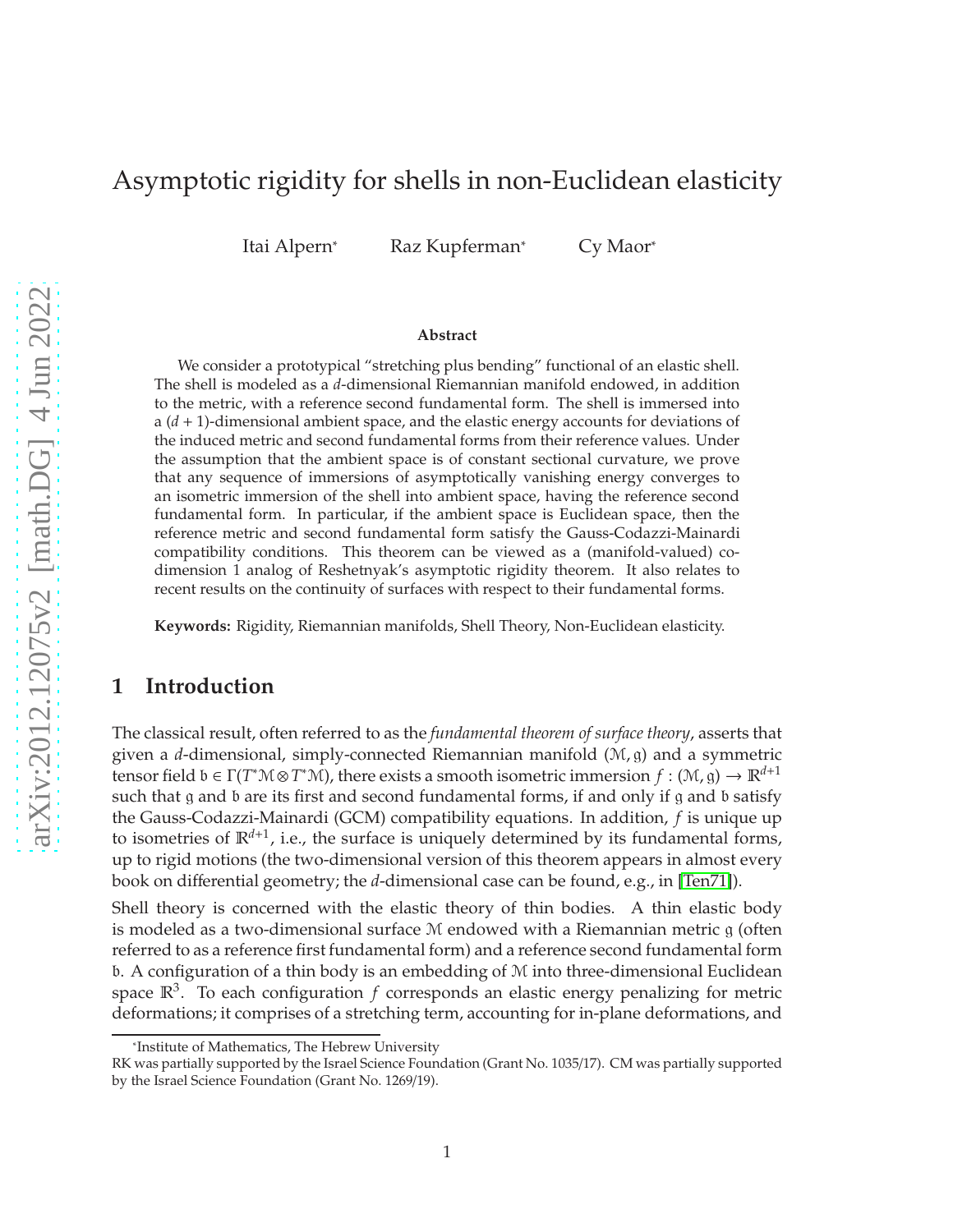a bending term, accounting for out-of-plane buckling. A prototypical energy is

<span id="page-1-3"></span><span id="page-1-1"></span>
$$
\mathcal{E}_p(f) = \int_{\mathcal{M}} \left( \kappa_s \operatorname{dist}_{g,e}^p(df, O(g,e)) + \kappa_b |df \circ (S - S_f)|_{g,e} \right)^p dVol_g. \tag{1.1}
$$

The first term in the integrand is the stretching energy density, where  $dist_{q,e}(df, O(g, e))$ is the pointwise distance of *df* from the set of orthogonal transformations  $(T\mathcal{M}, g) \to \mathbb{R}^3$ . The second term in the integrand is the bending energy density. Here *S*, defined by  $(S(X), Y)_{g} = b(X, Y)$ , is viewed as a reference shape operator, and  $S_f$  is the shape operator of *f* in  $\mathbb{R}^3$ , defined by  $(S_f(X), Y)_{f^*e} = b_f(X, Y)$ , where  $b_f$  is the second fundamental form of *f* in  $\mathbb{R}^3$  (see Section [2.2\)](#page-6-0);  $(\cdot,\cdot)_g$  and  $(\cdot,\cdot)_{f^*e}$  are the inner-products corresponding to the metric g and the pullback metric  $f^*$ e, with respect to which the norm  $|\cdot|_{g,e}$  and the distance dist<sub>g,e</sub> are evaluated (see Section [2.1\)](#page-5-0). The parameters  $\kappa_s$  and  $\kappa_b$  are the stretching and bending moduli, which in this work are immaterial, and can be taken equal to one. A similar energy which appears often in the physics literature (see, e.g., [\[KES07,](#page-31-1) [DHS11,](#page-31-2) [GV11,](#page-31-3) [GSD16\]](#page-31-4)), is

<span id="page-1-0"></span>
$$
\mathcal{E}(f) = \int_{\mathcal{M}} \left( \kappa_s \left| \mathfrak{g} - f^* \mathfrak{e} \right|^p + \kappa_b \left| \mathfrak{b} - \mathfrak{b}_f \right|^p \right) dVol_g,
$$
\n(1.2)

where *f*<sup>\*</sup>e is the pullback metric (the Cauchy-Green tensor). Both [\(1.2\)](#page-1-0) and [\(1.1\)](#page-1-1) can be derived as small-strain formal asymptotic limits of thin finite elasticity (they differ by a higher-order term), so in this sense they are equivalent theories; we discuss the applicability of our main theorem to the energy [\(1.2\)](#page-1-0) in Section [5.](#page-23-0)

The fundamental theorem of surfaces interconnects with shell theory in the following way: if  $f: \mathcal{M} \to \mathbb{R}^3$  is a smooth immersion having zero elastic energy (a *reference configuration*, in the terminology of materials science), then the first fundamental form of  $f$  in  $\mathbb{R}^3$  must equal g whereas  $S_f$  must equal *S*, meaning that the second fundamental form  $\mathfrak{b}_f$  of *f* in  $\mathbb{R}^3$  equals b. If the reference forms g and b, which are intrinsic properties of the body, do not satisfy the GCM equations, then there is no such immersion *f*, i.e., there do not exist smooth strain-free reference configurations. Such a scenario is typical to so-called *pre-stressed materials*, leading to the concept of *incompatible shell theory* [\[ESK09,](#page-31-5) [KS14\]](#page-31-6).

Thus, if g and b are compatible, then there exists a zero-energy reference configuration. As shown in [\[BLS16,](#page-30-0) Cor. 5.4], [\[MS19,](#page-31-7) Lem. 3.1], the converse is true as well, i.e., if there exists a configuration *f* (which does not need to be, a-priori, smooth), such that  $\mathcal{E}(f) = 0$ , then g and b are compatible.

As in most non-convex variational problems, it is a priori hard to determine whether  $\epsilon$ admits a minimizer. It is therefore natural to ask whether inf  $\mathcal{E} = 0$  implies that g and b are compatible, and in this case, whether any minimizing sequence converges (modulo a subsequence) to a zero-energy reference configuration. This equivalence, namely that the incompatibility of g and b (a geometric incompatibility) will result in some finite elastic energy (an elastic incompatibility), is assumed implicitly in non-Euclidean elasticity and incompatible shell theory. In this paper, we prove this equivalence in a more general setting.

The natural space to study elastic energies of the type [\(1.1\)](#page-1-1) is the space of Sobolev immersions, given by the following definition:

<span id="page-1-2"></span>**Definition 1.1.** *Let* (M, g) *be a compact, connected, oriented, d-dimensional Riemannian manifold with Lipschitz-continuous boundary. For*  $p \in [1, \infty)$ *, the space of p-Sobolev immersions is given*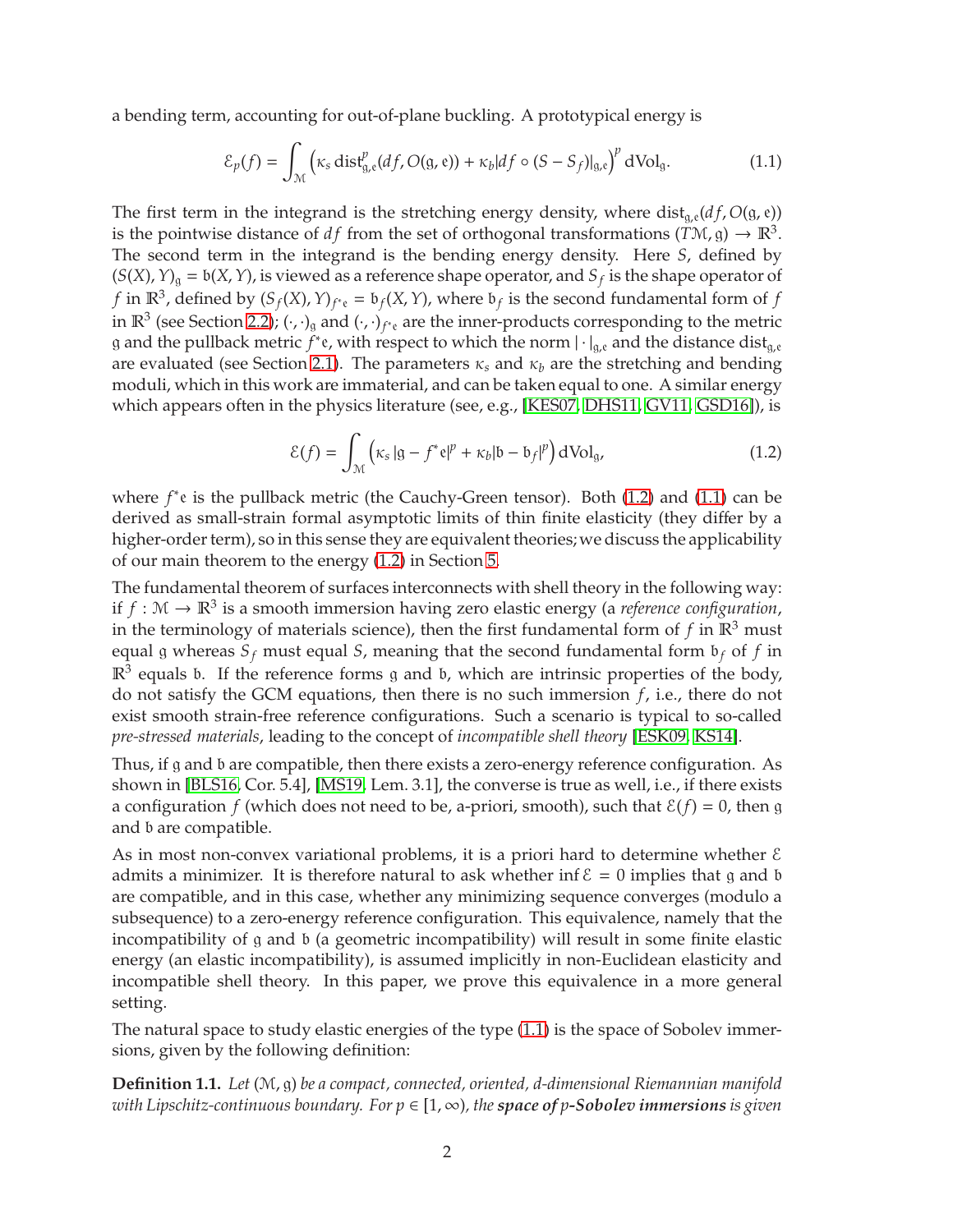*by*

$$
\mathrm{Imm}_p(\mathcal{M}; \mathbb{R}^{d+1}) := \left\{ f \in W^{1,p}(\mathcal{M}; \mathbb{R}^{d+1}) \; : \; \mathrm{rank} \, df = d \, a.e., \; \mathfrak{n}_f \in W^{1,p}(\mathcal{M}; \mathbb{R}^{d+1}) \right\},
$$

*where* n*<sup>f</sup> is the unit normal vector field to f (see Section [2.5\)](#page-8-0).*

*We say that a sequence*  $f_n \in \text{Imm}_p(\mathcal{M}; \mathbb{R}^{d+1})$  *converges to an immersion*  $f$  *in*  $\text{Imm}_p(\mathcal{M}; \mathbb{R}^{d+1})$  *if*  $f_n \to f$  in  $W^{1,p}(\mathcal{M}; \mathbb{R}^{d+1})$  and  $\mathfrak{n}_{f_n} \to \mathfrak{n}_f$  in  $W^{1,p}(\mathcal{M}; \mathbb{R}^{d+1})$ *.* 

In this paper we prove the following theorem:

<span id="page-2-0"></span>**Theorem 1.2.** *Let*  $(M, g)$  *be as in Definition* [1.1.](#page-1-2) *Let*  $b \in \Gamma(T^*M \otimes T^*M)$  *be a symmetric tensor field and let*  $1 \leq p < \infty$ . Consider the energy functional  $\mathcal{E}_p: {\rm Imm}_p(\mathcal{M}, \mathbb{R}^{d+1}) \to \mathbb{R}$  defined by

$$
\mathcal{E}_p(f) = \int_{\mathcal{M}} \left( \mathrm{dist}_{g,e}^p(df, O(g,e)) + |df \circ (S - S_f)|_{g,e}^p \right) dVol_g,
$$

*where*  $dist_{a,e}(df, O(g, e))$  *is the pointwise distance of df from the set of orthogonal transformations*  $(TM, g) \to (\mathbb{R}^{d+1}, e)$ ; the operator S :  $T M \to T M$  is the self-adjoint linear map associated with b, *i.e.,*  $(S(u), v)_{g} = b(u, v)$ ; and  $S_f$  is the shape operator associated with f.

*Suppose that there exists a sequence*  $f_n \in \text{Imm}_p(\mathcal{M}; \mathbb{R}^{d+1})$  *satisfying* 

$$
\lim_{n\to\infty}\mathcal{E}_p(f_n)\to 0.
$$

*Then, there exists a subsequence of*  $f_n$  *converging (modulo translations) in*  $\mathrm{Imm}_p(\mathcal{M}; \mathbb{R}^{d+1})$  *to a smooth isometric immersion*  $f : \mathcal{M} \to \mathbb{R}^{d+1}$  (*i.e.,*  $f^*e = g$ *), such that b is the second fundamental* form of  $f$  in  $\mathbb{R}^{d+1}$ .

*In particular,* g *and* b *satisfy the GCM compatibility equations.*

We further generalize Theorem [1.2](#page-2-0) by changing the target manifold from  $\mathbb{R}^{d+1}$  into (N, ḫ), a compact, connected, oriented, (*d* + 1)-dimensional Riemannian manifold (with no boundary) of constant sectional curvature  $\kappa$ . To this end, we first define the space of Sobolev immersions between manifolds:

<span id="page-2-1"></span>**Definition 1.3.** *Let* (M, g) *be a compact, connected, oriented, d-dimensional Riemannian manifold with Lipschitz-continuous boundary, and let* (N, h) *be a connected, oriented,* (*d* + 1)*-dimensional Riemannian manifold (with no boundary). For*  $p \in [1, \infty)$ *, the space of N-valued p-Sobolev immersions is given by*

$$
\mathrm{Imm}_p(\mathcal{M}; \mathcal{N}) := \left\{ f \in W^{1,p}(\mathcal{M}; \mathcal{N}) \; : \; \mathrm{rank} \, df = d \, \, a.e., \, \, \mathfrak{n}_f \in W^{1,p}(\mathcal{M}; T\mathcal{N}) \right\}.
$$

*where* n*<sup>f</sup> is the unit normal vector field to f .*

*We say that a sequence*  $f_n \in \text{Imm}_p(\mathcal{M}; \mathcal{N})$  *converges to an immersion*  $f$  *in*  $\text{Imm}_p(\mathcal{M}; \mathcal{N})$  *if*  $f_n \to f$ *in*  $W^{1,p}(M;N)$  and  $\mathfrak{n}_{f_n} \to \mathfrak{n}_f$  *in*  $W^{1,p}(M;TN)$ *.* 

<span id="page-2-2"></span>**Theorem 1.4.** *Let*  $(\mathcal{M}, \mathfrak{g})$  *and*  $(\mathcal{N}, \mathfrak{h})$  *be as in Definition* [1.3,](#page-2-1) *and assume that*  $\mathcal{N}$  *has constant sectional curvature*  $\kappa$ *. Let*  $b \in \Gamma(T^*\mathcal{M} \otimes T^*\mathcal{M})$  *be a symmetric tensor field and let*  $1 \leq p < \infty$ *. Consider the energy functional*  $\mathcal{E}_p$  : Imm<sub>*p*</sub>(M; N)  $\rightarrow \mathbb{R}$  *defined by* 

<span id="page-2-3"></span>
$$
\mathcal{E}_p(f) = \int_{\mathcal{M}} \left( \text{dist}_{g,\mathfrak{h}}^p(df, O(g, \mathfrak{h})) + |df \circ (S - S_f)|_{g,\mathfrak{h}}^p \right) dVol_g , \qquad (1.3)
$$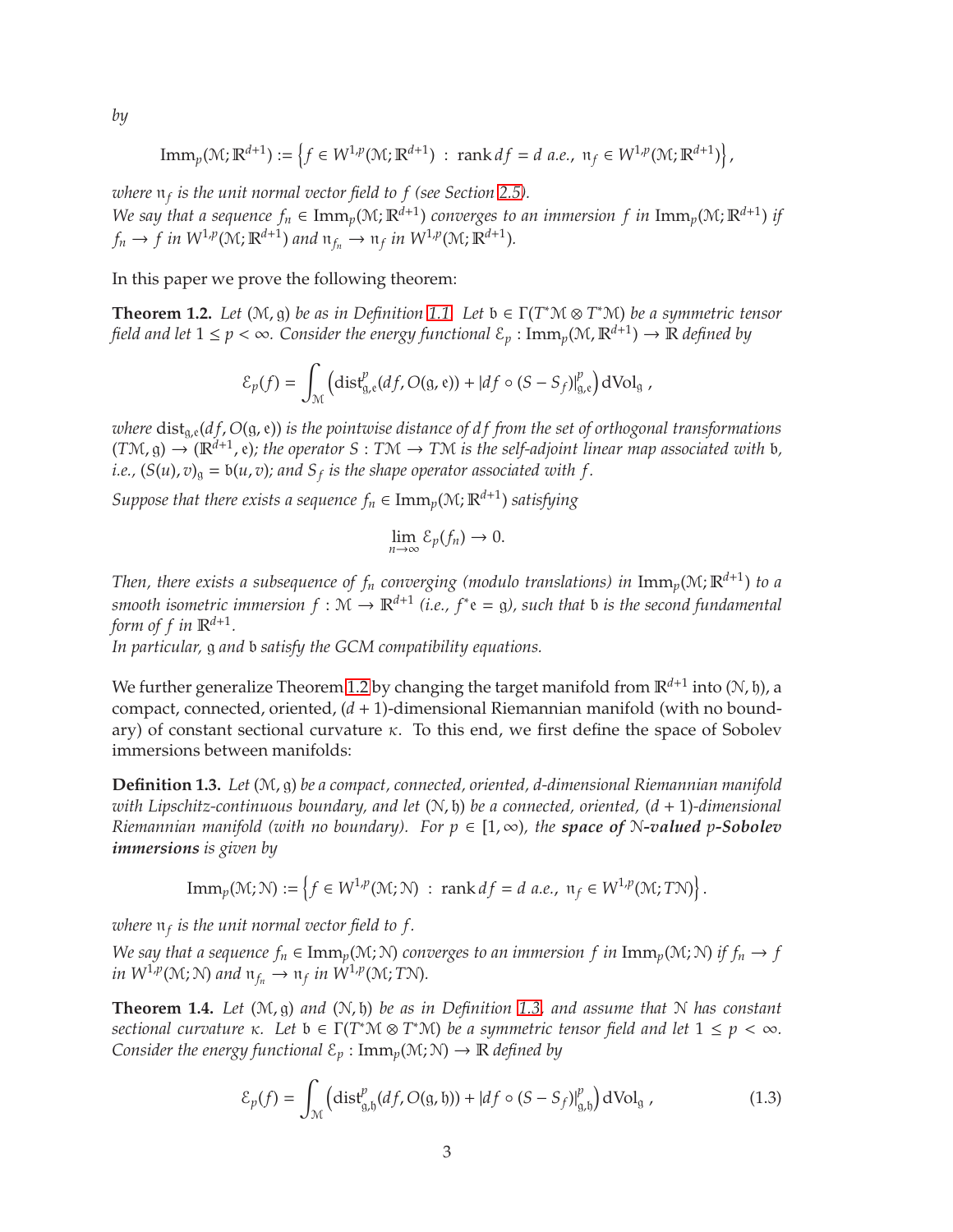<span id="page-3-0"></span>*where* dist<sub>a,h</sub>( $df$ ,  $O(g, h)$ ) *is the pointwise distance of df from the set of orthogonal transformations*  $(T\mathcal{M}, \mathfrak{g}) \rightarrow (T\mathcal{N}, \mathfrak{h}).$ 

*Suppose that there exists a sequence*  $f_n \in \text{Imm}_p(\mathcal{M}; \mathcal{N})$  *satisfying* 

$$
\lim_{n\to\infty}\mathcal{E}_p(f_n)\to 0.
$$

*Then there exists a subsequence of f<sup>n</sup> converging in* Imm*p*(M; N) *to a smooth isometric immersion*  $f : (M, g) \rightarrow (N, b)$ , such that *b* is the second fundamental form of *f* in *N*.

The generalization to a non-flat ambient space is not only a mathematical extension. Even without resorting to general relativity, the immersion of elastic bodies into non-flat target manifolds has attracted much interest in recent years in the physics community; see e.g.,  $[AKM+16]$  $[AKM+16]$ .

Before describing the sketch of the proof and relating our results to the surface rigidity literature, we make the following observation: Shell theory is a limit of "bulk" elasticity (the elastic body and the ambient space are of the same dimension), where the elastic body has one slender dimension. A central theme in the theory of elasticity is the derivation of dimensionally-reduced theories, such as plate, shell and rod theories, as limits of bulk elasticity, in which the elastic body is a 3-dimensional Riemannian manifolds  $(\tilde{M}, G)$  embedded in a Euclidean space of the same dimension. For  $F : \tilde{M} \to \mathbb{R}^3$ , the elastic energy accounts for metric distortions, a prototypical energy being

$$
E_p(F) = \int_{\tilde{\mathcal{M}}} \text{dist}_{G,\text{e}}^p(dF, \text{SO}(G,\text{e})) \, d\text{Vol}_G,\tag{1.4}
$$

where  $SO(G, \mathfrak{e})$  is the bundle of orientation-preserving isometries  $(T\tilde{M}, G) \to \mathbb{R}^3$ . Note that there is a meaning to orientation-preservation only when the source and the target are of the same dimension.

Liouville's theorem, in its weak form, asserts that  $E_p(F) = 0$  if and only if *F* is a smooth local isometry of ( $\tilde{M}$ , *G*) in  $\mathbb{R}^3$ , and in particular, *G* has zero curvature. The asymptotic generalization of Liouville's theorem is Reshetnyak's celebrated rigidity theorem [\[Res67\]](#page-31-8):

*Let*  $Ω ⊂ ℝ<sup>d</sup>$  *be an open, connected bounded domain, and let*  $1 ≤ p < ∞$ *. If*  $F_n \in W^{1,p}(\Omega;\mathbb{R}^d)$  *satisfy* 

$$
\lim_{n\to\infty}\int_{\Omega}\mathrm{dist}^p(dF_n,\mathrm{SO}(d))\,dx=0,
$$

then F<sub>n</sub> has a subsequence converging (modulo translations) in the strong  $W^{1,p}(\Omega;\mathbb{R}^d)$ *topology to an a*ffi*ne mapping.*

In [\[KMS19,](#page-31-9) Thm. 3], Reshetnyak's asymptotic rigidity theorem was generalized to a Riemannian setting:

*Let* (M, g) *and* (N, h) *be compact, oriented, d-dimensional Riemannian manifolds with Lipschitz boundary.* Let  $1 \le p < \infty$  and let  $F_n \in W^{1,p}(\mathcal{M}; \mathcal{N})$  be a sequence of mappings *satisfying*

$$
\text{dist}_{g,b}(dF_n, \text{SO}(g, \mathfrak{h})) \to 0 \quad in \, L^p(\mathcal{M}).
$$

*Then,* M *can be immersed isometrically into* N*, and there exists a subsequence of F<sup>n</sup> converging in*  $W^{1,p}(\mathcal{M}; \mathcal{N})$  *to a smooth local isometry*  $F : \mathcal{M} \to \mathcal{N}$ *.*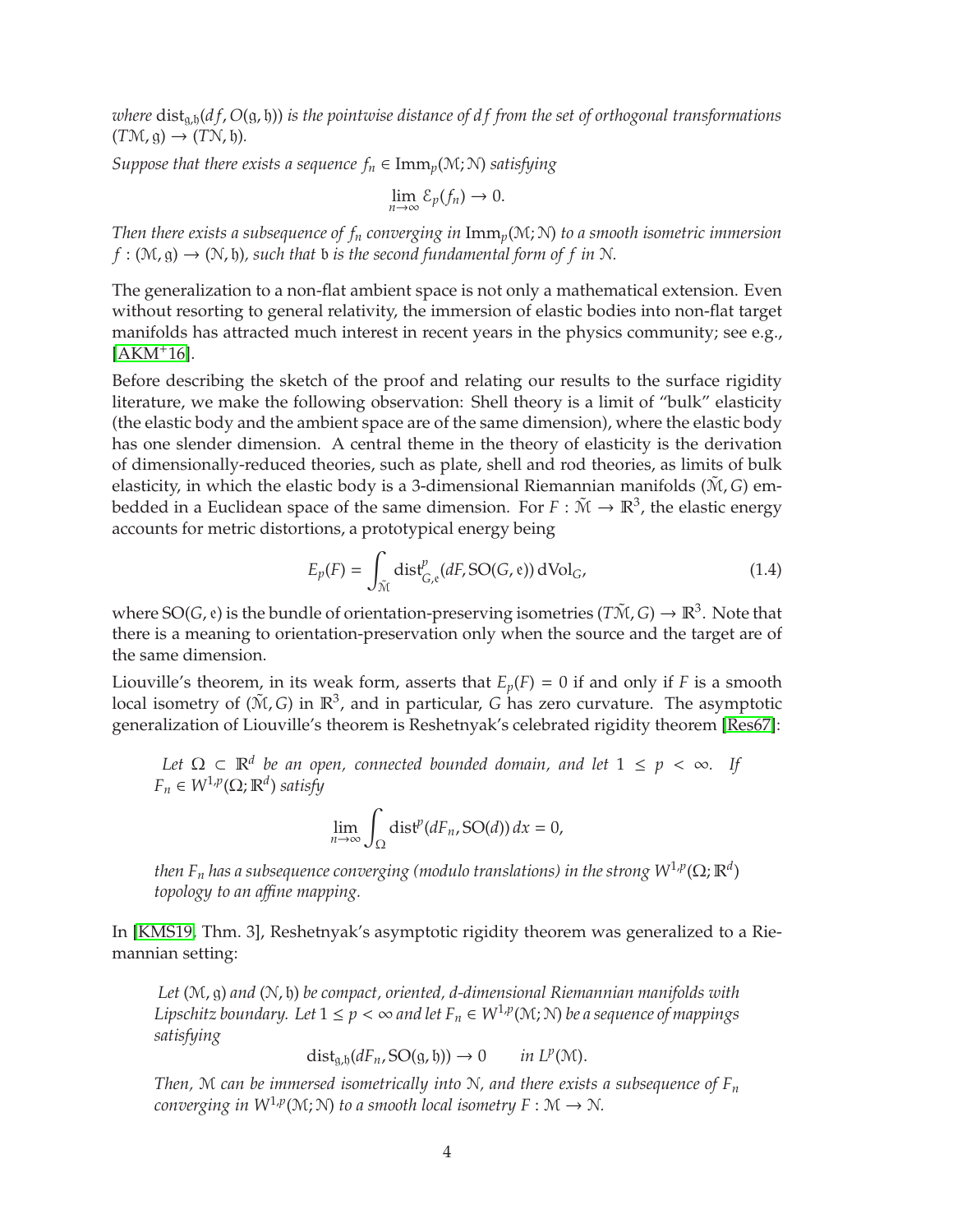<span id="page-4-1"></span>The exact statement of [\[KMS19,](#page-31-9) Thm. 3] refers to a *C* <sup>1</sup> boundary, but it holds (with the same proof) to Lipschitz boundary as well. The same theorem holds also if  $(N, \mathfrak{h})$  is replaced with  $\mathbb{R}^d$ , in which case the convergence is modulo translations [\[KMS19,](#page-31-9) Cor. 7] (see also [\[LP11,](#page-31-10) Thm 2.2]). We note that a local isometry  $F : \mathcal{M} \to \mathcal{N}$  may be considered as a rigid mapping, as it is uniquely determined by  $F(p)$  and  $dF_p$  at a single point  $p \in \mathcal{M}$ . In this context, Theorem [1.2](#page-2-0) can be viewed as a co-dimension 1 variant of Reshetnyak's theorem, where  $dist_{g,e}^p(df, O(g,e)) + |df \circ (S - S_f)|_g^p$  $_{g,e}^{\rho}$  is a measure of the local distortion of  $f$ . Similarly, Theorem [1.4](#page-2-2) can be viewed as a co-dimension 1 variant of [\[KMS19,](#page-31-9) Thm. 3]; in fact, [\[KMS19,](#page-31-9) Thm. 3] provides a main tool in proving Theorem [1.4.](#page-2-2) Unlike [\[KMS19,](#page-31-9) Thm. 3], Theorem [1.4](#page-2-2) is currently limited to target manifolds of constant sectional curvature.

**Sketch of proofs** We present a sketch of the proof of Theorem [1.4,](#page-2-2) emphasizing its main ideas; the proof of Theorem [1.2](#page-2-0) follows a similar line. We thicken  $M$  into a  $(d + 1)$ dimensional manifold  $\tilde{M} = M \times [-\varepsilon, \varepsilon]$ . We endow  $\tilde{M}$  with a metric *G*, satisfying that M is isometric to  $M \times \{0\}$  and b is the second fundamental form of  $M \simeq M \times \{0\}$  in  $\tilde{M}$ . We then extend each  $f_n \in \text{Imm}_p(\mathcal{M}; \mathcal{N})$  into a map  $F_n \in W^{1,p}(\tilde{\mathcal{M}}; \mathcal{N})$  and prove that dist<sub>*G*,h</sub>( $dF_n$ , *SO*(*G*, h))  $\rightarrow$  0 in *L<sup>p</sup>*( $\tilde{M}$ ). It follows from [\[KMS19,](#page-31-9) Thm. 3] that there exists a subsequence of  $F_n$  converging in  $W^{1,p}(\tilde{M};N)$  to a smooth local isometry  $F : (\tilde{M}, G) \to (N, \mathfrak{h})$ .

A priori, since  $\mathcal{M} \times \{0\}$  is of measure zero in  $\tilde{\mathcal{M}}$ , the convergence of  $F_n$  to  $F$  in  $W^{1,p}(\tilde{\mathcal{M}}; \mathcal{N})$ does not necessarily imply the convergence of  $F_n|_{M\times{0}} = f_n$  in  $W^{1,p}(M;N)$  to  $F|_{M\times{0}} := f$ . However, due to the choice of the metric *G* and the specific way in which  $f_n$  were extended to *F*<sub>*n*</sub>, we show that the sequence  $f_n$  does converge to  $f$  in  $W^{1,p}(M; N)$ . In addition,  $f : M \to N$ is an isometric immersion and b is the second fundamental form associated with it. Lastly, from the convergence of  $f_n$  to  $f$  in  $W^{1,p}(M;N)$  and the fact that  $\lim_{n\to\infty} \mathcal{E}_p(f_n) = 0$  we deduce the convergence of  $\mathfrak{n}_{f_n} \to \mathfrak{n}_f$  in  $W^{1,p}(\mathcal{M};T\mathcal{N})$ .

**Related work** The fundamental theorem of surface theory asserts that a surface in Euclidean space is uniquely determined (up to isometries) by its first and second fundamental forms. A natural question is in which topologies the relation between compatible fundamental forms g, b and the corresponding isometric immersions *f* is continuous.

Such questions have been analyzed thoroughly in recent years, primarily by Ciarlet and collaborators [\[Cia03,](#page-30-2) [CM19,](#page-30-3) [CMM19,](#page-30-4) [CMM20\]](#page-30-5). Among these results, the closest to our setting is [\[CMM19,](#page-30-4) Theorem  $4.2-4.3$ ]:<sup>[1](#page-4-0)</sup>

*Let*  $\omega$  *be an open subset of*  $\mathbb{R}^2$ , *let*  $p > 1$  *and let*  $f \in C^1(\bar{\omega}; \mathbb{R}^3)$  *be an immersion.* Let  $\varepsilon > 0$ , and let  $\tilde{f} \in \text{Imm}_{2p}(\omega; \mathbb{R}^3)$ , whose first and second fundamental forms are *bounded almost everywhere by*  $\varepsilon^{-1}$ *. Then, there exists a constant C = C(f,*  $\varepsilon$ *) such that, modulo a rigid transformation of* ˜ *f ,*

$$
\|\tilde{f} - f\|_{W^{1,p}} + \|\mathfrak{n}_{\tilde{f}} - \mathfrak{n}_f\|_{W^{1,p}} \leq C\left(\|f^*e - \tilde{f}^*e\|_{L^p} + \|b_f - b_{\tilde{f}}\|_{L^p}\right).
$$

Similar results in stronger topologies were proved in [\[Cia03,](#page-30-2) [CM19,](#page-30-3) [CMM19,](#page-30-4) [CMM20\]](#page-30-5); these results are farther away from ours, as they involve estimates on the derivative of the induced metrics, which are not present in the elastic models that motivate this work.

<span id="page-4-0"></span><sup>&</sup>lt;sup>1</sup>The statement below is not an exact quote of [\[CMM19,](#page-30-4) Theorem 4.2–4.3], but a variation that is more comparable with our main results.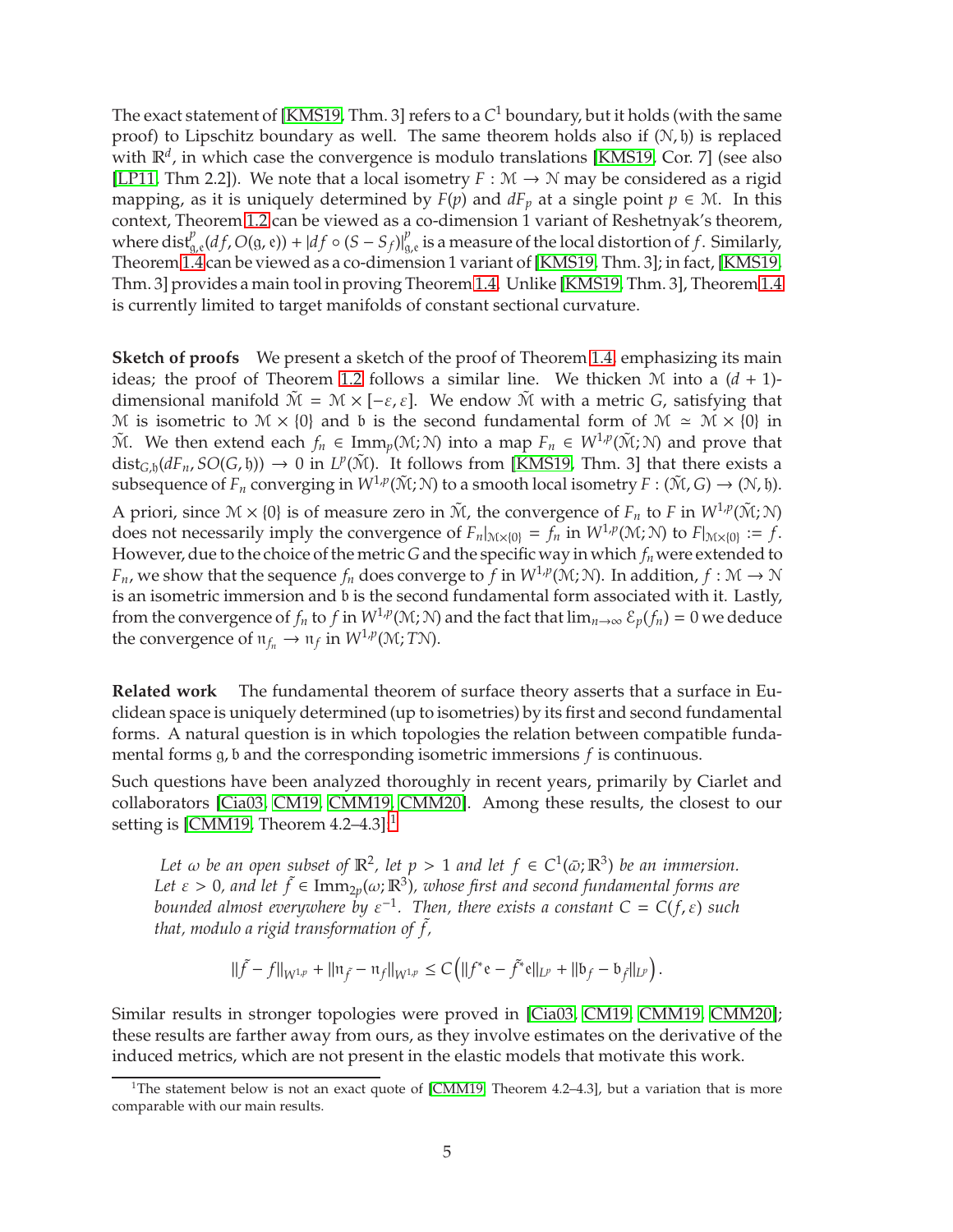<span id="page-5-2"></span>The result mentioned above bears some similarities with Theorem [1.2;](#page-2-0) we mention below some of the fundamental differences:

- 1. **Compatibility of** g **and** b**:** In [\[CMM19\]](#page-30-4), the reference forms g and b are *assumed* to be compatible, whereas in Theorem [1.2](#page-2-0) this is deduced. In particular, the question of the existence of a zero energy configuration for given forms of an elastic shell cannot be treated in the framework of [\[CMM19\]](#page-30-4).
- 2. **Quantitative vs. qualitative estimates:** While our results only imply the convergence of configurations with asymptotically zero elastic energy, the results of [\[CMM19\]](#page-30-4) are supplemented with a convergence rate; this is related to the previous point, as the key rigidity estimate in [\[CMM19\]](#page-30-4) is the Friesecke-James-Müller geometric rigidity estimate, which is known only between Euclidean domains. Since we do not pre-assume the compatibility of g and b, we have to rely on the Reshetnyak-like asymptotic-rigidity estimate [\[KMS19\]](#page-31-9).
- 3. **A priori assumed uniform estimates:** The results of [\[CMM19\]](#page-30-4) assume pointwise bounds on the fundamental forms, whereas Theorem [1.2](#page-2-0) does not; from the point of view of applications such a priori bounds are not typically available.

We also note that although some aspects of the proofs in this paper are similar to their counterparts in the aforementioned literature (e.g., the proof in [\[Cia03\]](#page-30-2) also involves the thickening of the domain), the assumptions of Theorem [1.2](#page-2-0) require different tools, mainly the use of the non-Euclidean versions of Reshetnyak's rigidity theorem, as mentioned above.

**Structure of the paper** In Section [2,](#page-5-1) we present some preliminary notations and results, in particular regarding the second fundamental form, Sobolev spaces between manifolds and Sobolev immersions. In Section [3,](#page-9-0) we present a detailed proof of Theorem [1.4.](#page-2-2) In Section [4,](#page-20-0) we show how the proof of Theorem [1.4](#page-2-2) can be adapted (and simplified) to proving Theorem [1.2.](#page-2-0) In Section [5,](#page-23-0) we discus some aspects of the results which are better understood after reading the proofs. In particular, we explain (i) why in Theorem [1.4](#page-2-2) we limit ourselves to a target manifold of constant sectional curvature; and (ii) why we took  $|df \circ (S - S_f)|_{g,b}$  as the bending term in our energy functional and why under physicallyreasonable assumptions, it is equivalent to the more common bending term  $|b - b_f|_{g,g}$ . We also discuss in Section [5](#page-23-0) some open questions.

## <span id="page-5-1"></span><span id="page-5-0"></span>**2 Preliminaries**

#### **2.1 General notations**

**Inner-product spaces** Consider two inner-product spaces (*V*, g) and (*W*, h); we use the same notations  $g$  and  $h$  to denote the inner-products induced on the dual spaces  $V^*$  and *W*<sup>∗</sup>. The inner-products g and h induce an inner-product  $g \otimes h$  on  $Hom(V, W) \simeq V^* \otimes W$ , and we denote its corresponding norm by  $|\cdot|_{g,h}$ . For  $A \in Hom(V, W)$  and  $C \subset Hom(V, W)$ ,

$$
\text{dist}_{g,b}(A,\mathcal{C})=\inf_{B\in\mathcal{C}}|A-B|_{g,b}.
$$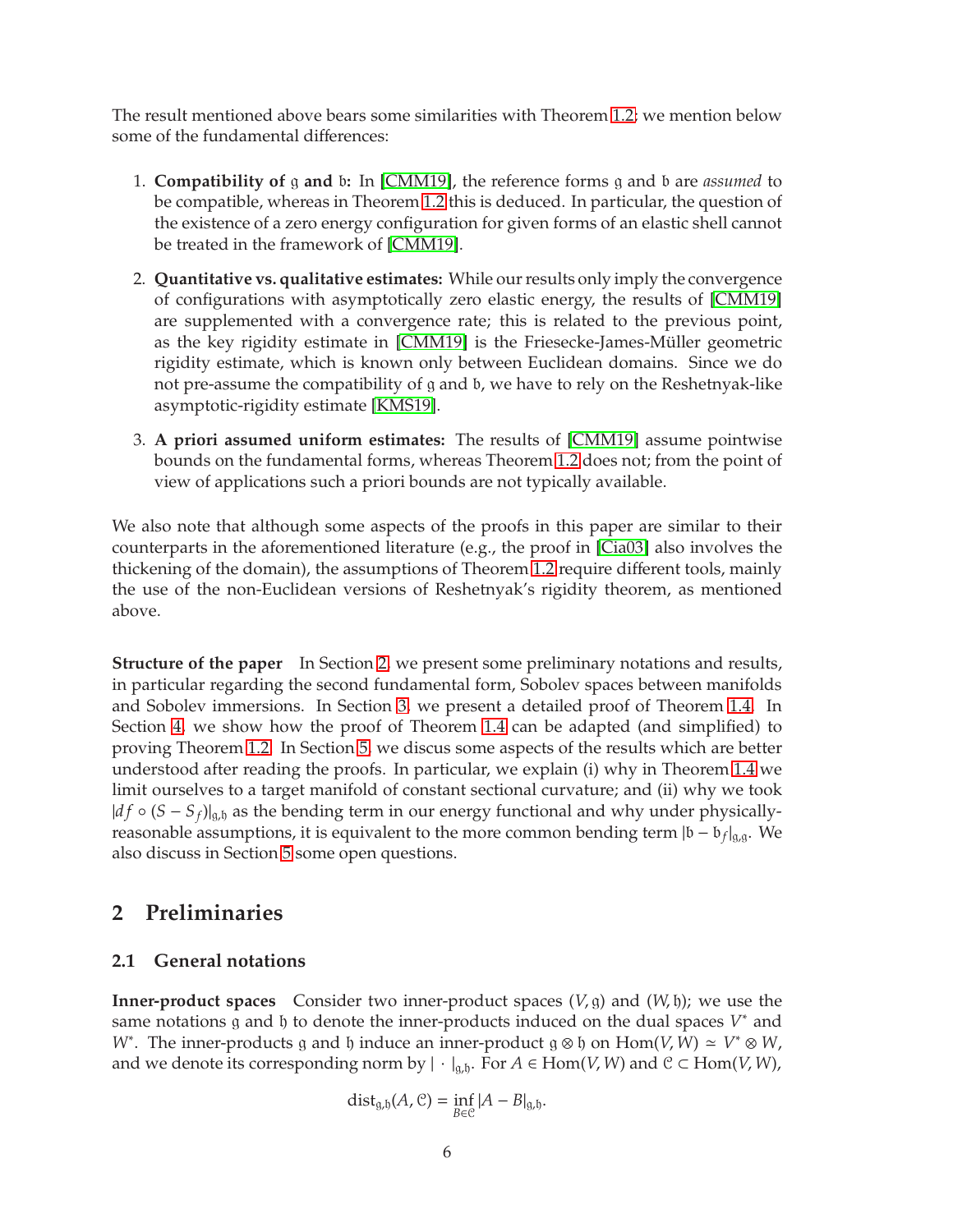We denote by  $O(g, h)$  the set of linear isometries from *V* to *W*, and when dim *V* = dim *W*, by SO(g, h) the set of orientation-preserving linear isometries from *V* to *W*. When choosing positively-oriented orthonormal frames in *V* and *W*,  $O(g, h)$  and  $SO(g, h)$  reduce to the sets of matrices O(dim *V*, dim*W*) and SO(dim *V*), respectively.

**Levi-Civita connection** Let  $(\mathcal{M}, g)$  be a Riemannian manifold. We denote by  $\nabla^g$  its Levi-Civita connection, or by  $\nabla$  when there is no ambiguity. We denote by  $\mathfrak{X}(M)$  the set of all smooth vector fields over M.

**Pullbacks** Let  $E \to \mathcal{N}$  be a vector bundle over  $\mathcal{N}$ ; we denote by  $\Gamma(E)$  the set of sections of *E*. If *f* :  $M \rightarrow N$  is a smooth map between two manifolds, then we denote by  $f^*E \rightarrow M$  the pullback bundle over M, where for  $p \in M$ , the fiber  $(f^*E)_p$  is identified with the fiber  $E_{f(p)}$ .

Given a covariant *<sup>k</sup>*−tensor field *<sup>A</sup>* on <sup>N</sup>, the pullback of *<sup>A</sup>* by *<sup>f</sup>*, denoted by *<sup>f</sup>* ∗*A*, is defined by

$$
(f^*A)_p(v_1,...v_k) = A_{f(p)}(df_p(v_1),...,df_p(v_k)),
$$

for every  $p \in \mathcal{M}$  and  $v_1, ..., v_k \in T_p\mathcal{M}$ . In particular, if  $\mathfrak h$  is a Riemannian metric on  $\mathcal N$  and  $f : (\mathcal{M}, g) \to (\mathcal{N}, \mathfrak{h})$  is a smooth immersion then  $f^* \mathfrak{h}$  is a Riemannian metric on  $\mathcal{M}$ , called the pullback metric induced by *f*. Note that *f* is an isometric immersion if and only if  $f^*$ h = g. In a similar way, given a manifold *S* and a map  $Q: T\mathcal{N} \to TS$ , we denote by  $f^*Q: TM \to TS$ the map defined by

$$
(f^*Q)_p(v) = Q_{f(p)}(df_p(v)),
$$

for every  $p \in \mathcal{M}$  and  $v \in T_p\mathcal{M}$ .

**Inequality constants** Throughout the proof we denote by *C* a positive constant whose value may vary from line to line, but which only depends on fixed quantities, such as the geometry of manifolds or the value of the exponent  $p$  in  $L^p$  spaces.

#### <span id="page-6-0"></span>**2.2 Second fundamental form**

Let  $(\tilde{M}, \tilde{g})$  be a Riemannian manifold and  $(M, g)$  an embedded Riemannian submanifold of  $\widetilde{M}$ . Let  $II : \mathfrak{X}(\mathcal{M}) \times \mathfrak{X}(\mathcal{M}) \rightarrow \Gamma(N\mathcal{M})$  be given by:

$$
II(X,Y) = P_{\perp}(\nabla^{\tilde{\mathfrak{g}}}_X Y),
$$

where *NM* ⊂  $T\tilde{M}|_M$  is the normal bundle of M in  $\tilde{M}$ ,  $P_{\perp}$  :  $T\tilde{M}|_M$  → *NM* is the normal projection, and  $\nabla^{\tilde{\mathfrak{g}}}$  is the Levi-Civita connection of  $(\tilde{M},\tilde{g})$ . Given a normal vector field <sup>n</sup> <sup>∈</sup> <sup>Γ</sup>(*N*M) we define <sup>b</sup><sup>n</sup> : <sup>X</sup>(M) <sup>×</sup> <sup>X</sup>(M) <sup>→</sup> *<sup>C</sup>* <sup>∞</sup>(M) by

$$
\mathfrak{b}_{\mathfrak{n}}(X,Y)=(II(X,Y),\mathfrak{n})_{\tilde{\mathfrak{g}}}.
$$

 $b_n$  is called the **second fundamental form of** M **along**  $n$  (some authors refer rather to *II* as the second fundamental form). It can be shown that *II* is symmetric and therefore so is  $b_n$ . Let  $S_n : T\mathcal{M} \to T\mathcal{M}$  be the self-adjoint linear operator associated with  $b_n$ , defined by

$$
b_n(X, Y) = (S_n(X), Y)_{\mathfrak{g}} = (X, S_n(Y))_{\mathfrak{g}}.
$$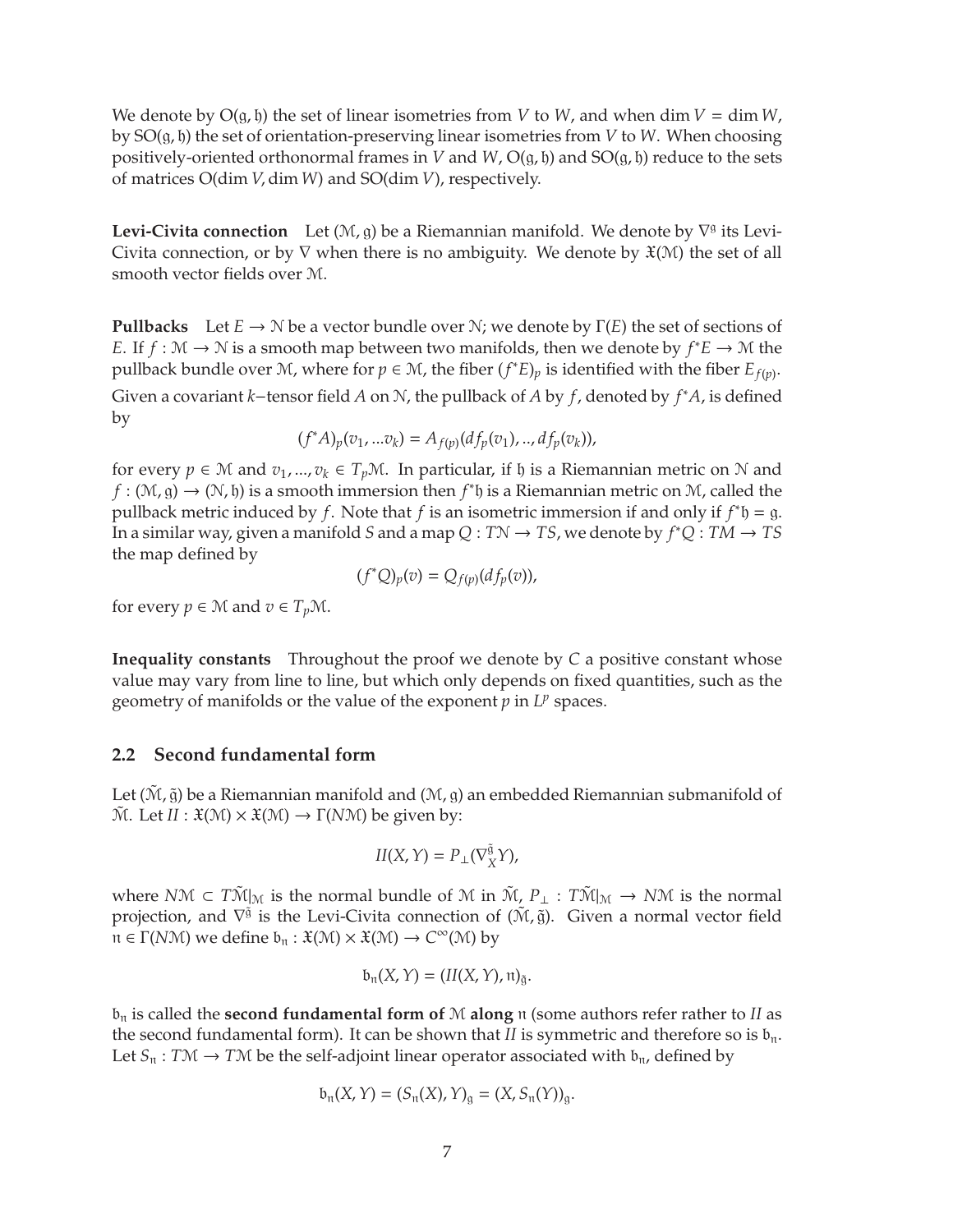<span id="page-7-1"></span>*S*<sup>n</sup> is called the **shape operator along** n (or sometimes the **Weingarten map**). By the Weingarten equation [\[Lee18,](#page-31-11) Prop. 8.4],

$$
S_{\mathfrak{n}}(X)=-P_{\parallel}(\nabla^{\tilde{\mathfrak{g}}}_X\mathfrak{n}),
$$

where  $P_{\text{in}}: T\tilde{\mathcal{M}}|_{\mathcal{M}} \to T\mathcal{M}$  is the tangential projection. If the co-dimension of  $\mathcal M$  in  $\mathcal N$  is one, then  $\nabla^{\tilde{\mathfrak{g}}}_{\lambda}$  $\frac{\tilde{A}}{X}$ n is automatically in *TM* (since  $\pi$  has norm one), hence  $P_{\parallel}$  can be omitted.

**Second fundamental form induced by a smooth immersion** Let (M, g) be an oriented *d*−dimensional Riemannian manifold and let (N, b) be an oriented (*d* + 1)-dimensional Riemannian manifold. Given a smooth immersion  $f : (\mathcal{M}, \mathfrak{g}) \to (\mathcal{N}, \mathfrak{h})$ , it is locally an embedding. Therefore, for each  $p \in \mathcal{M}$  there exists a neighborhood  $p \in U \subset \mathcal{M}$  such that *f*(*U*) ⊂  $\mathcal N$  is an embedded submanifold. We define  $\mathfrak n_f : \mathcal M \to TN$  to be the unit vector field normal to *f* such that for every embedded submanifold  $f(U) \subset \mathcal{N}$ ,  $\mathfrak{n}_f$  induces the same orientation on  $f(U)$  as the one induced by  $f$  (a unit vector field normal to  $f$  is unique up to a sign, and by choosing the orientation it induces it is determined uniquely).

The immersion *f* defines a second fundamental form  $\mathfrak{b}_f : \mathfrak{X}(\mathcal{M}) \times \mathfrak{X}(\mathcal{M}) \to C^\infty(\mathcal{M})$  and a shape operator  $S_f: T\mathcal{M} \to T\mathcal{M}$  by

$$
b_f(X, Y) = b_{\mathfrak{n}_f}(df(X), df(Y))
$$
  
=  $(S_{\mathfrak{n}_f}(df(X)), df(Y))_{\mathfrak{h}}$   
=  $(df^{-1}S_{\mathfrak{n}_f}(df(X)), Y)_{f^*\mathfrak{h}}$   
=  $(S_f(X), Y)_{f^*\mathfrak{h}}$ . (2.1)

<span id="page-7-0"></span>By the Weingarten equation we conclude that  $S_f(X) = -df^{-1}(\nabla_d^{\vec{b}})$  $\int_{df(X)}^{\mathfrak{h}}\mathfrak{n}_f$ ), where we identify  $\pi_f$  as a function from  $f(U)$  to *TN*. We will use this equation to define the shape operator for Sobolev immersions as well, see [\(2.4\)](#page-9-1) below.

For the special case where  $\dim \mathcal{M} = d$  and  $(\mathcal{N}, \mathfrak{h}) = (\mathbb{R}^{d+1}, \mathfrak{e})$  (i.e., the range of  $f$  is the Euclidean space) we obtain that

$$
S_f = -df^{-1} \circ d\mathfrak{n}_f,
$$

where  $d\mathfrak{n}_f$  is the differential of the Gauss map. For further information regarding the second fundamental form and shape operator, see [\[Lee18,](#page-31-11) [dC92\]](#page-30-6).

#### **2.3 The double tangent** *TT*N **and the connector operator**

For an immersion  $f : \mathcal{M} \to \mathcal{N}$ , the normal  $\mathfrak{n}_f$  is a map  $\mathcal{M} \to \mathcal{T}\mathcal{N}$ . In addition to its covariant derivative  $\nabla$   $\mathfrak{n}_f : T\mathfrak{M} \to T\mathfrak{N}$  discussed above, we also have its differential  $d\mathfrak{n}_f : T\mathfrak{M} \to T\mathfrak{N}$ . This differential is the object naturally encountered when considering  $\pi_f$  as a Sobolev function. In this subsection we summarize some known constructions regarding the double tangent space *TT*N that are needed in the analysis of Sobolev immersions.

**Covariant derivative defined by a connector** There is one-to-one correspondence between affine connections <sup>∇</sup> on *<sup>T</sup>*<sup>N</sup> and vector bundle homomorphisms *<sup>K</sup>* : *TT*<sup>N</sup> <sup>→</sup> *<sup>T</sup>*N,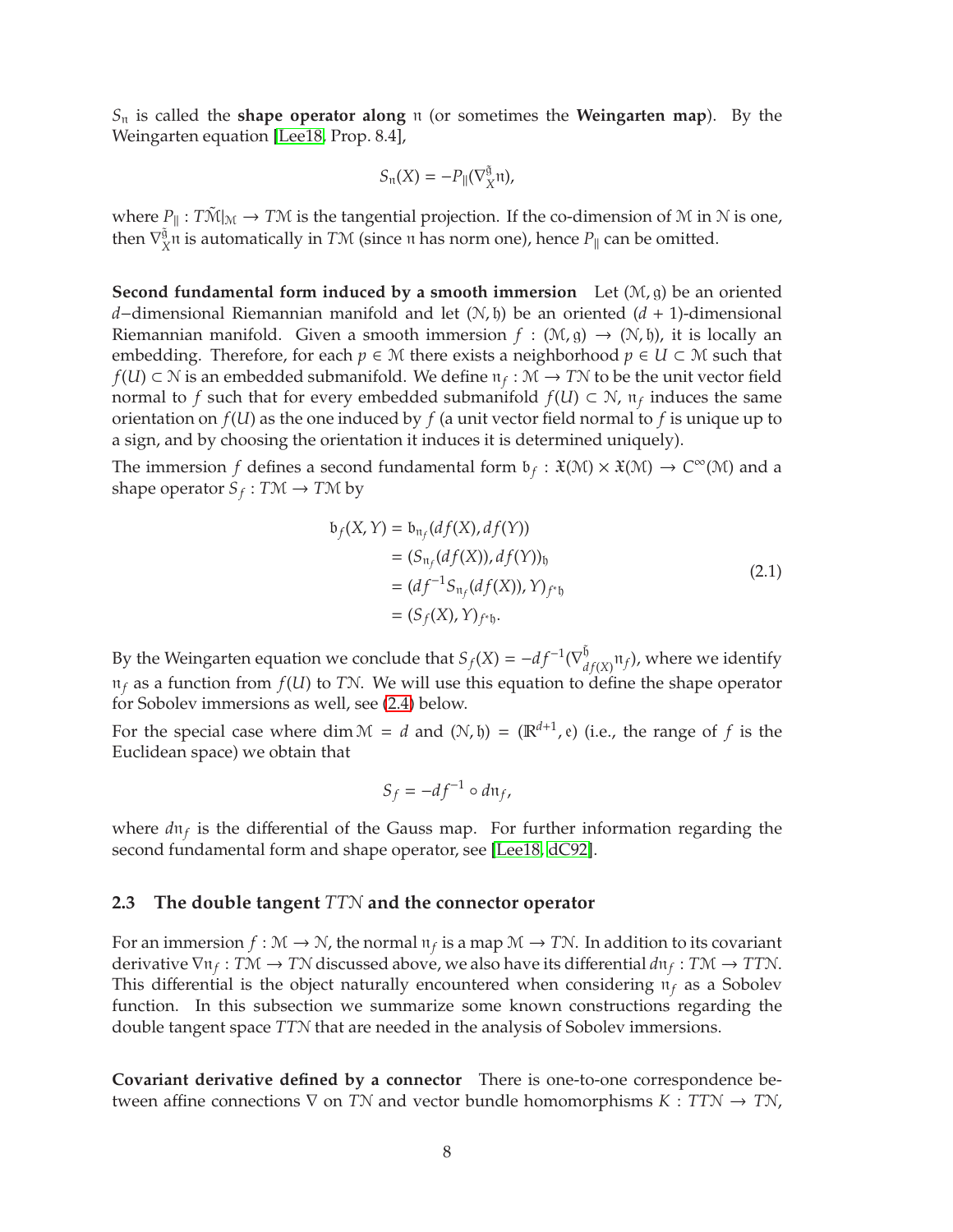<span id="page-8-4"></span>called the *connector operator*; see [\[Mic08,](#page-31-12) Chapter IV]. For a manifold M, a smooth mapping <sup>n</sup> : <sup>M</sup> <sup>→</sup> *<sup>T</sup>*N, and a vector field *<sup>X</sup>* <sup>∈</sup> <sup>X</sup>(M) the *covariant derivative of* <sup>n</sup> *along X* can then be defined by

<span id="page-8-1"></span>
$$
\nabla_X \mathfrak{n} := K \circ d\mathfrak{n} \circ X : \mathcal{M} \to T\mathcal{M} \to T\mathcal{T}\mathcal{N} \to T\mathcal{N}.
$$
 (2.2)

**The Sasaki metric on** *T*N The connector (or affine connection) induces on *TT*Na canonical decomposition  $TTN = V(N) \oplus H(M)$ , where  $V(N) = \ker d\pi$  (where  $\pi : TN \to N$  is the projection), and  $H(M) = \ker K$ . At every point  $(p, v) \in T\mathcal{N}$  the map

$$
(d\pi_{(p,v)} \times K_{(p,v)}) : T_{(p,v)}T\mathcal{N} \to T_p \mathcal{N} \times T_p \mathcal{N}
$$

is an isomorphism.

The Sasaki metric [\[Sas58\]](#page-31-13),  $S_{h,K}$  on TN is the pullback of the metric h on N by the map  $(d\pi \times K)$ : for every *V*,  $W \in TTN$ 

<span id="page-8-2"></span>
$$
(V, W)_{S_{\mathfrak{h}, K}} = (d\pi(V), d\pi(W))_{\mathfrak{h}} + (K(V), K(W))_{\mathfrak{h}}.
$$
 (2.3)

See [\[dC92,](#page-30-6) Chapter 3, Ex. 2] for a more explicit definition.

#### <span id="page-8-3"></span>**2.4 Sobolev spaces between manifolds**

The following definitions and results are well-known; see [\[Haj09\]](#page-31-14) and [\[Weh04,](#page-31-15) Appendix B] for proofs and further references.

Let  $M$ ,  $Q$  be compact Riemannian manifolds, and let  $D \in \mathbb{N}$  be large enough such that there exists an isometric embedding  $\iota : \mathcal{Q} \to \mathbb{R}^D$  (Nash's theorem). For  $p \in [1, \infty)$ , we define the Sobolev space *W*1,*<sup>p</sup>* (M; Q) by

$$
W^{1,p}(\mathcal{M};\Omega):=\left\{u:\mathcal{M}\to\Omega\,:\,\iota\circ u\in W^{1,p}(\mathcal{M};\mathbb{R}^D)\right\}.
$$

This space inherits the strong and weak topologies of  $W^{1,p}(\mathcal{M};{\mathbb R}^D)$ , which are independent of the embedding ι. Although *du* is only a weak derivative, it still holds that for almost every  $q \in \mathcal{M}$ ,  $du_q$  is a linear map from  $T_q\mathcal{M}$  to  $T_{u(q)}\mathcal{Q}$  [\[CS16\]](#page-30-7). Furthermore, *du* satisfies the chain rule, i.e., for every embedding  $\iota$  :  $\dot{Q} \rightarrow \mathbb{R}^D$ ,  $\ddot{d}(\iota \circ u) = d\iota \circ du$  [\[CS16,](#page-30-7) Prop. 1.9].

It is worth mentioning that for every two Riemannian manifolds  $M$  and  $Q$  (not necessarily compact)  $W^{1,p}(\mathcal{M};\mathcal{Q})$  can be defined intrinsically, without the use of an embedding into Euclidean space. When  $M$  and  $Q$  are compact these two definitions agree [\[CS16\]](#page-30-7).

Note that  $W^{1,p}(\mathcal{M};\mathfrak{Q})$  is generally not a vector space and therefore the notion of a norm does not exist. However, the embedding *ι* induces a natural metric on  $W^{1,p}(M;Q)$  by

$$
d_{W^{1,p}(\mathcal{M};\mathcal{Q})}(F,\tilde{F}) := \left\| \iota \circ F - \iota \circ \tilde{F} \right\|_{W^{1,p}(\mathcal{M};\mathbb{R}^D)}.
$$

The metric itself depends on  $\iota$  but the topology it induces does not.

#### <span id="page-8-0"></span>**2.5 The space of Sobolev immersions**

Let *f* ∈ *W*<sup>1</sup>,*p*(*M*; *N*) be an immersion of a *d*-dimensional manifold *M* into a (*d* + 1)dimensional manifold N. Then for a.e.  $p \in M$ ,  $df_p : T_pM \to T_{f(p)}N$  is an injective linear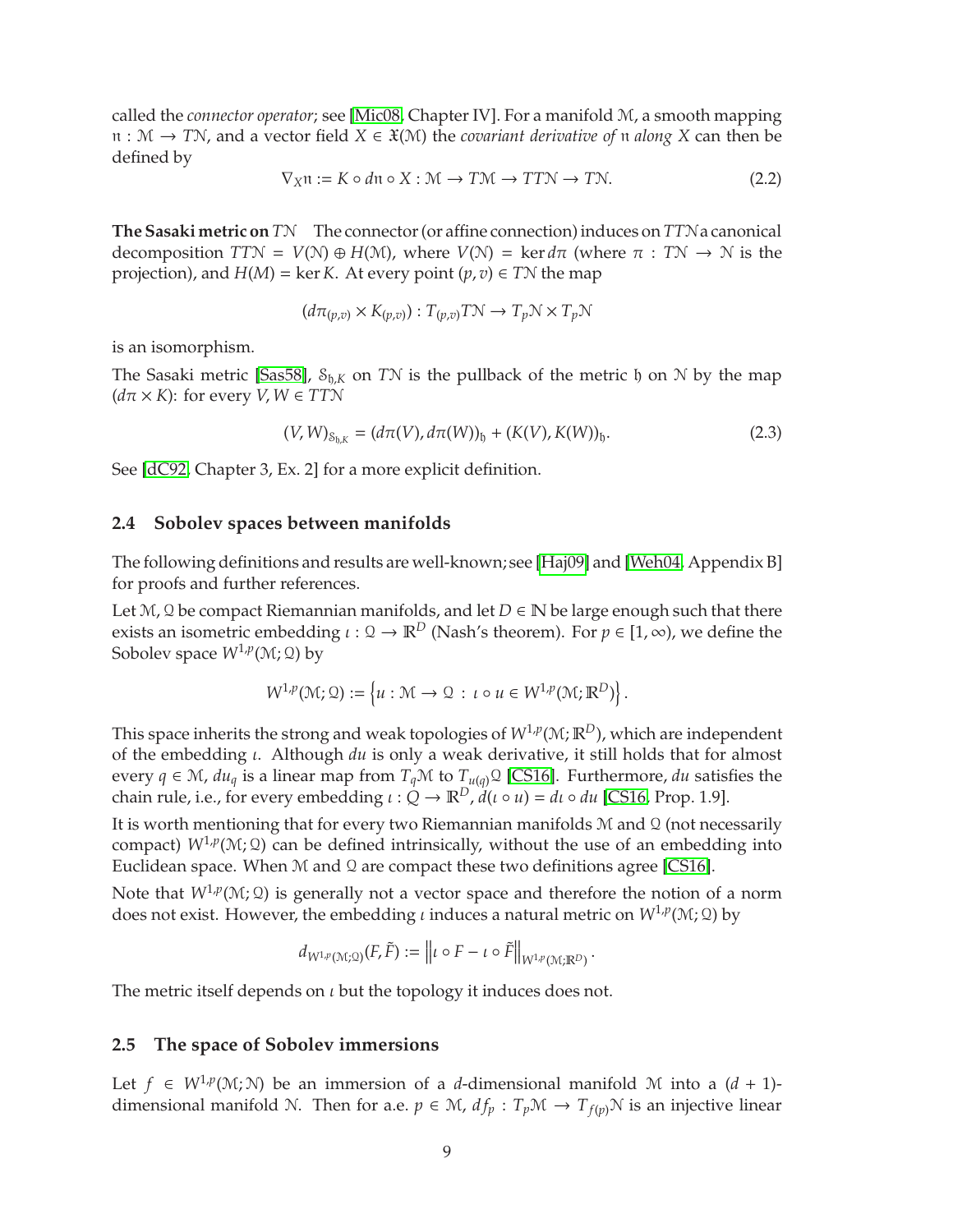<span id="page-9-2"></span>map. Since  $M$  is an oriented manifold,  $df_p$  induces an orientation on the codimension-1 subspace  $df_p(T_pM)$  ⊂  $T_{f(p)}N$ . Since N is an oriented manifold, there exists a unique unit vector  $v_f(p) \in T_{f(p)}N$  that is normal to  $df_p(T_pM)$  and induces the same orientation on  $df_p(T_pM) \subset T_{f(p)}N$ . We define  $\pi_f : M \to TN$ , the normal vector field to *f*, by  $\pi_f(p) = (f(p), v_f(p))$ . We usually identify  $\pi_f$  and  $v_f$ , emphasizing the difference only when relevant.

We endow *TTN* with the Sasaki metric  $S_{h,K}$  induced by  $h$  and the Levi-Civita connection. We define

$$
\mathrm{Imm}_p(\mathcal{M}; \mathcal{N}) := \left\{ f \in W^{1,p}(\mathcal{M}; \mathcal{N}) \; : \; \mathrm{rank} \, df = d \; \mathrm{a.e.,} \; \mathfrak{n}_f \in W^{1,p}(\mathcal{M}; T\mathcal{N}) \right\},
$$

with respect to the metrics g, h and  $S_{h,K}$  on M, N and *TTN* respectively. Since  $n_f \in SN \subset TN$ (where *SN* is the sphere bundle which is compact) then both definitions of  $\pi_f \in W^{1,p}(M;TM)$ , the intrinsic and by embedding into Euclidean space, agree.

We define the weak covariant derivative of  $\pi_f$  by [\(2.2\)](#page-8-1), i.e.,

$$
\nabla_X \mathfrak{n} := K \circ d\mathfrak{n}_f \circ X : \mathcal{M} \to T\mathcal{N},
$$

for every *X*  $\in \mathfrak{X}(\mathcal{M})$ . By the definition of the Sasaki metric [\(2.3\)](#page-8-2),  $\nabla_X \mathfrak{n} \in L^p(\mathcal{M}; T\mathcal{N})$ . Using the Weingarten equation we define the shape operator  $S_f : T \mathcal{M} \to T \mathcal{M}$  by

<span id="page-9-1"></span>
$$
S_f(X) = -df^{-1} \circ \nabla_X \mathfrak{n}_f. \tag{2.4}
$$

Thus, the energy [\(1.3\)](#page-2-3) is well-defined and finite for any  $f \in \text{Imm}_v(\mathcal{M}; \mathcal{N})$ .

## <span id="page-9-0"></span>**3 Proof of Theorem [1.4](#page-2-2)**

We divide the proof into six steps:

- *Step I*: We thicken M into  $\tilde{M} = M \times [-\varepsilon, \varepsilon]$  for an appropriate  $\varepsilon > 0$  which will be fixed later on; we define an extension operator taking an immersion  $f : \mathcal{M} \to \mathcal{N}$ , extending it along normal geodesics into a map  $F : \mathcal{M} \to \mathcal{N}$ . We calculate the differential *dF* of the extension.
- *Step II*: We endow  $\tilde{M}$  with a metric *G*, which in particular satisfies that  $(\mathcal{M}, g)$  is isometric to  $(\mathcal{M} \times \{0\}, G|_{\mathcal{M} \times \{0\}})$ , and b is the second fundamental form of  $\mathcal{M}$  in  $\tilde{\mathcal{M}}$ .
- *Step III*: We prove that  $dist_{G,h}(dF_n, SO(G, \mathfrak{h})) \to 0$  in  $L^p(\tilde{M})$ . Then, using [\[KMS19,](#page-31-9) Thm. 3] we obtain that there exists a local isometry  $F : (\tilde{M}, G) \to (N, \mathfrak{h})$  such that  $F_n \to F$  in  $W^{1,p}(\tilde{M}; N)$ .
- *Step IV*: We show that  $f := F|_{M \times \{0\}}$  is an isometric immersion of M in N, such that b is its second fundamental form. Moreover, *F* is an extension of *f*.

*Step V*: We prove that  $f_n \to f$  in  $W^{1,p}(\mathcal{M}; \mathcal{N})$ .

*Step VI*: We prove that  $\mathfrak{n}_{f_n} \to \mathfrak{n}_f$  in  $W^{1,p}(\mathcal{M};T\mathcal{N})$ .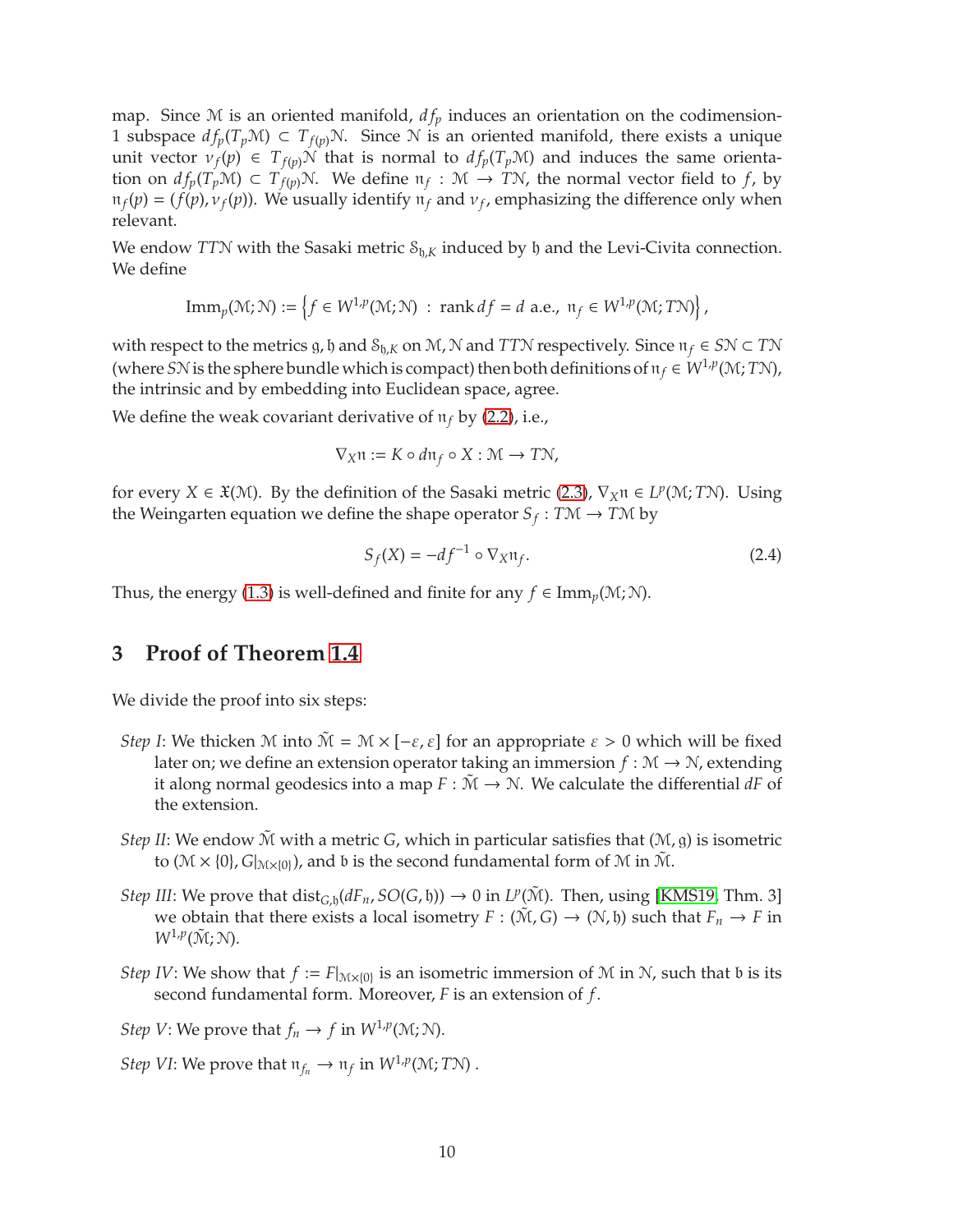In the rest of this section we elaborate on each of these steps.

*Step I: Extending an immersion*  $f : M \to N$  *to*  $\tilde{M} = M \times [-\varepsilon, \varepsilon]$  *and calculating the differential of the extension.*

We think of  $\tilde{M}$  as a "thin" sheet whose mid-surface is M. We do not take the limit  $\varepsilon \to 0$ as our proof hinges on a rigidity theorem in codimension 0. For later use we define the projection

<span id="page-10-2"></span>
$$
\pi : \tilde{\mathcal{M}} \to \mathcal{M} \qquad \pi(p, t) = p. \tag{3.1}
$$

Given an immersion  $f : \mathcal{M} \to \mathcal{N}$ , we extend it to  $F : \tilde{\mathcal{M}} \to \mathcal{N}$  by

<span id="page-10-1"></span>
$$
F(p, t) = \exp_{f(p)}(t \cdot \pi_f(p)),
$$
\n(3.2)

where  $\mathfrak{n}_f$  is the unit normal vector field to  $f$  as defined in Section [2.5.](#page-8-0) Since  $\mathcal N$  is a compact Riemannian manifold, by the Hopf-Rinow theorem it is geodesically complete and thus *F* is well-defined. The extension is constructed such that for every  $p \in \mathcal{M}$ , the curve

$$
\gamma_p^f:[-\varepsilon,\varepsilon]\to\mathcal{N}
$$

defined by  $\gamma_p^f$  $p(t) = F(p, t)$  is a geodesic emanating from  $f(p)$  with initial velocity  $\pi_f(p)$ . Throughout the proof we denote by  $u_1, u_2 : [-\varepsilon, \varepsilon] \to \mathbb{R}$  the functions

$$
u_1(t) = \begin{cases} \cos(\sqrt{\kappa}t) & \kappa > 0 \\ 1 & \kappa = 0 \\ \cosh(\sqrt{-\kappa}t) & \kappa < 0 \end{cases} \quad \text{and} \quad u_2(t) = \begin{cases} \sin(\sqrt{\kappa}t) & \kappa > 0 \\ t & \kappa = 0 \\ \sinh(\sqrt{-\kappa}t) & \kappa < 0 \end{cases} \tag{3.3}
$$

where  $\kappa$  is the sectional curvature of  $(N, \mathfrak{h})$ .

<span id="page-10-3"></span>**Proposition 3.1.** *Let*  $(p, t) \in \tilde{M}$  *and*  $(v, w) \in T_{(v,t)}\tilde{M} \simeq T_pM \times \mathbb{R}$ *. Then* 

<span id="page-10-0"></span>
$$
dF_{(p,t)}(v,w) = P_{\gamma_{p,t}^f} \left[ u_1(t) \, df_p(v) - u_2(t) \, df_p \circ S_f(v) + w \, \mathfrak{n}_f(p) \right],\tag{3.4}
$$

where  $P_{\gamma_p^f,t}$  is the parallel transport in  $N$  between time 0 and t along the geodesic  $\gamma_p^f$ *p .*

*Proof.* First, we assume that *f* is a smooth immersion. We start with

$$
dF_{(p,t)}(0,1) = \dot{\gamma}_p^f(t) = P_{\gamma_{p,t}^f}(\dot{\gamma}_p^f(0)) = P_{\gamma_{p,t}^f}(\pi_f),
$$

where we used that a geodesic is a curve whose velocity is parallel along itself.

Let  $v \in T_p\mathcal{M}$ , and let  $p(s)$  be a curve in M such that  $p(0) = p$  and  $\dot{p}(0) = v$ . We define a family of geodesics  $\Gamma(s, t) = F(p(s), t) = \gamma_n^f$  $P_{p(s)}(t)$ . Since Γ(*s, t*) is a family of geodesics, the vector field  $dF_{(p,t)}(v,0) = \frac{\partial}{\partial s}$  $\left.\frac{\partial}{\partial s}\right|_{s=0} \Gamma(s,t)$  (as a function of *t*) is a Jacobi field *J*(*t*). We note that

$$
J(0) = \frac{\partial}{\partial s}\Big|_{s=0} \Gamma(s, 0) = dF_{(p,0)}(v, 0) = df_p(v).
$$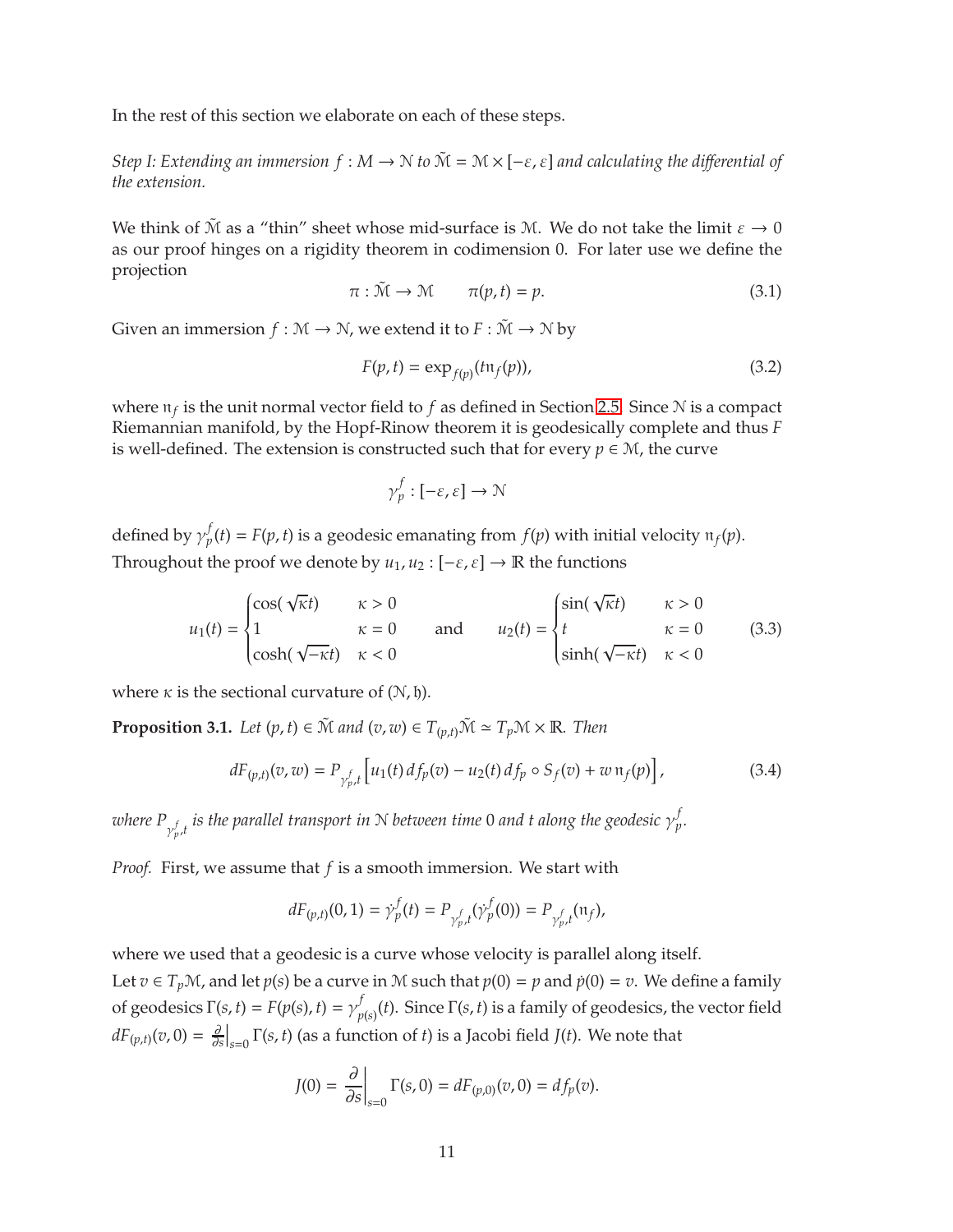<span id="page-11-0"></span>From the symmetry lemma for variation fields [\[Lee18,](#page-31-11) Lemma 6.2] we obtain that

$$
\begin{aligned}\n\dot{J}(0) &= D_t|_{t=0} \left. \frac{\partial}{\partial s} \right|_{s=0} \Gamma(s, t) \\
&= D_s|_{s=0} \left. \frac{\partial}{\partial t} \right|_{t=0} \Gamma(s, t) \\
&= D_s|_{s=0} \left. \pi_f(p(s)) \right. \\
&= \nabla_{d_{fp}(v)}^b \pi_f \\
&= -df_p \circ S_f(v),\n\end{aligned}
$$

where  $S_f$  is the shape operator associated with  $f$  as defined in [\(2.1\)](#page-7-0). We conclude that for every  $(p, t) \in \tilde{M}$  and  $v \in T_pM$ ,

$$
dF_{(p,t)}(v,0)=J(t),
$$

where  $J(t)$  is the Jacobi field along  $\gamma_p^f$  with initial conditions  $J(0) = df_p(v)$  and  $\dot{J}(0) =$  $-df_p \circ S_f(v)$ .

Note that *J* is a normal Jacobi field. Indeed, both *J*(0) and ˙*J*(0) are in the image of *d fp*, hence  $J(t) \perp \dot{\gamma}_p^f$ *p* (*t*) for all *t* [\[Lee18,](#page-31-11) Prop. 10.7].

In a Riemannian manifold of constant sectional curvature  $\kappa$ , for normal Jacobi fields along a unit-speed geodesic, the Jacobi equation takes the form [\[Lee18,](#page-31-11) Prop. 10.12]:

$$
\frac{D^2}{\partial t^2}J(t)=-\kappa J(t).
$$

A straightforward calculation gives the solution of this equation with the above-mentioned initial conditions,

$$
dF_{(p,t)}(v,0) = J(t) = P_{\gamma_{p,t}^f} \left[ u_1(t) \, df_p(v) - u_2(t) \, df_p \circ S_f(v) \right],
$$

which completes the proof when *f* is smooth.

We now prove that the same holds for  $f \in \text{Imm}_p(\mathcal{M}; \mathcal{N})$ . Recall that  $\mathfrak{n}_f : \mathcal{M} \to TN$  is defined by  $\pi_f(p) = (f(p), \nu_f(p))$  (in the first part of the proof we identified  $\pi_f$  with  $\nu_f$ ). The map *F* :  $\tilde{M} \rightarrow N$  is a composition of the exponential map exp : *TN*  $\rightarrow$  *N* (*N* is complete so exp is defined on all of *TN*) with the map  $\chi : \tilde{M} \to T\mathcal{N}$  defined by  $\chi(p, t) := (f(p), tv_f(p));$ Since  $\pi_f \in W^{1,p}(M;TN)$ , it follows that  $\chi \in W^{1,p}(\tilde{M};TN)$ . Since  $t \in [-\varepsilon, \varepsilon]$  and  $\nu_f(p)$  is a unit vector, the image of  $\chi$  lies in a compact subset *K* of *TN*. Since exp : *TN*  $\rightarrow$  *N* is smooth, it is Lipschitz when restricted to *K*, hence, it follows that the composition map  $F = \exp \circ \chi$  is in  $W^{1,p}(\tilde{M};N)$  [\[CS16,](#page-30-7) Prop. 2.6]. Moreover, the chain rule holds [CS16, Prop. 1.8]:

$$
dF_{(p,t)} = d \exp_{(f(p),t\mathfrak{n}_f(p))} \circ d\chi_{(p,t)}.
$$

Therefore, *dF* is well-defined when  $f \in \text{Imm}_p(\mathcal{M}; \mathcal{N})$ . In addition,  $d\chi_{(p,t)}$  is uniquely determined by  $\pi_f(p)$  and  $(d\pi_f)_p$ , and by the chain rule so does  $dF_{(p,t)}$ .

Let  $\tilde{f}$ :  $M \to N$  be a smooth immersion such that  $\tilde{f}(p) = f(p)$ ,  $d\tilde{f}_p = df_p$  (which implies that  $\pi_f(p) = \pi_f(p)$  and  $(d\pi_f)_p = (d\pi_f)_p$ . Let  $\tilde{F}$  be its extension. On the one hand,  $d\tilde{F}_{(p,t)} = dF_{(p,t)}$ ; on the other hand, since  $\tilde{f}$  is smooth  $d\tilde{F}_{(p,t)}$  is given by [\(3.4\)](#page-10-0). We thus conclude that for every *f* ∈ Imm<sub>*p*</sub>(*M*; *N*), *dF* is well-defined and [\(3.4\)](#page-10-0) holds, which completes the proof.  $\Box$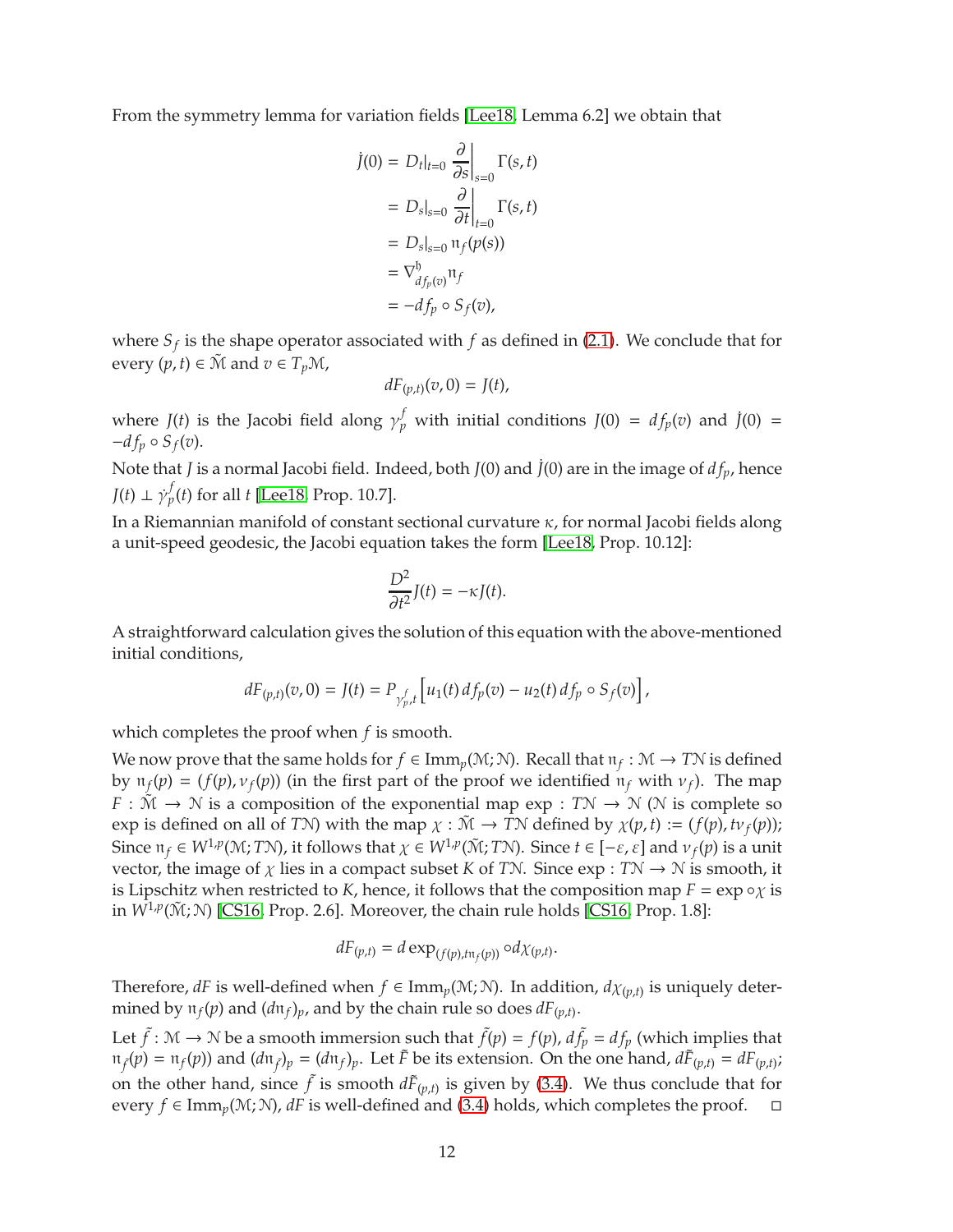<span id="page-12-3"></span>*Step II: Endowing* M˜ *with a metric G, which in particular satisfies that* (M, g) *is isometric to*  $(M \times \{0\}, G|_{M \times \{0\}})$ , and b is the second fundamental form of M in  $\tilde{M}$ .

The requirements that  $G|_{T M} = \mathfrak{g}$  and  $\mathfrak{b}_M = \mathfrak{b}$  do not determine *G* uniquely. We define *G* to be the unique metric such that, *assuming* there exists an isometric immersion  $f : (\mathcal{M}, g) \to (\mathcal{N}, \mathfrak{h})$ with second fundamental form b, the extension  $F : \tilde{M} \to \tilde{N}$  of f would be an isometric immersion. That is,  $G = F^*$   $\mathfrak h$ , and from [\(3.4\)](#page-10-0) we obtain that

<span id="page-12-2"></span>
$$
G = u_1^2(t)\pi^*g - 2u_1(t)u_2(t)\pi^*b + u_2^2(t)\pi^*S^*g + dt^2,
$$
\n(3.5)

where  $t \in [-\varepsilon, \varepsilon]$  is the normal coordinate and  $S^* g(u, v) = (S(u), S(v))_g$ . In a coordinate system  $(p, t) = (p_1, \ldots, p_d, t)$  of  $\tilde{M} = M \times [-\varepsilon, \varepsilon]$ , *G* can be represented by the following block matrix

$$
G_{(p,t)} = \left(\frac{u_1^2(t)g - 2u_1(t)u_2(t) + u_2^2(t)S^T gS \mid 0}{0}\right),\,
$$

where g, b and *S* in the upper left block are the  $d \times d$  matrix representations of these tensors with respect to the coordinates  $(p_1, \ldots, p_d)$ . Clearly *G* is symmetric, from the definition of  $u_1(t)$ ,  $u_2(t)$  and the compactness of M, it follows that by choosing  $\varepsilon$  small enough it is also positive definite and therefore a metric. Note that *G* only depends on g and b and not on *f* itself. That is, while the construction of *G* is "backward engineered" from the sought result, the resulting metric only depends on the given data. The fact that *G* does not depend on *f* itself holds because of the assumption that  $(N, \mathfrak{h})$  is of constant curvature (see Section [5](#page-23-0) for more details).

Clearly, the metric induced by *G* on the submanifold  $\mathcal{M} \times \{0\}$  is g, and thus  $\mathcal{M}$  is isometric to  $M \times \{0\}$ . In addition, since  $b_M$  is determined by the derivative of *G* along the normal direction at  $t = 0$ , i.e.,  $\frac{\partial}{\partial t} G|_{\mathcal{M}\times\{0\}}$ , we obtain that  $\mathfrak{b}_{\mathcal{M}} = \mathfrak{b}$  (for a detailed proof see Appendix [A\)](#page-25-0).

*Step III: The extensions*  $F_n$  *of*  $f_n$  *satisfy*  $dist_{G,b}^p(dF_n, SO(G,b)) \to 0$  *in LP*( $\tilde{M}$ )*. Therefore, there exists a local isometry*  $F : (\tilde{M}, G) \to (\mathcal{N}, \mathfrak{h})$  *with*  $F_n \to F$  *in*  $W^{1,p}(\tilde{M}; \mathcal{N})$ *.* 

For an immersion  $f : \mathcal{M} \to \mathcal{N}$ , we denote by  $O(df) : T\mathcal{M} \to T\mathcal{N}$  the map such that for every  $p$ ,  $O(df)_p$ :  $T_p\mathcal{M} \to T_{f(p)}\mathcal{N}$  is the orthogonal map closest to  $df_p$  with respect to the norm induced by g and h. It is well-known (for a detailed proof see [\[Kah11\]](#page-31-16)) that pointwise *O*(*d f*) is the orthogonal part in the polar decomposition of *d f*, that is,

<span id="page-12-0"></span>
$$
O(df) = df(df^{T}df)^{-1/2},
$$
\n(3.6)

where the transpose is with respect to the inner-products g and  $\mathfrak h$ . In addition, since  $f$  is an immersion, then  $O(df)$  is unique.

**Proposition 3.2.** *For*  $f \in \text{Imm}_p(\mathcal{M}; \mathcal{N})$ *, define a section*  $A_f$  *of*  $T^*\tilde{\mathcal{M}} \otimes f^*T\mathcal{N}$  *as follows: for*  $(p, t) \in \tilde{M}$  and  $(v, w) \in T_{(v,t)}\tilde{M} \simeq T_p \mathcal{M} \times \mathbb{R}$ ,

<span id="page-12-1"></span>
$$
A_f(v, w) := P_{\gamma_{p}^f, t} \left[ u_1(t) O(df_p)(v) - u_2(t) O(df_p) \circ S(v) + w \, \mathfrak{n}_f(p) \right]. \tag{3.7}
$$

*Then, A<sup>f</sup> is a section of* SO(*G*, h)*, i.e., A<sup>f</sup> is an orientation-preserving isometry at almost every point.*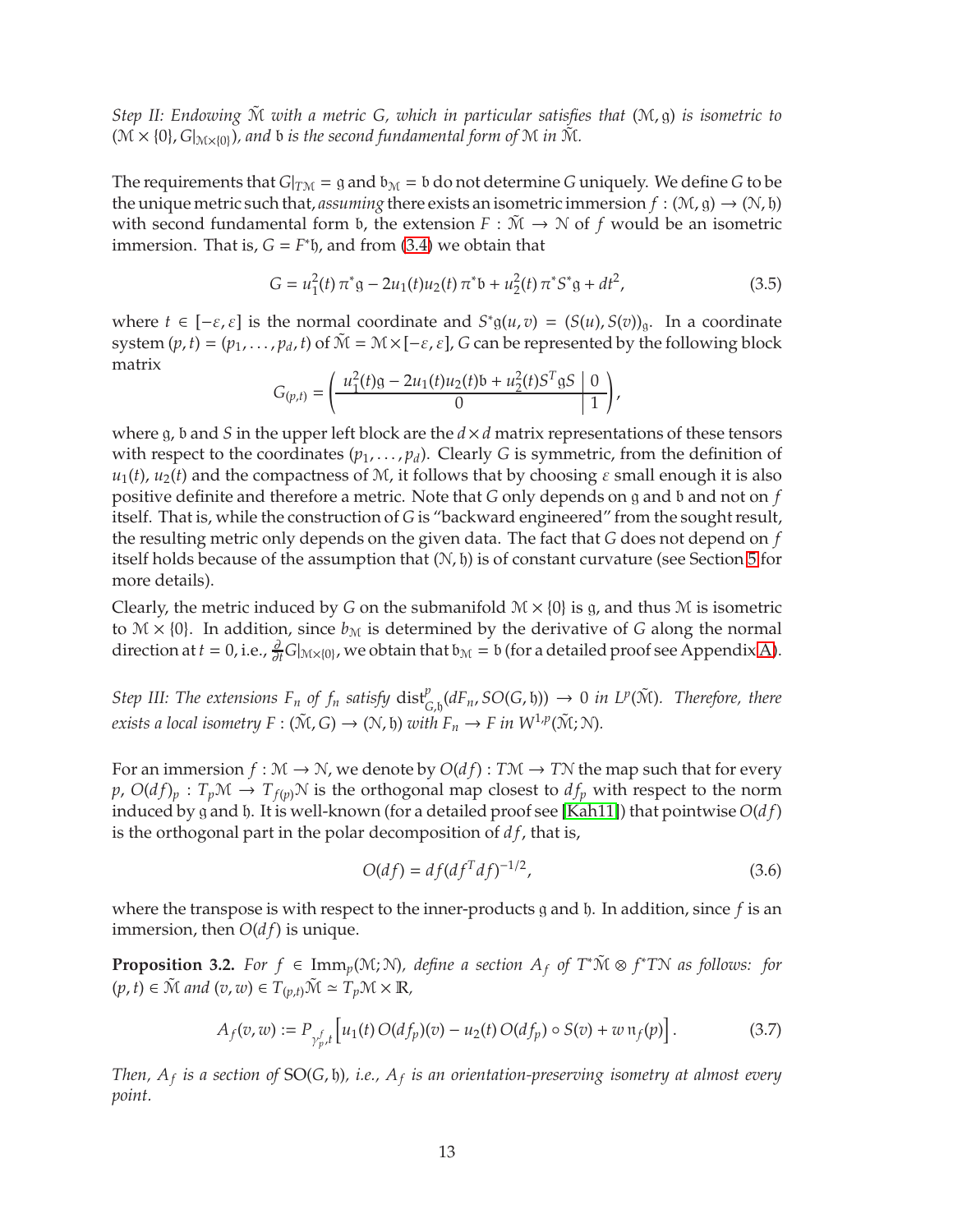*Proof.* The section  $A_f$  has the same structure as  $dF$ , with  $df$  and  $S_f$  replaced by  $O(df)$ and *S* respectively. We begin by proving that  $A_f \in \Gamma(O(G, \mathfrak{h}))$ , i.e., that  $A_f$  is an isometry at every point. A straightforward calculation shows that *A<sup>f</sup>* is indeed an isometry, i.e.,  $(A_f(v, w), A_f(\xi, \eta))_b = ((v, w), (\xi, \eta))_G$  (for a detailed proof see Appendix [B\)](#page-25-1). For a fixed *p*, *A<sub>f</sub>* is smooth as a function of *t*, in other words, it is smooth along the fiber  $p \times [-\varepsilon, \varepsilon]$ . Since  $A_f$  is a smooth isometry along each fiber and the fiber is connected, in order to prove that *A*<sup>*f*</sup> ∈ SO(*G*, *h*) almost everywhere, it suffices to find one point on each fiber  $p \times [-\varepsilon, \varepsilon]$  at which  $A_f$  is orientation-preserving. Consider a point  $(p, 0) \in \mathcal{M} \times \{0\} \subset \tilde{\mathcal{M}}$ . For  $(v, w) ∈ T_{(p,0)}\tilde{M} ≅ T_p\mathcal{M} × \mathbb{R}$  we obtain

$$
(A_f)_{(p,0)}(v,w) = O(df_p)(v) + w \, \mathfrak{n}_f(p),
$$

which is orientation preserving by the definition of  $\pi_f$  (see Section [2.5\)](#page-8-0), since by [\(3.6\)](#page-12-0),  $O(df)$ induces the same orientation as  $df$  on the co-dimension 1 subspace perpendicular to  $\mathfrak{n}_f$ .  $\Box$ 

We next introduce a second metric  $G'$  on  $\tilde{\mathcal{M}}$  having a product structure,

$$
G' = \pi^* \mathfrak{g} + dt^2,
$$

which is an approximation to *G* for which we can apply Fubini's theorem. From the product structure of *G* ′ we obtain that for every map *<sup>Q</sup>* : *<sup>T</sup>*<sup>M</sup> <sup>→</sup> *<sup>T</sup>*N,

<span id="page-13-0"></span>
$$
|\pi^*Q|_{G',\mathfrak{h}} = |Q|_{\mathfrak{g},\mathfrak{h}} \circ \pi.
$$
 (3.8)

From the compactness of  $\tilde{M}$  we obtain the following bounds:

**Lemma 3.3.** *There exist constants*  $c_1$ *,*  $c_2 > 0$ *, such that for every linear map A* :  $T\tilde{M} \rightarrow T\tilde{N}$ *,* 

$$
c_1|A|_{G,\mathfrak{h}} \le |A|_{G',\mathfrak{h}} \le c_2|A|_{G,\mathfrak{h}},
$$

*and there exist constants*  $c_3$ *,*  $c_4 > 0$ *, such that* 

$$
c_3 \le \frac{\text{dVol}_G}{\text{dVol}_{G'}} \le c_4.
$$

<span id="page-13-1"></span>**Proposition 3.4.** Let  $f : \mathbb{M} \to \mathbb{N}$  be a smooth immersion and let  $F : \tilde{\mathbb{M}} \to \mathbb{N}$  be its extension to M˜ *as defined by* [\(3.2\)](#page-10-1)*. Then,*

$$
\int_{\tilde{\mathcal{M}}} \text{dist}_{G,\mathfrak{h}}^p(dF, \text{SO}(G,\mathfrak{h})) \, d\text{Vol}_G \leq C \, \mathcal{E}_p(f).
$$

Proof. Since 
$$
A_f \in SO(G, \mathfrak{h})
$$
,  
\n
$$
\text{dist}_{G,\mathfrak{h}}^p(dF, SO(G, \mathfrak{h})) \leq |dF - A_f|_{G,\mathfrak{h}}^p
$$
\n
$$
\leq C|dF - A_f|_{G',\mathfrak{h}}^p
$$
\n
$$
\leq C|dF - A_f|_{G',\mathfrak{h}}^p
$$
\n
$$
= C|u_1(t)\pi^*(df - O(df)) - u_2(t)\pi^*(df \circ S_f - O(df) \circ S)|_{G',\mathfrak{h}}^p
$$
\n
$$
\leq C\left[|u_1(t)\pi^*(df - O(df))|_{G',\mathfrak{h}}^p + |u_2(t)\pi^*(df \circ S_f - O(df) \circ S)|_{G',\mathfrak{h}}^p\right]
$$
\n
$$
\leq C\left[|u_1(t)\pi^*(df - O(df))|_{G',\mathfrak{h}}^p + |u_2(t)\pi^*(df \circ S_f - df \circ S)|_{G',\mathfrak{h}}^p + |u_2(t)\pi^*((df - O(df)) \circ S)|_{G,\mathfrak{h}}^p\right]
$$
\n
$$
= C\left[|u_1(t)(df - O(df))|_{g,\mathfrak{h}}^p + |u_2(t)(df \circ S_f - df \circ S)|_{g,\mathfrak{h}}^p + |u_2(t)((O(df) - df) \circ S)|_{g,\mathfrak{h}}^p\right] \circ \pi
$$
\n
$$
\leq C\left[|u_1(t)(df - O(df))|_{g,\mathfrak{h}}^p + |u_2(t)(df \circ S_f - df \circ S)|_{g,\mathfrak{h}}^p + |u_2(t)(O(df) - df)|_{g,\mathfrak{h}}^p\right] \circ \pi
$$
\n
$$
\leq C\left[|df - O(df)|_{g,\mathfrak{h}}^p + |df \circ (S_f - S)|_{g,\mathfrak{h}}^p\right] \circ \pi.
$$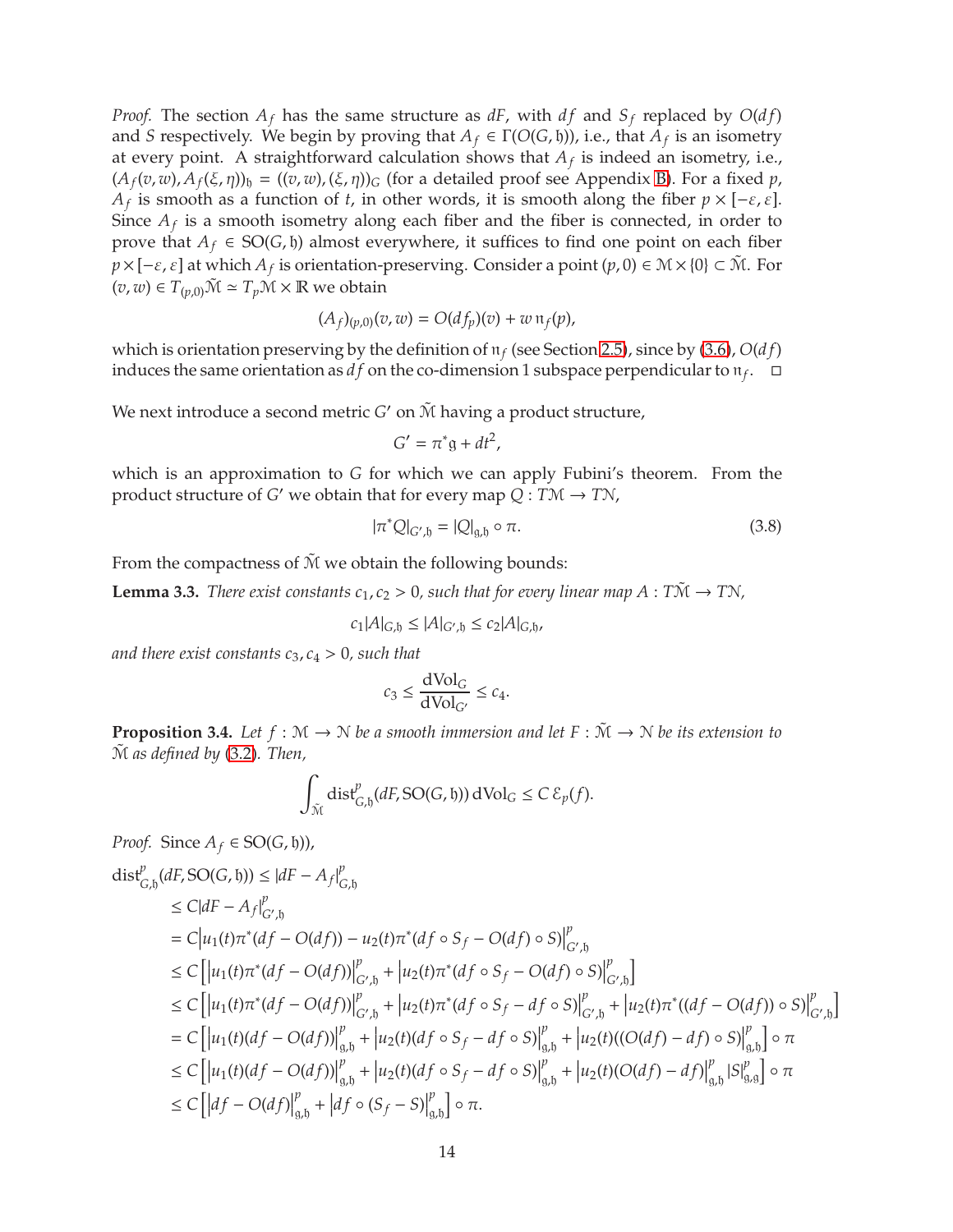<span id="page-14-2"></span>In the passage to the second line we used the equivalence of the norms *G* and *G* ′ ; in the passage to the third line we substituted the definitions of *dF* and *A<sup>f</sup>* , used the fact that parallel transport is a linear isometry and the fact that the normal components of *dF* and *A<sup>f</sup>* coincide; in the passage to the fourth and fifth lines we used the triangle inequality together with the convexity of  $x \mapsto x^p$ ; in the passage to the sixth line we used [\(3.8\)](#page-13-0); the passage to the seventh line is immediate; in the passage to the last line we used the smoothness of *S* and the compactness of *M* to obtain a global bound on  $|S|_g^p$  $_{g,g}^{\rho}$ , as well as the boundedness of  $u_1$ ,  $u_2$  on  $[-\varepsilon, \varepsilon]$ .

We conclude that

$$
\int_{\tilde{\mathcal{M}}} \text{dist}_{G,\mathfrak{h}}^{p} (dF, \text{SO}(G, \mathfrak{h})) \, d\text{Vol}_{G}
$$
\n
$$
\leq C \int_{\tilde{\mathcal{M}}} \left[ |df - O(df)|_{\mathfrak{g}, \mathfrak{h}}^{p} + |df \circ (S_f - S)|_{\mathfrak{g}, \mathfrak{h}}^{p} \right] \circ \pi \, d\text{Vol}_{G}
$$
\n
$$
\leq C \int_{\mathcal{M}} \int_{-\varepsilon}^{\varepsilon} \left[ |df - O(df)|_{\mathfrak{g}, \mathfrak{h}}^{p} + |df \circ (S_f - S)|_{\mathfrak{g}, \mathfrak{h}}^{p} \right] \circ \pi \, dt \, d\text{Vol}_{\mathfrak{g}}
$$
\n
$$
\leq C \int_{\mathcal{M}} \left( |df - O(df)|_{\mathfrak{g}, \mathfrak{h}}^{p} + |df \circ (S - S_f)|_{\mathfrak{g}, \mathfrak{h}}^{p} \right) d\text{Vol}_{\mathfrak{g}}
$$
\n
$$
= C \mathcal{E}_{p}(f),
$$

where in the passage to the third line we used the equivalence of  $dVol_G$  and  $dVol_{G'}$  and then Fubini's theorem; in the passage to the fourth line we used the independence of the integrand on *t*.

From the above result and the fact that  $\mathcal{E}_p(f_n) \to 0$  we deduce that

$$
\mathrm{dist}_{(G,\mathfrak{h})}(dF_n, SO(G,\mathfrak{h})) \to 0 \quad \text{in } L^p(\tilde{\mathcal{M}}).
$$

By [\[KMS19,](#page-31-9) Thm. 3], there exists a subsequence (not relabeled)  $F_n$  converging in  $W^{1,p}((\tilde{M},G);(\mathbb{N},\mathfrak{h}))$ to a limit *F*, which is a smooth local isometry  $(\tilde{M}, G) \rightarrow (\tilde{N}, \tilde{b})$ .

*Step IV:*  $f := F|_{M \times \{0\}}$  *is an isometric immersion of* M *in* N, such that b *is its second fundamental form, and F is its normal extension.*

<span id="page-14-1"></span>**Proposition 3.5.** Let  $f : \mathcal{M} \to \mathcal{N}$  be the restriction of F,

 $f = F|_{\mathcal{M}\times\{0\}}$ .

*Then,* g *and* b *are the first and second fundamental forms of f . Moreover, F is the normal extension of f , namely,*

<span id="page-14-0"></span>
$$
F(p, t) = \exp_{f(p)}(t\pi_f(p)).
$$
\n(3.9)

*Proof.* The mapping *f* is an isometric immersion as a restriction of the local isometry *F* to the submanifold  $\mathcal{M} \times \{0\}$ . Since  $\mathcal{M}$  is isometric to  $\mathcal{M} \times \{0\}$  we obtain that g is the first fundamental form of *f*. We proved that  $b_M = b$ , which combined with the fact that *F* is a local isometry implies that  $b_f = b$ .

Let  $\tilde{F}$  : ( $\tilde{M}$ ,  $G$ )  $\to$  ( $N$ ,  $b$ ) be the normal extension of  $f$ ,  $\tilde{F}(p,t) = \exp_{f(p)}(t\pi_f(p))$ ; we will show that  $\tilde{F} = F$ . As stated above,  $b_f = b$ , which in turn implies that the corresponding shape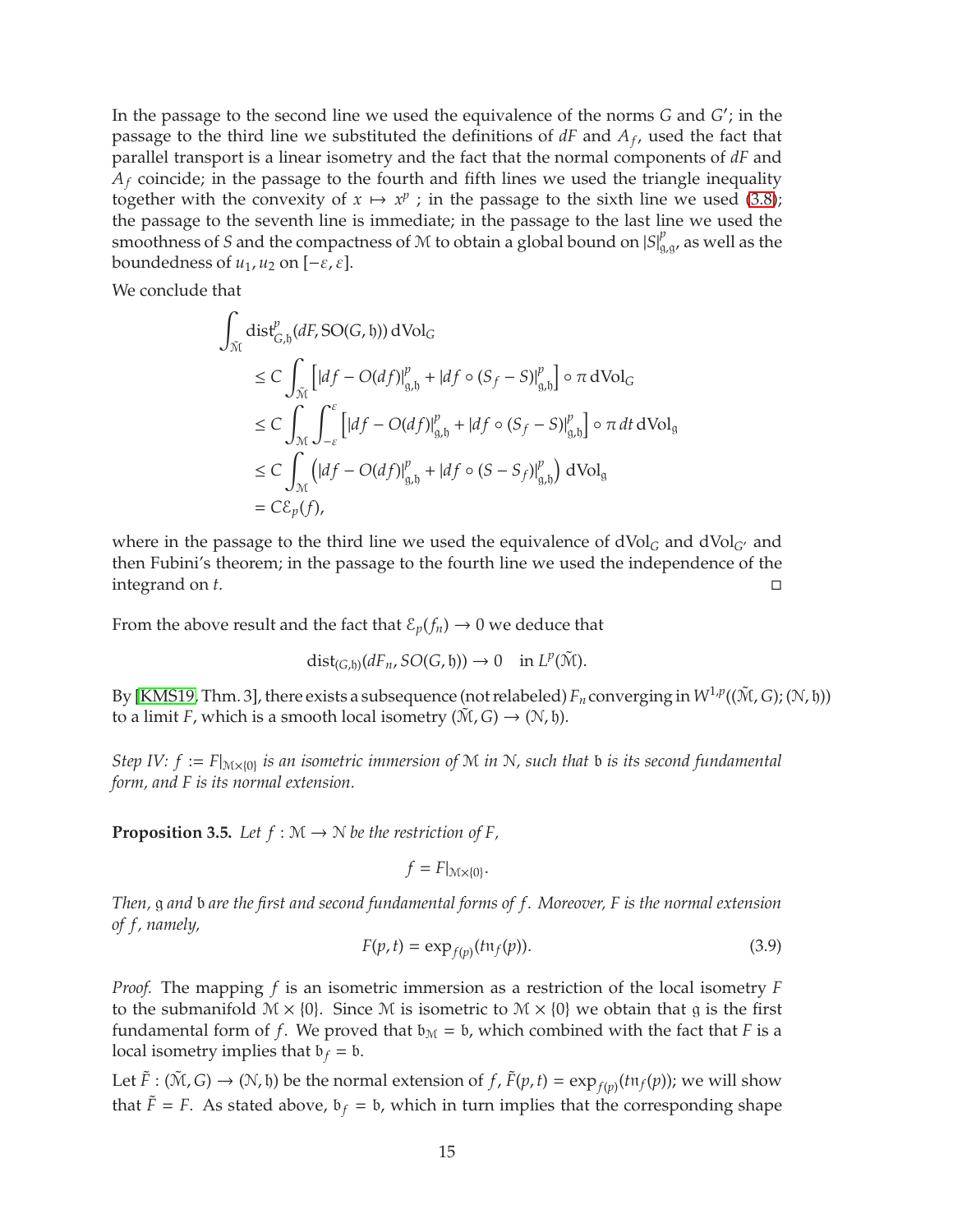<span id="page-15-1"></span>operator,  $S_f$ , is equal to *S*. In addition, since *f* is an isometric immersion,  $O(df) = df$ . Thus comparing [\(3.4\)](#page-10-0) and [\(3.7\)](#page-12-1), we obtain that:

$$
d\tilde{F}=A_f\in SO(G,\mathfrak{h}),
$$

which means that  $\tilde{F}$  is an orientation-preserving local isometry. Since  $F, \tilde{F} : \tilde{M} \to \mathbb{N}$  are local isometries and  $\tilde{M}$  is connected, it suffices to show that

> $\tilde{F}(p,0) = F(p,0)$  and  $d\tilde{F}_{(p,0)} = dF_{(p,0)}$ .

at a single point  $(p, 0) \in \mathcal{M} \times \{0\} \subset \tilde{\mathcal{M}}$  to conclude that  $F = \tilde{F}$  everywhere [\[Lee18,](#page-31-11) Prop. 5.22]. The first condition is immediate from the definitions of  $f$  and  $\tilde{F}$ , since

$$
\tilde{F}(p,0) = \exp_{f(p)}(0) = f(p) = F(p,0).
$$

As for the second condition, since  $d\tilde{F}_{(p,0)}$  and  $dF_{(p,0)}$  are orientation-preserving isometries, it suffices to show that they coincide on  $\text{Im}(d\pi) \simeq T_p\mathcal{M}$ , since it is a subspace of codimension 1. Indeed, from [\(3.4\)](#page-10-0),

$$
d\tilde{F}_{(p,0)}(v,0) = P_{\gamma_p^f,0}\left[u_1(0)\,df_p(v) - u_2(0)\,df_p(S_f(v)) + 0\,\mathfrak{n}_f(p)\right] = df_p(v) = dF_{(p,0)}(v,0),
$$

which completes the proof.  $\Box$ 

*Step V:*  $f_n \to f$  *in*  $W^{1,p}(\mathcal{M}; \mathcal{N})$ *.* 

As described in Section [2.4,](#page-8-3) a metric on  $W^{1,p}(\mathcal{M}; \mathcal{N})$  is defined via an isometric embedding  $\iota : (\mathcal{N}, \mathfrak{h}) \to (\mathbb{R}^D, \mathfrak{e})$ . To this end, we fix such an embedding throughout this section.

<span id="page-15-0"></span>**Proposition 3.6.** *There exists a sequence*  $\varepsilon_n \to 0$ ,  $\varepsilon_n \in (0, \varepsilon]$ , such that

$$
\frac{1}{2\varepsilon_n}\int_{\mathcal{M}}\int_{-\varepsilon_n}^{\varepsilon_n}\left(|\iota\circ F-\iota\circ F_n|_{\mathfrak{e}}^p+|d(\iota\circ F-\iota\circ F_n)|_{G',\mathfrak{e}}^p\right)dt\,dVol_{\mathfrak{g}}\to 0.
$$

*Proof.* By definition,

$$
\left(d_{W^{1,p}(\mathcal{M};\mathcal{N})}(F_n,F)\right)^p = \int_{\tilde{\mathcal{M}}} \left(|\iota \circ F - \iota \circ F_n|^p_{\varepsilon} + |d(\iota \circ F - \iota \circ F_n)|^p_{G,\varepsilon}\right) d\text{Vol}_G.
$$

Since  $F_n \to F$  in  $W^{1,p}(\mathcal{M}; \mathcal{N})$ , we may define, for *n* large enough,

$$
\varepsilon_n = \begin{cases} \left( d_{W^{1,p}(\mathcal{M};\mathcal{N})}(F_n,F) \right)^{p/2} & d_{W^{1,p}(\mathcal{M};\mathcal{N})}(F_n,F) \neq 0 \\ \frac{\varepsilon}{n} & d_{W^{1,p}(\mathcal{M};\mathcal{N})}(F_n,F) = 0, \end{cases}
$$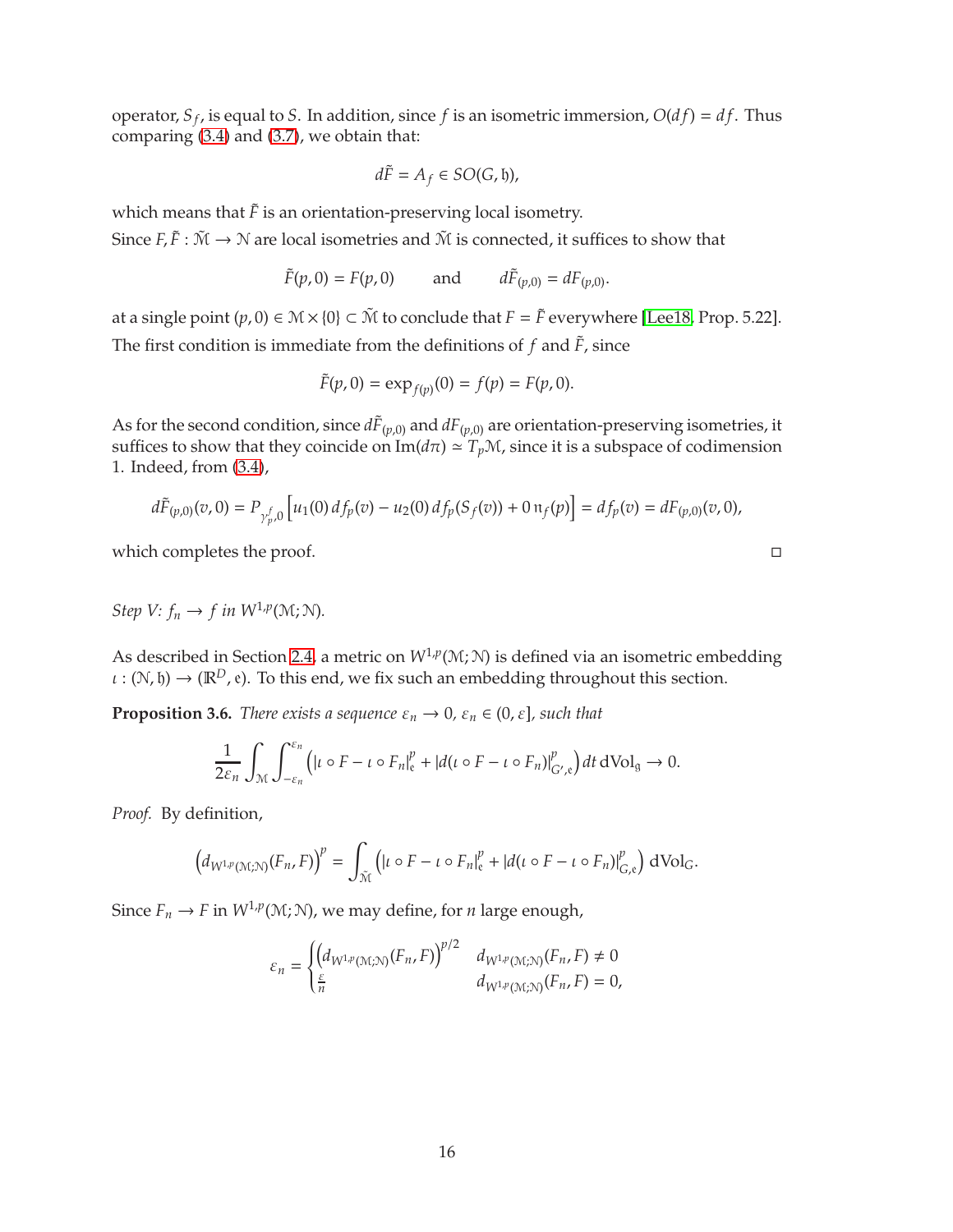which satisfies the required properties. Using the equivalence of the metrics *G* and *G* ′ and that  $\varepsilon_n \leq \varepsilon$ ,

$$
\frac{1}{2\varepsilon_n} \int_{\mathcal{M}} \int_{-\varepsilon_n}^{\varepsilon_n} \left( |t \circ F - t \circ F_n|_{\varepsilon}^p + |d(t \circ F - t \circ F_n)|_{G',\varepsilon}^p \right) dt \, dVol_g
$$
\n
$$
\leq \frac{1}{2\varepsilon_n} \int_{\tilde{\mathcal{M}}} \left( |t \circ F - t \circ F_n|_{\varepsilon}^p + |d(t \circ F - t \circ F_n)|_{G',\varepsilon}^p \right) dVol_{G'}
$$
\n
$$
\leq \frac{C}{2\varepsilon_n} \int_{\tilde{\mathcal{M}}} \left( |t \circ F - t \circ F_n|_{\varepsilon}^p + |d(t \circ F - t \circ F_n)|_{G,\varepsilon}^p \right) dVol_G
$$
\n
$$
= \frac{C}{2\varepsilon_n} \left( d_{W^{1,p}(\mathcal{M};\mathcal{N})}(F_n, F) \right)^p
$$
\n
$$
\leq C \left( d_{W^{1,p}(\mathcal{M};\mathcal{N})}(F_n, F) \right)^{p/2} \to 0.
$$

 $\Box$ 

We now prove that  $f_n \to f$  in  $W^{1,p}(M;N)$ ; first, we prove convergence in  $L^p(M;N)$ . Denote  $R_n = \iota \circ \bar{F}_n - \iota \circ f_n \circ \pi$ , where  $\pi : \tilde{M} \to M$  is the projection defined in [\(3.1\)](#page-10-2). Denote by  $d_b$  the distance function induced by h on N. Since  $\iota : (N, \mathfrak{h}) \to (\mathbb{R}^D, e)$  is an isometric embedding it preserves the length of curves, which implies that  $|u(x) - u(y)|_{e} \le d_{h}(x, y)$  for every  $x, y \in \mathbb{N}$ . From the definitions of  $\exp_{f_n(p)}$  and  $d_{{\mathfrak h} }$ , we obtain

$$
|R_n(p,t)|_{\mathfrak{e}} = \left| \iota \circ F_n(p,t) - \iota \circ f_n(p) \right|_{\mathfrak{e}} \leq d_{\mathfrak{h}} \left( \exp_{f_n(p)}(t\mathfrak{n}_{f_n}(p)), f_n(p) \right) = |t|.
$$

The same estimate holds for  $R = \iota \circ F - \iota \circ f \circ \pi$ . Hence,

$$
\int_{\mathcal{M}} \left| \iota \circ f - \iota \circ f_{n} \right|_{\mathfrak{e}}^{\rho} dVol_{g}
$$
\n
$$
= \frac{1}{2\varepsilon_{n}} \int_{\mathcal{M}} \int_{-\varepsilon_{n}}^{\varepsilon_{n}} \left| \iota \circ f \circ \pi - \iota \circ f_{n} \circ \pi \right|_{\mathfrak{e}}^{\rho} dt dVol_{g}
$$
\n
$$
\leq \frac{C}{2\varepsilon_{n}} \int_{\mathcal{M}} \int_{-\varepsilon_{n}}^{\varepsilon_{n}} \left( |\iota \circ F - \iota \circ F_{n}|_{\mathfrak{e}}^{\rho} + |R_{n}|_{\mathfrak{e}}^{\rho} + |R|_{\mathfrak{e}}^{p} \right) dt dVol_{g}
$$
\n
$$
\leq \frac{C}{2\varepsilon_{n}} \int_{\mathcal{M}} \int_{-\varepsilon_{n}}^{\varepsilon_{n}} \left( |\iota \circ F - \iota \circ F_{n}|_{\mathfrak{e}}^{\rho} + |t|^{p} \right) dt dVol_{g}.
$$

From Proposition [3.6](#page-15-0) we conclude that  $\int_{\mathcal{M}} |t \circ f - t \circ f_n|$ *p*  $\int_{\mathfrak{e}}^r dVol_{\mathfrak{g}} \to 0$  as desired.

Next, we prove the convergence  $df_n \to df$  in  $L^p$  (i.e., the convergence  $d(\iota \circ f_n) \to d(\iota \circ f)$ in  $L^p(\mathcal{M}; T^*\mathcal{M} \otimes \mathbb{R}^D)$ ). We extend the projection  $P_{\parallel}: T\mathcal{M}|_{\mathcal{M}} \to T\mathcal{M}$  to a map  $T\mathcal{M} \to T\mathcal{M}$  by  $P_{\parallel}(v, w) = (v, 0)$ . Using Fubini's theorem and [\(3.8\)](#page-13-0), we estimate the distance between  $df_n$ and *df* as follows:

$$
\int_{\mathcal{M}} \left| d(\iota \circ f) - d(\iota \circ f_{n}) \right|_{g,e}^{p} dVol_{g}
$$
\n
$$
= \frac{1}{2\varepsilon_{n}} \int_{\mathcal{M}} \int_{-\varepsilon_{n}}^{\varepsilon_{n}} \left| \pi^{*}(d\iota \circ df - d\iota \circ df_{n}) \right|_{G^{\prime},e}^{p} dt dVol_{g}
$$
\n
$$
= \frac{1}{2\varepsilon_{n}} \int_{\mathcal{M}} \int_{-\varepsilon_{n}}^{\varepsilon_{n}} \left| \pi^{*}(d\iota \circ df - d\iota \circ df_{n}) - (d\iota \circ dF - d\iota \circ dF_{n}) \circ P_{\parallel} \right|
$$
\n
$$
+ (d\iota \circ dF - d\iota \circ dF_{n}) \circ P_{\parallel}|_{G^{\prime},e}^{p} dt dVol_{g}
$$
\n
$$
\leq C(I_{1} + I_{2} + I_{3}),
$$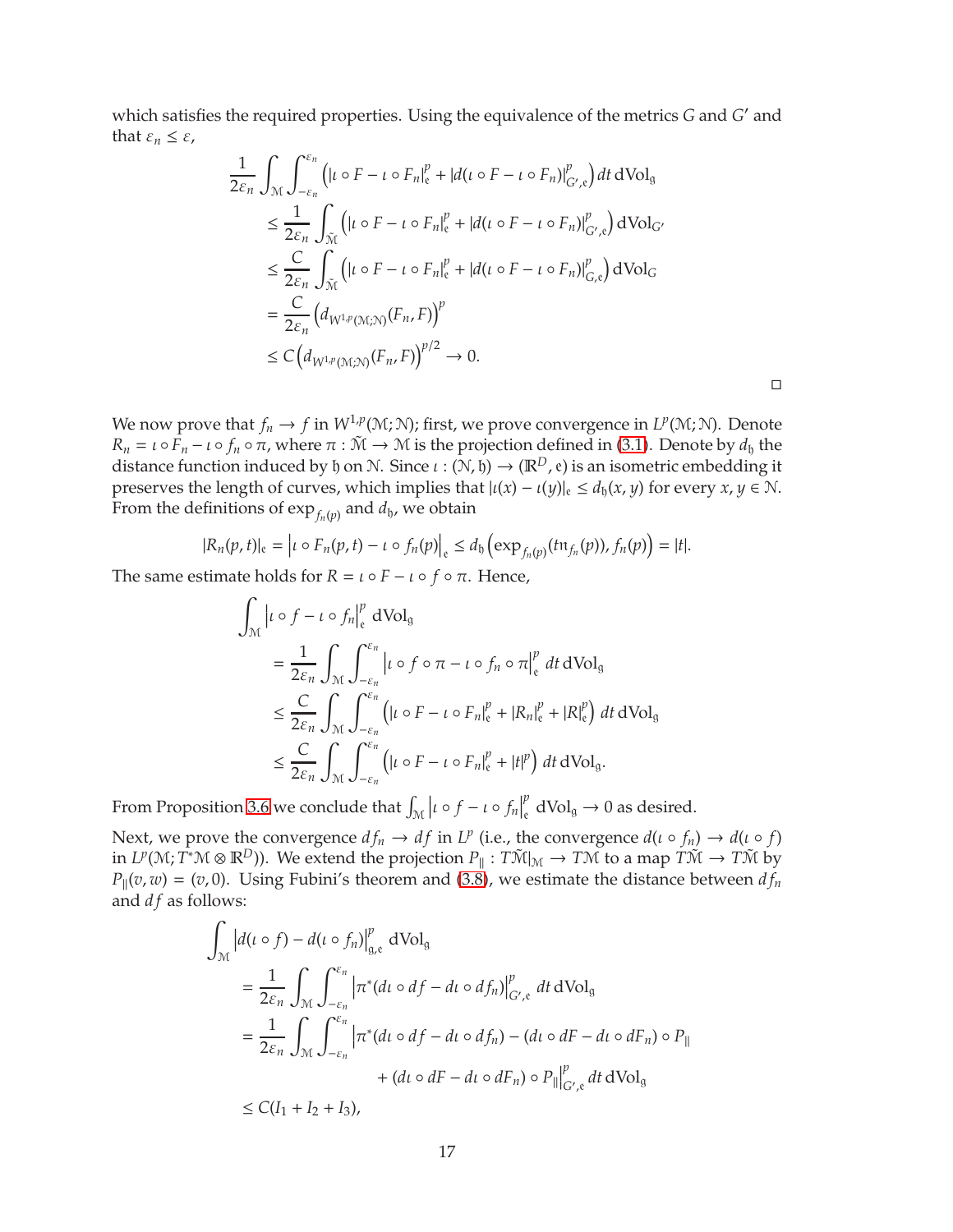where

$$
I_1 = \frac{1}{2\varepsilon_n} \int_{\mathcal{M}} \int_{-\varepsilon_n}^{\varepsilon_n} |(dt \circ dF - dt \circ dF_n) \circ P_{\parallel}|_{G',\varepsilon}^p dt dVol_g
$$
  
\n
$$
I_2 = \frac{1}{2\varepsilon_n} \int_{\mathcal{M}} \int_{-\varepsilon_n}^{\varepsilon_n} |\pi^*(dt \circ df) - (dt \circ dF) \circ P_{\parallel}|_{G',\varepsilon}^p dt dVol_g
$$
  
\n
$$
I_3 = \frac{1}{2\varepsilon_n} \int_{\mathcal{M}} \int_{-\varepsilon_n}^{\varepsilon_n} |\pi^*(dt \circ df_n) - (dt \circ dF_n) \circ P_{\parallel}|_{G',\varepsilon}^p dt dVol_g.
$$

We evaluate each of these three integrals separately. From Proposition [3.6,](#page-15-0)

$$
\limsup_{n\to\infty} I_1 \le \limsup_{n\to\infty} \frac{1}{2\varepsilon_n} \int_{\mathcal{M}} \int_{-\varepsilon_n}^{\varepsilon_n} |d(\iota \circ F - \iota \circ F_n)|_{G',\mathfrak{e}}^p dt dVol_{\mathfrak{g}} = 0.
$$

In order to evaluate *I*<sup>2</sup> and *I*<sup>3</sup> we use the following lemma:

<span id="page-17-0"></span>**Lemma 3.7.** *Let*  $\gamma : [-\varepsilon, \varepsilon] \to (\mathcal{N}, \mathfrak{h})$  *be a unit speed geodesic and let*  $x \in T_{\gamma(0)}\mathcal{N}$ *. Define*  $R_{\gamma,x}(t): [-\varepsilon, \varepsilon] \to \mathbb{R}^D$  *by* 

$$
R_{\gamma,x}(t) = (dt)_{\gamma(t)} \circ P_{\gamma,t}(x) - (dt)_{\gamma(0)}(x)
$$

*then there exists a constant C (which does not depend on*  $\gamma$  *or x) such that*  $|R_{\gamma,x}(t)|_{\epsilon} \leq C|t||x|_{\mathfrak{h}}$ .

Lemma [3.7](#page-17-0) can be proved by working in coordinates and implementing a Gronwall's inequality type argument on the set of parallel transport equations. For a detailed proof see Appendix [C.](#page-26-0)

Since  $\mathcal{E}_p(f_n) \to 0$  and M is compact, then there exists a bound *C* such that for every *n* 

<span id="page-17-1"></span>
$$
\int_{\mathcal{M}} |df_n|_{g,b}^p \, dVol_g \le C \qquad \text{and} \qquad \int_{\mathcal{M}} |df_n \circ S_{f_n}|_{g,b}^p \, dVol_g \le C. \tag{3.10}
$$

The first inequality follows from the fact that  $O(g, \mathfrak{h})$  is bounded and that the stretching term in  $\mathcal{E}_p(f_n)$  tends to zero. The second inequality follows from using the first inequality together with the fact that the bending term in  $\mathcal{E}_p(f_n)$  tends to zero. In addition, since  $\iota : (N, \mathfrak{h}) \to (\mathbb{R}^D, \mathfrak{e})$  is an isometric embedding we can choose *C* such that  $|d\iota|_{\mathfrak{h}}^p$  $_{\mathfrak{h},\mathfrak{e}}^{\mathfrak{p}} \leq C.$ 

Consider now *I*<sub>3</sub>. In order to compare  $df_n$  and  $dF_n$ , we first compare  $dF_n$  and the parallel transport of  $df_n$  so their image would lie in the same tangent space— $T_{F_n(p,t)}N$ . We then use Lemma [3.7](#page-17-0) to estimate the distance between  $df_n$  and its parallel transport.

We estimate the distance between  $dF_n$  and the parallel transport of  $df_n$  by

$$
\left| (d\iota \circ dF_n \circ P_{\parallel})(p,t) - (d\iota)_{\gamma_p^{fn}(t)} \circ P_{\gamma_p^{fn},t} \circ (df_n)_p \circ (d\pi)_{p,t} \right|_{G',\epsilon}^p
$$
  
= 
$$
\left| (d\iota)_{F_n(p,t)} \circ \left[ (dF_n \circ P_{\parallel})(p,t) - P_{\gamma_p^{fn},t} \circ (df_n)_p \circ (d\pi)_{p,t} \right] \right|_{G',\epsilon}^p
$$
  

$$
\leq C|t|^p \left( |(df_n)_p|_{g,b}^p + |(df_n)_p \circ (S_{f_n})_p|_{g,b}^p \right) \circ \pi.
$$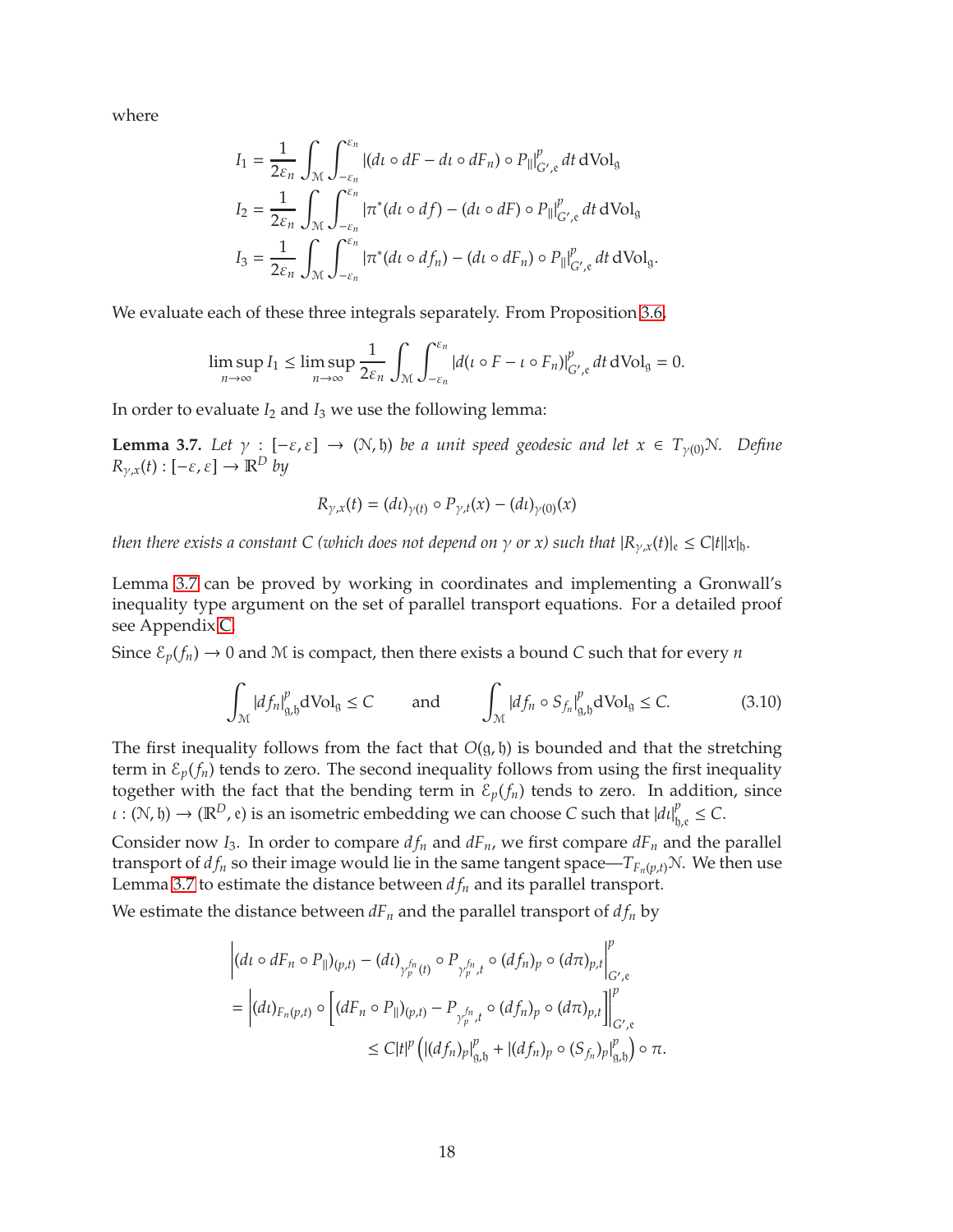This estimate follows from [\(3.4\)](#page-10-0), the fact that parallel transport is a linear isometry, the definition of  $u_1(t)$  and  $u_2(t)$ , [\(3.8\)](#page-13-0) and the global bound on  $\left| d \right|_{t_0}^{p}$  $_{\mathfrak{h},\mathfrak{e}}^{\rho}.$  It follows that

$$
I_{3} \leq \frac{C}{2\varepsilon_{n}} \int_{\mathcal{M}} \int_{-\varepsilon_{n}}^{\varepsilon_{n}} \left( \left| \left( (dt)_{f_{n}(p)} - (dt)_{\gamma_{p}^{fn}(t)} \circ P_{\gamma_{f_{n}(p)},t} \right) \circ (df_{n})_{p} \circ (d\pi)_{(p,t)} \right|_{G',\varepsilon}^{p} \right) dt dVol_{\mathfrak{g}} \n\leq \frac{C}{2\varepsilon_{n}} \int_{-\varepsilon_{n}}^{\varepsilon_{n}} |t|^{p} \int_{\mathcal{M}} \left( |(df_{n})_{p}|_{g,b}^{p} + |(df_{n})_{p} \circ (S_{f_{n}})_{p}|_{g,b}^{p} \right) \circ \pi dVol_{\mathfrak{g}} dt \n\leq \frac{C}{2\varepsilon_{n}} \int_{-\varepsilon_{n}}^{\varepsilon_{n}} |t|^{p} dt \to 0,
$$

where in the passage to the second line we used Fubini's theorem together with Lemma [3.7](#page-17-0) and [\(3.8\)](#page-13-0); and in the passage to the third line we used [\(3.10\)](#page-17-1).

*I*<sup>2</sup> can be evaluated in the exact same manner. To conclude

$$
\int_{\mathcal{M}} |dt \circ df - dt \circ df_{n}|_{g,e}^{p} d\mathrm{Vol}_{g} \le C(I_{1} + I_{2} + I_{3}) \to 0,
$$

which completes the proof that  $f_n \to f$  in  $W^{1,p}(\mathcal{M}; \mathcal{N})$ .

*Step VI:*  $\mathfrak{n}_{f_n} \to \mathfrak{n}_f$  *in W*<sup>1,*p*</sup>(M; *T*N).

We now complete the proof of Theorem [1.4,](#page-2-2) by showing that  $\mathfrak{n}_{f_n} \to \mathfrak{n}_f$  in  $W^{1,p}(\mathcal{M};T\mathcal{N})$ , i.e. that for every isometric embedding  $i : (TN, S_{\mathfrak{h}}) \to \mathbb{R}^K$  we obtain the convergence  $i \circ n_{f_n} \to i \circ n_f$  in  $W^{1,p}(T\mathcal{N}; R^K)$ . We do that by first showing that for every isometric embedding  $\iota : (\mathcal{N}, \mathfrak{h}) \to \mathbb{R}^D$  we obtain the convergence  $d\iota \circ \mathfrak{n}_{f_n} \to d\iota \circ \mathfrak{n}_f$  in  $L^p$ , and the convergence of the *covariant* derivatives  $d\iota \circ \nabla \pi_{f_n} \to d\iota \circ \nabla \pi_f$  in  $L^p$  (Proposition [3.8\)](#page-18-0). It is important to note that  $d\iota$  :  $TN \to \mathbb{R}^{2D}$  is not necessarily an isometric embedding of *TN* (with respect to the Sasaki metric) and that the covariant derivative ∇n*f<sup>n</sup>* : *<sup>T</sup>*<sup>M</sup> <sup>→</sup> *<sup>T</sup>*<sup>N</sup> is not the full derivative  $d\mathfrak{n}_{f_n}: T\mathfrak{M} \to T\mathfrak{N}$ . We then prove that Proposition [3.8](#page-18-0) together with the convergence  $f_n \to f$  in  $W^{1,p}(\mathcal{M}; \mathcal{N})$ , implies the convergence of  $\mathfrak{n}_{f_n} \to \mathfrak{n}_f$  in  $W^{1,p}(\mathcal{M}; T\mathcal{N})$ . This last part, being a general claim about convergence of vector fields in Sobolev spaces between manifolds, is postponed to Proposition [D.1](#page-27-0) in Appendix [D.](#page-27-1)

<span id="page-18-0"></span>**Proposition 3.8.** *For every smooth isometric embedding*  $\iota : (\mathcal{N}, \mathfrak{h}) \to \mathbb{R}^D$ *,* 

$$
d\iota \circ \mathfrak{n}_{f_n} \to d\iota \circ \mathfrak{n}_f \quad in \, L^p(\mathcal{M}; \mathbb{R}^D)
$$

$$
d\iota \circ \nabla \mathfrak{n}_{f_n} \to d\iota \circ \nabla \mathfrak{n}_f \quad in \, L^p(\mathcal{M}; T^*\mathcal{M} \otimes \mathbb{R}^D).
$$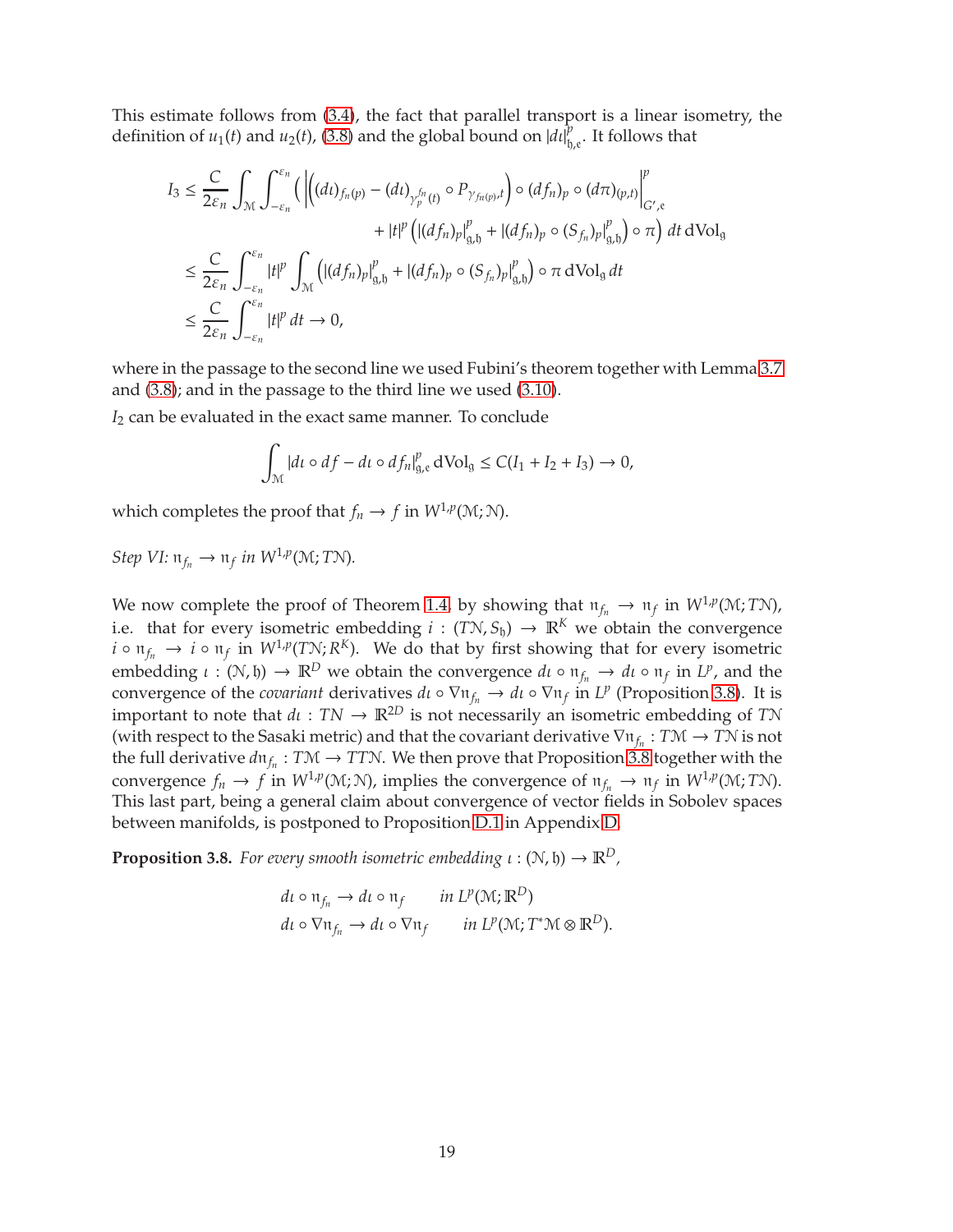*Proof.* Let  $\iota : \mathbb{N} \to \mathbb{R}^D$  be an isometric embedding, then

$$
\int_{\mathcal{M}} |dt \circ \pi_{f_n} - dt \circ \pi_f|_{\epsilon}^p dVol_g
$$
\n
$$
= \frac{1}{2\varepsilon_n} \int_{\mathcal{M}} \int_{-\varepsilon_n}^{\varepsilon_n} |(dt \circ \pi_{f_n} - dt \circ \pi_f) \circ \pi|_{\epsilon}^p dt dVol_g
$$
\n
$$
\leq C \frac{1}{2\varepsilon_n} \int_{\mathcal{M}} \int_{-\varepsilon_n}^{\varepsilon_n} \left( |(dt \circ \pi_{f_n}) \circ \pi - (dt \circ P_{\gamma_p^{f_n}, t} \circ \pi_{f_n}) \circ \pi|_{\epsilon}^p \right. \\
\left. + |(dt \circ P_{\gamma_p^{f_n}, t} \circ \pi_{f_n}) \circ \pi - (dt \circ P_{\gamma_{p}^{f_n}, t} \circ \pi_f) \circ \pi|_{\epsilon}^p \right. \\
\left. + |(dt \circ P_{\gamma_{p}^{f_n}, t} \circ \pi_{f}) \circ \pi - (dt \circ \pi_{f}) \circ \pi|_{\epsilon}^p \right) dt dVol_g
$$
\n
$$
\leq C \frac{1}{2\varepsilon_n} \int_{\mathcal{M}} \int_{-\varepsilon_n}^{\varepsilon_n} \left( |t|^p |\pi_{f_n}|_{\delta}^p + |(dt \circ dF_n - dt \circ dF)(\partial_t) |_{\epsilon}^p + |t|^p |\pi_f|_{\delta}^p \right) dt dVol_g
$$
\n
$$
\leq C \frac{1}{2\varepsilon_n} \int_{\mathcal{M}} \int_{-\varepsilon_n}^{\varepsilon_n} \left( |t|^p + |(dt \circ dF_n - dt \circ dF)|_{G',\epsilon}^p |(\partial_t) |_{G'}^p + |t|^p \right) dt dVol_g
$$
\n
$$
\leq C \frac{1}{2\varepsilon_n} \int_{\mathcal{M}} \int_{-\varepsilon_n}^{\varepsilon_n} \left( 2|t|^p + |(dt \circ dF_n - dt \circ dF)|_{G',\epsilon}^p \right) dt dVol_g \to 0,
$$

where in the second inequality (fifth line) we use Lemma [3.7,](#page-17-0) [\(3.4\)](#page-10-0) and [\(3.9\)](#page-14-0); in the third inequality we use that fact that  $\mathfrak{n}_{f_n}$  and  $\mathfrak{n}_f$  are unit vector fields; in the fourth inequality that  $|\partial_t|_{G'} = 1$ ; Finally, in the limit we use Proposition [3.6](#page-15-0) and the fact that M is compact. From [\(2.4\)](#page-9-1) we obtain that  $df_n \circ S_{f_n} = -\nabla \mathfrak{n}_{f_n}$  and  $df \circ S_f = -\nabla \mathfrak{n}_f$ . Since b is the second fundamental form of  $f$  we know that  $S_f = S$ . Thus,

$$
\int_{\mathcal{M}} |dt \circ \nabla \mathfrak{n}_f - dt \circ \nabla \mathfrak{n}_{f_n}|_{g,e}^p dVol_g
$$
\n
$$
= \int_{\mathcal{M}} |dt \circ df_n \circ S_{f_n} - dt \circ df \circ S|_{g,e}^p dVol_g
$$
\n
$$
\leq C \int_{\mathcal{M}} \left( |dt \circ df_n \circ S_{f_n} - dt \circ df_n \circ S|_{g,e}^p + |dt \circ df_n \circ S - dt \circ df \circ S|_{g,e}^p \right) dVol_g
$$
\n
$$
= C \int_{\mathcal{M}} \left( |dt \circ (df_n \circ S_{f_n} - df_n \circ S)|_{g,e}^p + |(dt \circ df_n - dt \circ df) \circ S|_{g,e}^p \right) dVol_g
$$
\n
$$
\leq C \int_{\mathcal{M}} \left( |dt|_{g,e}^p |df_n \circ S_{f_n} - df_n \circ S|_{g,b}^p + |dt \circ df_n - dt \circ df|_{g,e}^p |S|_{g,g}^p \right) dVol_g
$$
\n
$$
\leq C \left( \mathcal{E}_p(f_n) + \int_{\mathcal{M}} |dt \circ df_n - dt \circ df|_{g,e}^p dVol_g \right) \to 0,
$$

where in the passage to the last line we used the compactness of  $M$  and  $N$  to obtain global bounds on  $|S|_{g,g}$  and  $|dt|_{g,e}$  respectively; Finally, the limit is obtained since  $\mathcal{E}_p(f_n) \to 0$  and  $f_n \to f$  in  $W^{1,p}(\mathcal{M};\mathbb{R}^D)$ .

As proved in Appendix [D,](#page-27-1) Proposition [3.8](#page-18-0) combined with  $f_n \to f$  in  $W^{1,p}(\mathcal{M}; \mathcal{N})$  implies that  $\mathfrak{n}_{f_n} \to \mathfrak{n}_f$  in  $W^{1,p}(\mathcal{M};T\mathcal{N})$ , which completes the proof of Theorem [1.4.](#page-2-2)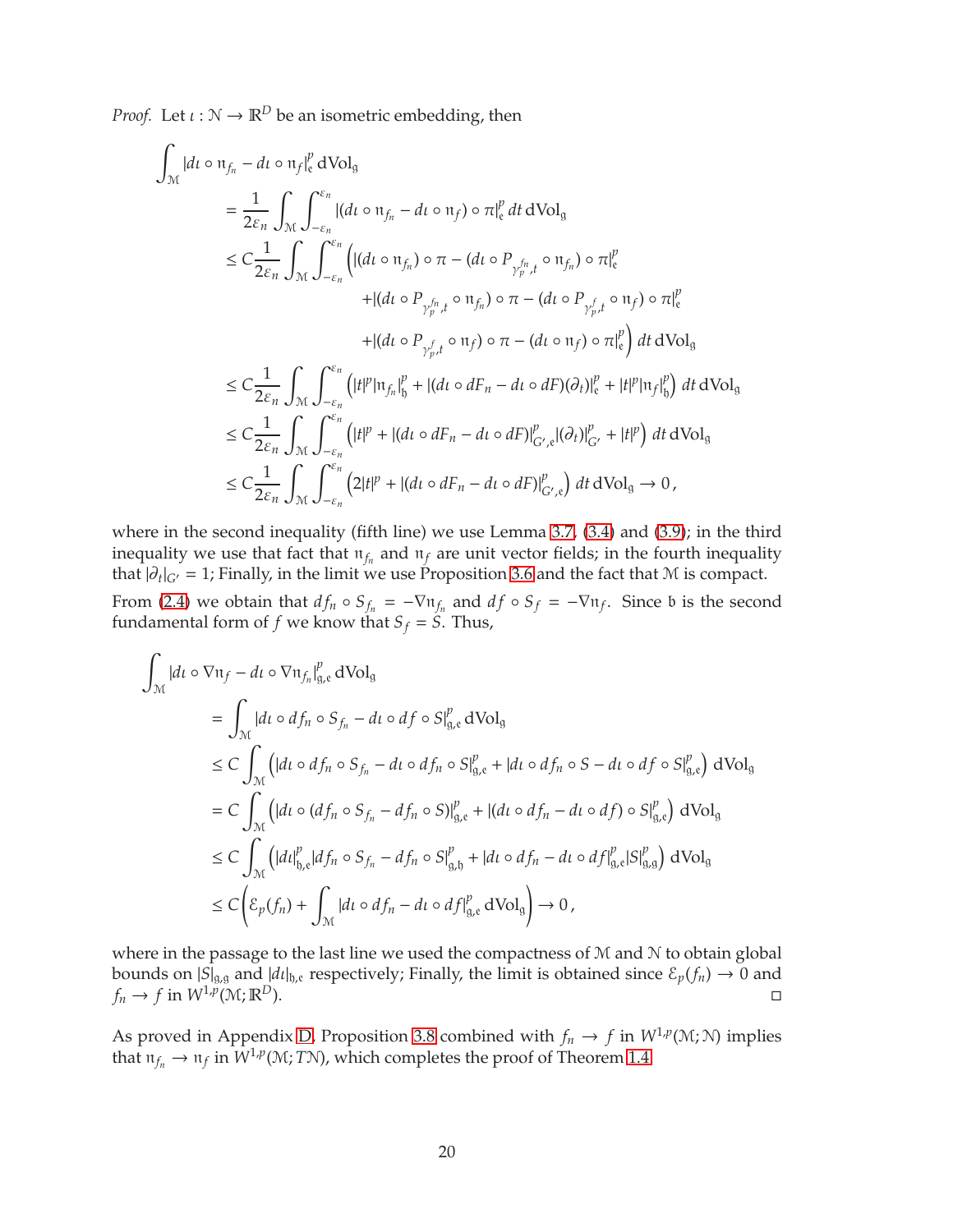## <span id="page-20-2"></span><span id="page-20-0"></span>**4 Proof of Theorem [1.2](#page-2-0)**

The proof of Theorem [1.2](#page-2-0) follows the exact same lines as the proof of Theorem [1.4,](#page-2-2) and is, in fact, simpler in some places, hence we will only emphasize the differences. We divide the proof into the same six steps as in the proof of Theorem [1.4.](#page-2-2)

*Step I: Extending immersions*  $f : M \to \mathbb{R}^{d+1}$  to  $\tilde{M} = M \times [-\varepsilon, \varepsilon]$  and calculating the differential *of the extension.*

In Euclidean space,  $\exp_{f_n(p)}(t\pi_f(p)) = f(p) + t\pi_f(p)$ . I.e., the geodesic is a straight line through  $f(p)$  with velocity  $\pi_f(p)$ . Therefore, given an immersion  $f : \mathcal{M} \to \mathbb{R}^{d+1}$  we extend it to  $F: \tilde{\mathcal{M}} \to \mathbb{R}^{d+1}$  by

$$
F = f \circ \pi + t \operatorname{n_f} \circ \pi. \tag{4.1}
$$

<span id="page-20-1"></span>Differentiating,

$$
dF = \pi^* df + t \pi^* d\mathfrak{n}_f + dt \otimes (\mathfrak{n}_f \circ \pi)
$$
  
=  $\pi^* df - t \pi^* (df \circ S_f) + dt \otimes (\mathfrak{n}_f \circ \pi),$  (4.2)

where, as mentioned in Section [2.2,](#page-6-0) we used that  $d\mathfrak{n}_f = -df \circ S_f$ . Taking into account that in Euclidean space parallel transport is trivial we obtain that [\(4.2\)](#page-20-1) is just a special case of [\(3.4\)](#page-10-0).

*Step II: Endowing* M˜ *with a metric G, which in particular satisfies that* (M, g) *is isometric to*  $(\mathcal{M} \times \{0\}, G|_{\mathcal{M} \times \{0\}})$  and b *is the second fundamental form of*  $\mathcal{M}$  *in*  $\tilde{\mathcal{M}}$ *.* 

In this case, the metric *G* is given by

$$
G = \pi^* g - 2t \pi^* b + t^2 \pi^* S^* g + dt^2,
$$

which is simply [\(3.5\)](#page-12-2) with  $u_1(t) = 1$ ,  $u_2(t) = t$ . The proof that *G* is a metric for small enough  $\varepsilon > 0$ , and that the map  $\mathcal{M} \to \mathcal{M} \times \{0\}$  is an isometric embedding with second fundamental form b is the same as in the proof of Theorem [1.4.](#page-2-2)

 $Step$  III: The extensions  $F_n$  of  $f_n$  satisfy  $dist^p_{G,e}(dF_n,SO(G,e)) \to 0$  in  $L^p(\tilde{\mathcal{M}})$ . Therefore, there exists *a* local isometry  $F : (\tilde{M}, G) \to (\mathbb{R}^{d+1}, \mathfrak{e})$  with  $F_n \to F$  in  $W^{1,p}(\tilde{M}; \mathbb{R}^{d+1})$  (modulo translations).

As in step II, the proof is almost identical to the proof of step III in Theorem [1.4.](#page-2-2) The only small difference in the proof is that after proving that

$$
dist_{(G,\mathfrak{e})}(dF_n,SO(G,\mathfrak{e}))\to 0\quad\text{in }L^p(\tilde{\mathcal{M}}),
$$

instead of using [\[KMS19,](#page-31-9) Thm. 3], we use [\[KMS19,](#page-31-9) Cor. 7], which covers the case where the target is Euclidean space. It immediately follows that there exists a subsequence of *F<sup>n</sup>* (not relabeled), and constants  $c_n \in \mathbb{R}^{d+1}$ , such that  $F_n - c_n$  converges in  $W^{1,p}((\tilde{M}, G); (\mathbb{R}^{d+1}, \varepsilon))$ to a limit *F*, which is a smooth local isometry  $(\tilde{M}, G) \to (\mathbb{R}^{d+1}, \mathfrak{e})$ . The translations  $c_n$  are needed because of the non-compactness of R*d*+<sup>1</sup> , and can be taken to be the averages of *Fn*.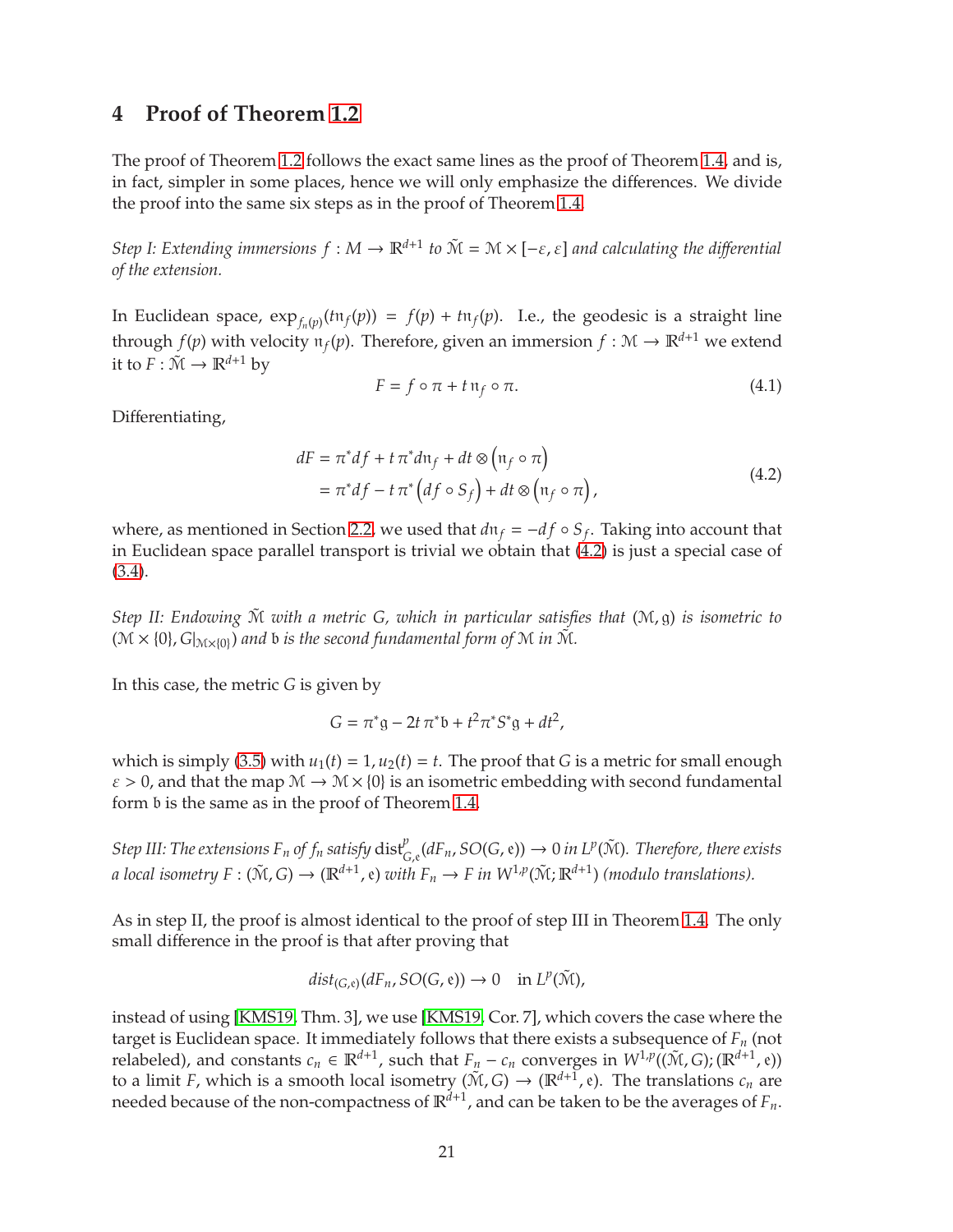$Step IV: f := F|_{\mathcal{M} \times \{0\}}$  *is an isometric immersion of*  $\mathcal M$  *in*  $\mathbb R^{d+1}$ *, such that*  $\mathfrak b$  *is its second fundamental form, and F is its normal extension.*

The proof of this step is analogous to the proof of Step IV in Theorem [1.4](#page-2-2) (Proposition [3.5\)](#page-14-1). Note that in this case, *F*, as an extension of *f* (see [\(3.9\)](#page-14-0)), has a particularly simple form,

<span id="page-21-0"></span>
$$
F = f \circ \pi + t \mathfrak{n}_f \circ \pi. \tag{4.3}
$$

Finally, since g and b are the first and second fundamental forms of *f* then they must satisfy the (GCM) compatibility equations.

*Step V:*  $f_n \to f$  *in*  $W^{1,p}(M; \mathbb{R}^{d+1})$ *, modulo translations.* 

The proof is again similar to the proof in Theorem [1.4,](#page-2-2) however simpler. Note that  $W^{1,p}(\mathcal{M};\mathbb{R}^{d+1})$  is a normed space (unlike  $W^{1,p}(\mathcal{M};\mathcal{N})$ ), hence there is no need to introduce an isometric embedding *ι* (in this case  $\iota = Id : \mathbb{R}^{d+1} \to \mathbb{R}^{d+1}$ ). In particular, Proposition [3.6](#page-15-0) takes the simpler form:

<span id="page-21-1"></span>**Proposition 4.1.** *There exists a sequence*  $\varepsilon_n \to 0$ ,  $\varepsilon_n \in (0, \varepsilon]$ , such that

$$
\frac{1}{2\varepsilon_n}\int_{\mathcal{M}}\int_{-\varepsilon_n}^{\varepsilon_n}\left(|F-(F_n-c_n)|_{\mathfrak{e}}^p+|dF-dF_n|_{G',\mathfrak{e}}^p\right)dt\,dVol_{\mathfrak{g}}\to 0,
$$

*where*  $c_n$  *are the averages of*  $F_n$  *over*  $\tilde{M}$ *.* 

We now prove that  $f_n - c_n \to f$  in  $W^{1,p}(\mathcal{M}; \mathbb{R}^{d+1})$ . Because of the simplicity of the proof when the ambient space is Euclidean, we expand it below for the benefit of the readers that are mostly interested in Euclidean ambient spaces. Without loss of generality, we will henceforth assume that  $c_n = 0$ . We start with the convergence of  $f_n \to f$  in  $L^p(\mathcal{M}; \mathbb{R}^d)$ .

$$
\int_{\mathcal{M}} \left| f - f_n \right|_{\mathbf{e}}^p \, d\text{Vol}_{\mathbf{g}} = \frac{1}{2\varepsilon_n} \int_{\mathcal{M}} \int_{-\varepsilon_n}^{\varepsilon_n} \left| f - f_n \right|_{\mathbf{e}}^p \, dt \, d\text{Vol}_{\mathbf{g}} \\
\leq \frac{C}{2\varepsilon_n} \int_{\mathcal{M}} \int_{-\varepsilon_n}^{\varepsilon_n} \left( |F - F_n|_{\mathbf{e}}^p + |t(\mathfrak{n}_{f_n} - \mathfrak{n}_f)|_{\mathbf{e}}^p \right) \, dt \, d\text{Vol}_{\mathbf{g}} \\
\leq \frac{C}{2\varepsilon_n} \int_{\mathcal{M}} \int_{-\varepsilon_n}^{\varepsilon_n} \left( |F - F_n|_{\mathbf{e}}^p + 2^p |t|^p \right) \, dt \, d\text{Vol}_{\mathbf{g}},
$$

where we used [\(4.3\)](#page-21-0) in the first inequality. From Proposition [4.1](#page-21-1) we conclude that  $\int_M |f - f|$  $f_n|_{\mathfrak{e}}^p$  dVol<sub>g</sub>  $\rightarrow 0$  as desired.

Next we prove the convergence of  $df_n \to df$  in  $L^p$ . As before, we extend  $P_{\parallel}$  to a map  $T\tilde{M} \to T\tilde{M}$  by  $P_{\parallel}(v, w) = (v, 0)$ . Using Fubini's theorem and [\(3.8\)](#page-13-0), we estimate the distance between  $df_n$  and  $df$  as follows:

$$
\int_{\mathcal{M}} |df - df_n|_{g,e}^p \, dVol_g
$$
\n  
\n
$$
= \frac{1}{2\varepsilon_n} \int_{\mathcal{M}} \int_{-\varepsilon_n}^{\varepsilon_n} |\pi^*(df - df_n)|_{G',e}^p \, dt \, dVol_g
$$
\n  
\n
$$
= \frac{1}{2\varepsilon_n} \int_{\mathcal{M}} \int_{-\varepsilon_n}^{\varepsilon_n} |\pi^*(df - df_n) - (dF - dF_n) \circ P_{\parallel} + (dF - dF_n) \circ P_{\parallel}|_{G',e}^p \, dt \, dVol_g
$$
\n  
\n
$$
\leq C(I_1 + I_2 + I_3),
$$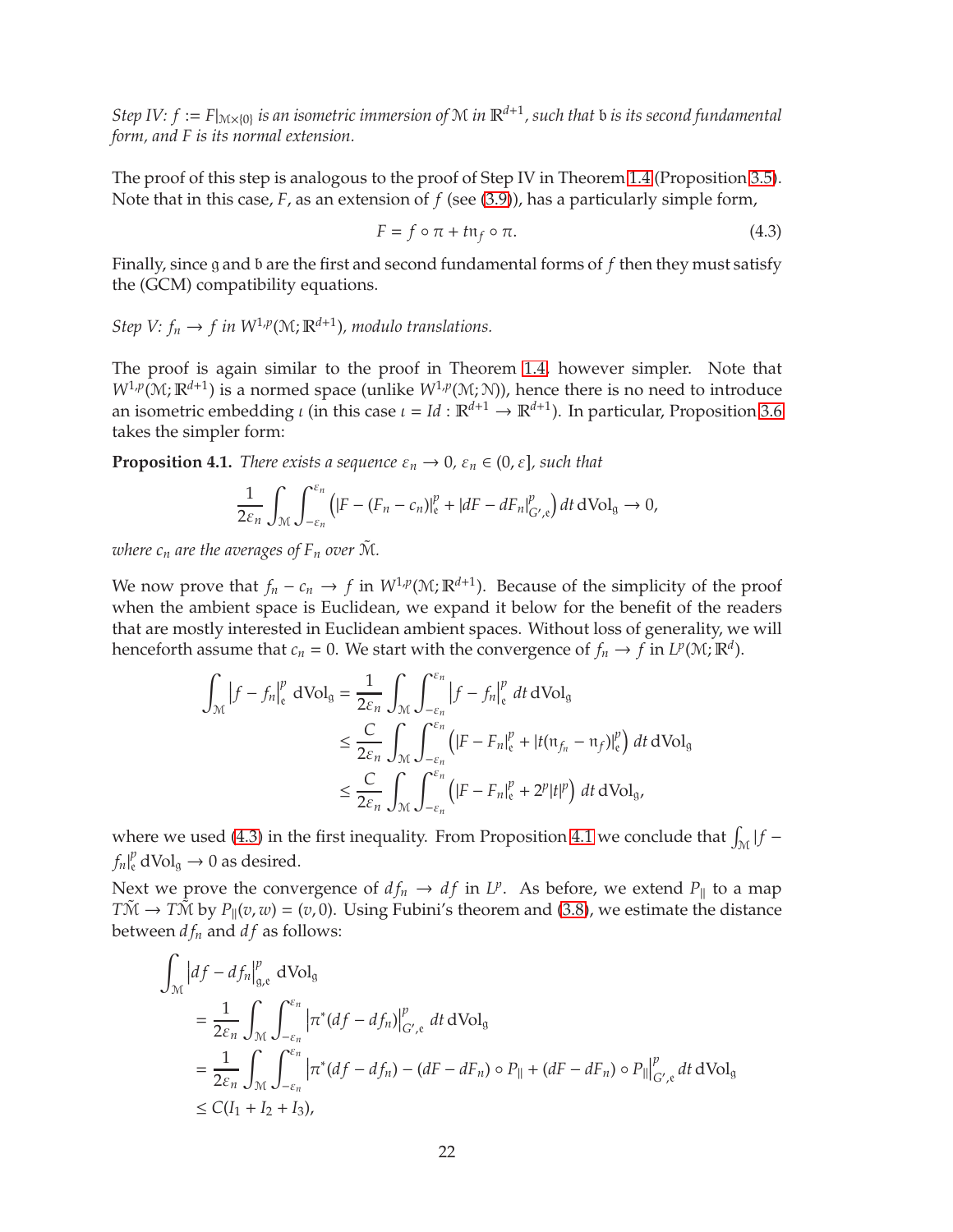where

$$
I_1 = \frac{1}{2\varepsilon_n} \int_{\mathcal{M}} \int_{-\varepsilon_n}^{\varepsilon_n} |(dF - dF_n) \circ P_{\parallel}|_{G',\varepsilon}^p dt dVol_g
$$
  
\n
$$
I_2 = \frac{1}{2\varepsilon_n} \int_{\mathcal{M}} \int_{-\varepsilon_n}^{\varepsilon_n} |\pi^* df - dF \circ P_{\parallel}|_{G',\varepsilon}^p dt dVol_g
$$
  
\n
$$
= \frac{1}{2\varepsilon_n} \int_{\mathcal{M}} \int_{-\varepsilon_n}^{\varepsilon_n} |t \pi^* (df \circ S_f)|_{G',\varepsilon}^p dt dVol_g
$$
  
\n
$$
I_3 = \frac{1}{2\varepsilon_n} \int_{\mathcal{M}} \int_{-\varepsilon_n}^{\varepsilon_n} |dF_n \circ P_{\parallel} - \pi^* df_n|_{G',\varepsilon}^p dt dVol_g
$$
  
\n
$$
= \frac{1}{2\varepsilon_n} \int_{\mathcal{M}} \int_{-\varepsilon_n}^{\varepsilon_n} |t \pi^* (df_n \circ S_{f_n})|_{G',\varepsilon}^p dt dVol_g.
$$

Note that in  $I_2$  and  $I_3$  we used the explicit formula for  $dF$  and  $dF_n$  as in [\(4.2\)](#page-20-1).

We evaluate each of these three integrals separately. We start with *I*<sub>1</sub>. From Proposition [4.1](#page-21-1) we obtain

$$
I_1 = \frac{1}{2\varepsilon_n} \int_{\mathcal{M}} \int_{-\varepsilon_n}^{\varepsilon_n} \left| (dF - dF_n) \circ P_{\parallel} \right|_{G', \mathfrak{e}}^p dt \, dVol_{\mathfrak{g}}
$$
  

$$
\leq \frac{1}{2\varepsilon_n} \int_{\mathcal{M}} \int_{-\varepsilon_n}^{\varepsilon_n} |dF - dF_n|_{G', \mathfrak{e}}^p dt \, dVol_{\mathfrak{g}} \to 0.
$$

Next, we evaluate *I*3.

$$
I_3 = \frac{1}{2\varepsilon_n} \int_{\mathcal{M}} \int_{-\varepsilon_n}^{\varepsilon_n} \left| t \pi^* (df_n \circ S_{f_n}) \right|_{G',\mathfrak{e}}^p dt dVol_g
$$
  
\n
$$
\leq \frac{C}{2\varepsilon_n} \int_{-\varepsilon_n}^{\varepsilon_n} |t|^p \int_{\mathcal{M}} \left| df_n \circ S_{f_n} \right|_{g,\mathfrak{e}}^p \circ \pi dVol_g dt
$$
  
\n
$$
\leq \frac{C}{2\varepsilon_n} \int_{-\varepsilon_n}^{\varepsilon_n} |t|^p dt \to 0,
$$

where in the passage to the second line we used [\(3.8\)](#page-13-0) and Fubini's theorem; in the passage to the last line we used [\(3.10\)](#page-17-1).

*I*<sup>2</sup> can be evaluated in the exact same manner. To conclude

$$
\int_{\mathcal{M}} |df - df_n|_{g,e}^p \, d\text{Vol}_g \le C(I_1 + I_2 + I_3) \to 0,
$$

which completes the proof that  $f_n \to f$  in  $W^{1,p}(\mathcal{M}; \mathbb{R}^{d+1})$ .

 $Step \ VI: \mathfrak{n}_{f_n} \to \mathfrak{n}_f \ in \ W^{1,p}(\mathfrak{M}; \mathbb{R}^{d+1}).$ 

As in the previous step, this step is simpler compared to its analog in the proof of Theo-rem [1.4,](#page-2-2) since we do not need to use the embedding *ι*. Furthermore, in this case  $\nabla n_f = d n_f$ , so there is no need to use the result of Appendix [D.](#page-27-1)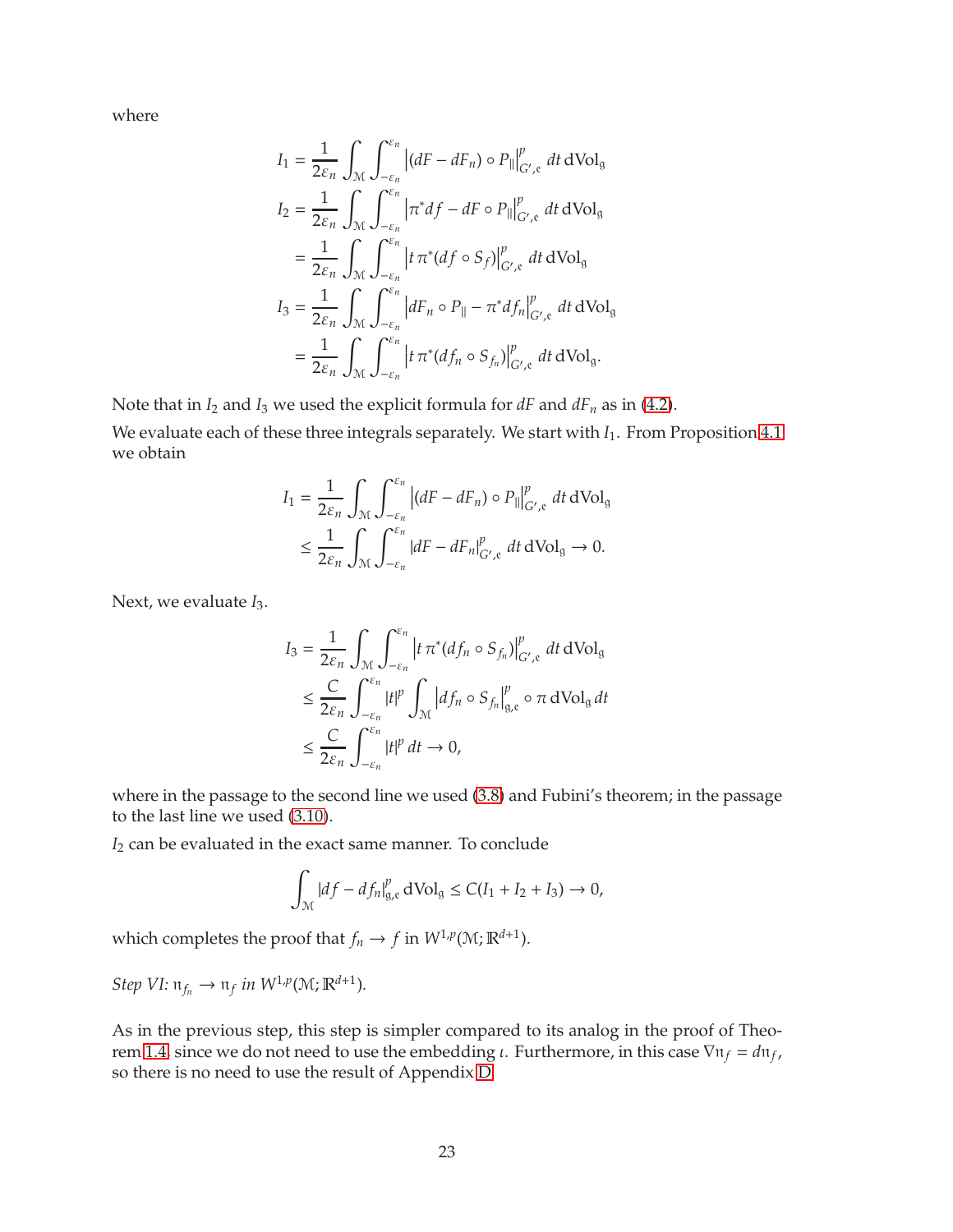<span id="page-23-1"></span>We start by proving that  $n_{f_n} \to n_f$  in  $L^p$ . From [\(4.2\)](#page-20-1) and [\(4.3\)](#page-21-0) we obtain that

$$
|(n_f - n_{f_n}) \circ \pi|_{e}^{p} = |dF(\partial_t) - dF_n(\partial_t)|_{e}^{p}
$$
  
\n
$$
\leq |dF - dF_n|_{G',e}^{p} |\partial_t|_{G'}^{p}
$$
  
\n
$$
= |dF - dF_n|_{G',e}^{p}
$$

where in the passage to the third line we used the fact that  $|\partial_t|_{G'} = 1$ . Thus,

$$
\int_{\mathcal{M}} |\mathfrak{n}_f - \mathfrak{n}_{f_n}|_{\mathfrak{e}}^p \, dVol_g = \frac{1}{2\varepsilon_n} \int_{\mathcal{M}} \int_{-\varepsilon_n}^{\varepsilon_n} |(\mathfrak{n}_f - \mathfrak{n}_{f_n}) \circ \pi|_{\mathfrak{e}}^p \, dt \, dVol_g
$$
\n
$$
\leq \frac{1}{2\varepsilon_n} \int_{\mathcal{M}} \int_{-\varepsilon_n}^{\varepsilon_n} |dF - dF_n|_{G',\mathfrak{e}}^p \, dt \, dVol_g.
$$

From Proposition [4.1](#page-21-1) we conclude that  $\int_{\mathcal{M}} |\mathfrak{n}_f - \mathfrak{n}_{f_n}|_e^p dVol_g \to 0$  as desired.

Next we prove that  $d\mathfrak{n}_{f_n} \to d\mathfrak{n}_f$  in  $L^p$ . By the Weingarten equation,  $df_n \circ S_{f_n} = -d\mathfrak{n}_{f_n}$ ; since  $S = S_f$  it follows that  $df \circ S = -d\mathfrak{n}_f$ .

Therefore,

$$
\int_{\mathcal{M}} |d\mathfrak{n}_{f} - d\mathfrak{n}_{f_{n}}|_{g,e}^{p} dVol_{g} = \int_{\mathcal{M}} |df_{n} \circ S_{f_{n}} - df \circ S|_{g,e}^{p} dVol_{g}
$$
\n
$$
\leq C \int_{\mathcal{M}} (|df_{n} \circ S_{f_{n}} - df_{n} \circ S|_{g,e}^{p} + |df_{n} \circ S - df \circ S|_{g,e}^{p}) dVol_{g}
$$
\n
$$
\leq C \int_{\mathcal{M}} (|df_{n} \circ (S_{f_{n}} - S)|_{g,e}^{p} + |df_{n} - df|_{g,e}^{p} |S|_{g,g}^{p}) dVol_{g}
$$
\n
$$
\leq C \left( \mathcal{E}_{p}(f_{n}) + \int_{\mathcal{M}} |df_{n} - df|_{g,e}^{p} dVol_{g} \right),
$$

where in the passage to the last line we used the definition of  $\mathcal{E}_p$ ; we also used the smoothness of *S* and the compactness of *M* to obtain a global bound on  $|S|_g^p$  $_{g,g}^{\rho}$ . Finally, since  $\mathcal{E}_p(f_n) \to 0$  and  $\int_{\mathcal{M}} |df_n - df|_{g,e}^p dVol_g \to 0$ , we conclude that

$$
\int_{\mathcal{M}} |d\mathfrak{n}_f - d\mathfrak{n}_{f_n}|_{g,e}^p \, d\text{Vol}_g \to 0,
$$

which completes the proof that  $n_{f_n} \to n_f$  in  $W^{1,p}(\mathcal{M}; \mathbb{R}^{d+1})$ , and thus the proof of Theorem [1.2.](#page-2-0)

### <span id="page-23-0"></span>**5 Discussion**

In this section we discuss some aspects and possible generalizations of the main results.

**Constant sectional curvature** Theorem [1.4](#page-2-2) assumes that (N, h) has constant sectional curvature, an assumption that does not appear in the co-dimension zero parallel, [\[KMS19,](#page-31-9) Thm. 3]. We do not know whether Theorem [1.4](#page-2-2) holds without this assumption (we conjecture that it does); we now highlight its role in the proof.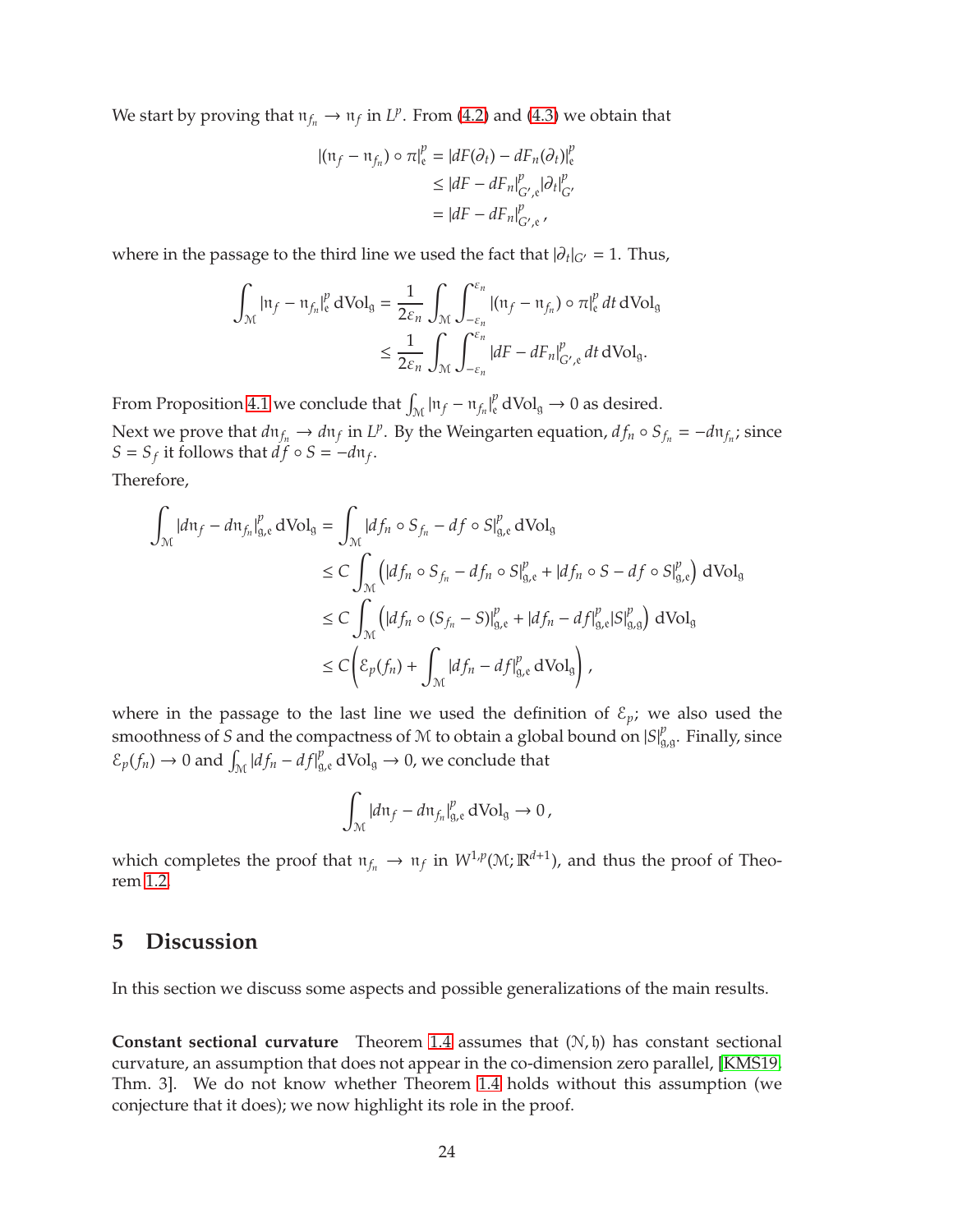<span id="page-24-2"></span>The main use of the constant curvature assumption is in the construction of the metric *G* on  $\mathcal{M}$ . In step II we proved that for any isometric immersion  $f : (\mathcal{M}, g) \to (\mathcal{N}, h)$  with second fundamental form b, *G* = *F* ∗ h, where *F* is the extension [\(3.2\)](#page-10-1) of *f*. Therefore *G* is uniquely determined by g and b, as is evident in [\(3.5\)](#page-12-2). If, however,  $(N, \mathfrak{h})$  is not of constant sectional curvature, this is no longer true, and as a result we cannot choose  $G = F^*$ h without a priori knowing what is the limit isometric immersion.

The fundamental obstacle when the sectional curvature is not constant is that any tubular neighborhood of a submanifold contains information which is not encoded in the fundamental forms of the submanifold. In this case there is no metric *G* on  $\tilde{M}$  such that  $\mathcal{E}_p(f_n) \to 0$ implies that the differentials of the normal extensions  $F_n$  of  $f_n$  tend to  $SO(G, \mathfrak{h})$ .

This obstacle might be overcome by replacing the fixed tubular neighborhood by a sequence of shrinking tubular neighborhoods. However, such an approach would require a codimension zero rigidity result that is stronger than [\[KMS19,](#page-31-9) Thm. 3], namely, a quantitative version. Such an extension will be considered in future works.

**Elastic energy functional** We now discuss our choice of the energy functional [\(1.1\)](#page-1-1), and compare it to [\(1.2\)](#page-1-0) which is more common in the physics literature. Consider first the two stretching terms,

<span id="page-24-1"></span>
$$
dist(df, O(g, \mathfrak{h})) \qquad \text{and} \qquad |g - f^* \mathfrak{h}|. \tag{5.1}
$$

It is easily verified that dist( $df$ ,  $O(g, h)$ )  $\leq |g - f^*h|$ , implying that Theorem [1.2](#page-2-0) and The-orem [1.4](#page-2-2) are valid for both choices of the stretching term. We opted for dist( $df$ ,  $O(g, \mathfrak{h})$ ) because it naturally appears throughout the proof, particularly in Proposition [3.4.](#page-13-1)

Next consider the two bending terms,

<span id="page-24-0"></span>
$$
|df \circ (S - S_f)| \qquad \text{and} \qquad |b - b_f|. \tag{5.2}
$$

Shell models of the form "stretching plus bending" result from a formal asymptotic expansion of a thin elastic body in co-dimension zero. Such an expansion assumes that *d f* is close to being an isometry, in which case the two bending terms are equivalent, differing in a higher order term in the thickness parameter (this is also true for the stretching terms). Therefore, under the assumption that the strains are uniformly small, both bending terms can be used interchangeably.

However, from the perspective of Theorems [1.2](#page-2-0) and [1.4,](#page-2-2) we cannot assume a priori that  $df_n$  are uniformly close to isometries. While the energy  $\mathcal{E}_p(f)$  (for both variants of  $\mathcal{E}_p(f)$ ) *c*ontrols the *L<sup>p</sup>* norm of *df*, it does not provide any control on the pointwise norm of *df*<sup>-1</sup> (by  $df^{-1}$  we mean the inverse of the restriction of  $df$  to its image), since the stretching term allows for in-plane shrinking (that is, without bending) of an open neighborhood to a point at a finite energetic cost. Since the ratio between the different bending terms in [\(5.2\)](#page-24-0) depends both on |*df*| and on |*df*<sup>−1</sup>|, the two bending terms are not uniformly equivalent for the minimizing sequence  $f_n$ , unless we assume additional control on  $df_n^{-1}$ .

Therefore, with either of the two stretching terms in [\(5.1\)](#page-24-1), our method of proof only works with the |*d f* ◦(*S*−*S<sup>f</sup>* )| bending term (note that the term *d f* ◦*S<sup>f</sup>* naturally appears throughout the proof, as is evident in Proposition [3.1](#page-10-3) and Proposition [3.4\)](#page-13-1).

If one replaces the stretching term with a more physical one that diverges fast enough for singular contractions, so that  $\mathcal{E}_p(f_n) \to 0$  gives strong enough control of  $|df_n^{-1}|$ , then the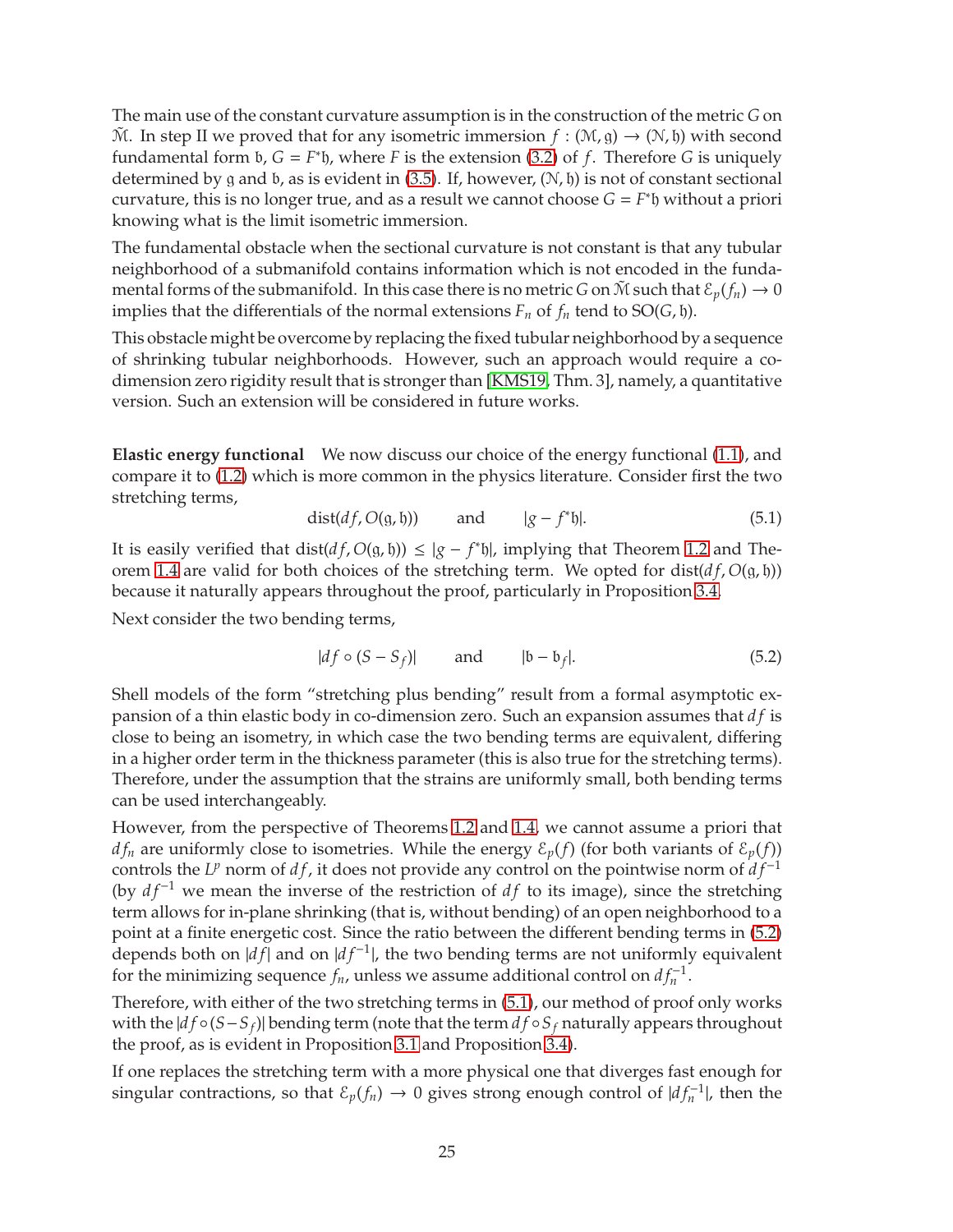proof can be carried out with the bending term |b − b*<sup>f</sup>* |; yet, depending on the bounds on  $|df_n^{-1}|$ , there might be a degradation in the exponent *q* in the  $W^{1,q}$  space for which  $f_n \to f$ .

**Spaces of Sobolev immersions** The space  $\text{Imm}_p(\mathcal{M}; \mathcal{N})$  is the natural space on which the functional  $\mathcal{E}_p$  is defined. In a sense, it is a co-dimension one analogue of the space  ${f ∈ W<sup>1,p</sup>(Ω; ℝ<sup>d</sup>) : det *f* > 0 a.e.}, however, unlike this space, Imm<sub>p</sub>(M;N) has not been$ thoroughly studied (as far as we know), and there are several outstanding questions about it, even in the simpler case of  $\mathcal{N} = \mathbb{R}^{d+1}$ . In particular, we are not familiar with results regarding the density of smooth immersions in Imm*p*(M; N), as well as improved regularity properties (e.g., the range of *p* for which  $\text{Imm}_p(\mathcal{M}; \mathcal{N})$  consists of continuous functions).

## <span id="page-25-0"></span>**A** Proof that  $b_M = b$

We prove that b is the second fundamental form of  $M \simeq M \times \{0\}$  in ( $\tilde{M}$ , *G*). Since, by [\(3.5\)](#page-12-2),  $\partial_t$  is normal to M, then  $\mathfrak{b}_\mathfrak{M}$ , the second fundamental form of M in  $\tilde{\mathfrak{M}}$ , is given by

$$
\mathfrak{b}_{\mathcal{M}}(X,Y)=(S_{\mathcal{M}}(X),Y)_{\mathfrak{g}}
$$

where

$$
S_{\mathcal{M}}(X) = -P_{\parallel}(\nabla^G_X \partial_t), \qquad X \in \Gamma(T\mathcal{M})
$$

is the shape operator and  $P_{\parallel}$  is the tangential projection  $T\tilde{\mathcal{M}}|_{\mathcal{M}} \to T\mathcal{M}$ . Let  $\{x^1, \ldots, x^{d+1}\}$  be local coordinates for  $\tilde{M}$ , where  $x^{d+1} = t$ . For  $1 \le i \le d$ 

$$
S_{\mathcal{M}}(\partial_i) = -P_{\parallel}(\nabla^G_{\partial_i}\partial_t) = -\sum_{k=1}^d \left. \Gamma^k_{i,d+1}\partial_k \right|_{t=0}.
$$

For  $i, k = 1, ..., d$ , the Christoffel symbols  $\Gamma_{i, d+1}^k$  at  $t = 0$  are

$$
\Gamma_{i,d+1}^k = \frac{1}{2} G^{kl} (\partial_i G_{l,d+1} + \partial_{d+1} G_{il} - \partial_l G_{d+1,i})
$$
  
= 
$$
\frac{1}{2} G^{kl} (0 + \partial_t (u_1^2(t) \pi^* g - 2u_1(t)u_2(t) \pi^* b + u_2^2(t) \pi^* S^* g + dt^2)_{il} - 0)
$$
  
= 
$$
-g^{kl} b_{il},
$$

where is the passage to the last line we used that  $u_1(0) = 1$ ,  $u_2(0) = 0$  and  $u_1(0) = 0$ ,  $u_2(0) = 1$ . It follows that

$$
(S_{\mathcal{M}}(\partial_i),\partial_k)_{\mathfrak{g}}=\mathfrak{b}_{ik},
$$

<span id="page-25-1"></span>i.e.,  $b_M = b$ .

### **B** Proof that  $A_f$  is an isometry

Recall from [\(3.7\)](#page-12-1) that for  $(p, t) \in \tilde{M}$  and  $(v, w) \in T_{(p,t)}\tilde{M} \simeq T_p \mathcal{M} \times \mathbb{R}$ 

$$
A_f(v,w)=P_{\gamma_{p}^f,t}\left[u_1(t)O(df_p)(v)-u_2(t)O(df_p)\circ S(v)+w\mathfrak{n}_f(p)\right].
$$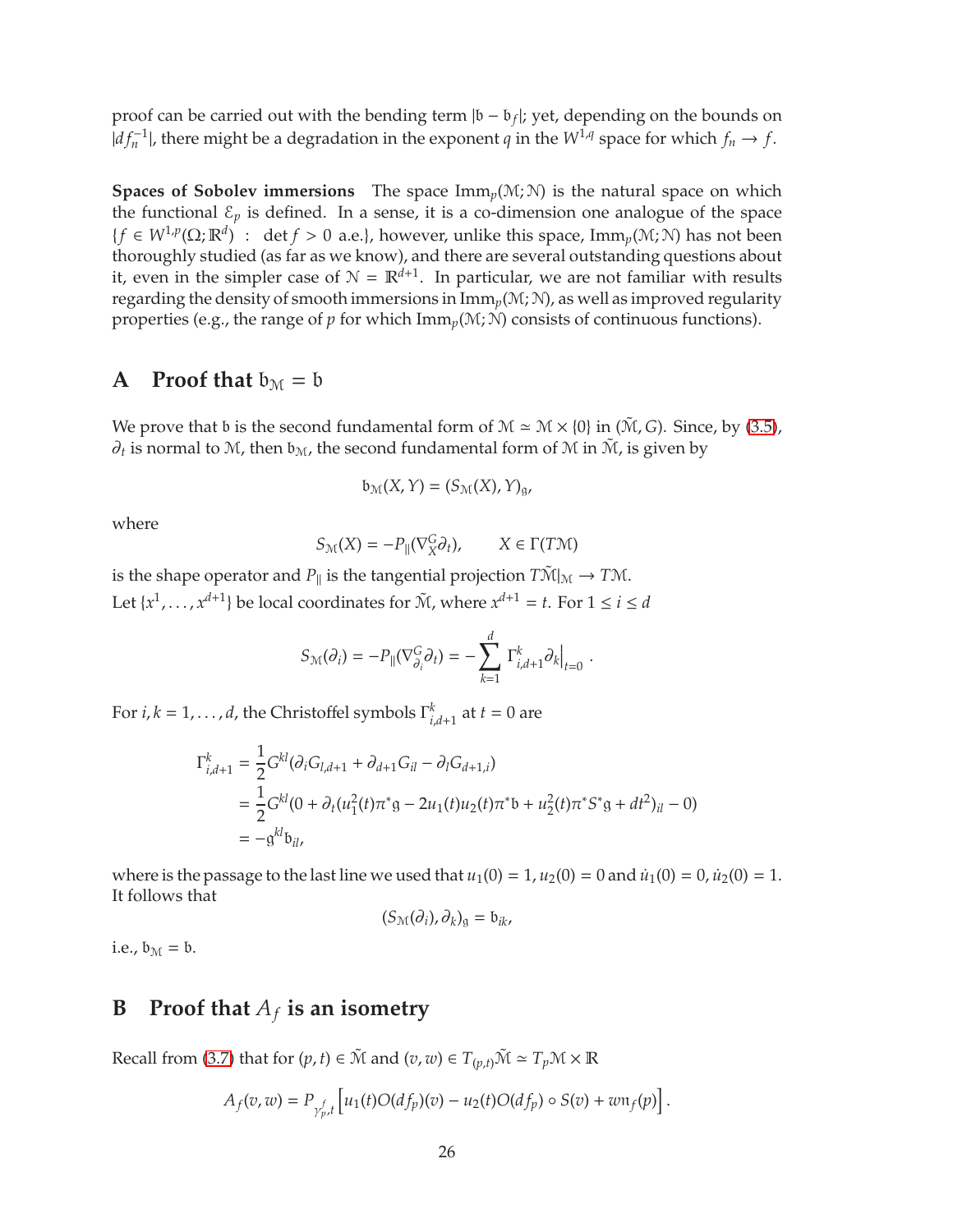For 
$$
(v, w)
$$
,  $(\xi, \eta) \in T_{(p,t)}\tilde{M} \simeq T_p \tilde{M} \times \mathbb{R}$ ,  
\n
$$
(A_f(v, w), A_f(\xi, \eta))_b
$$
\n
$$
= \left( P_{\gamma_{p,t}^f} \left[ u_1(t)O(df_p)(v) - u_2(t)O(df_p) \circ S(v) + w u_f(p) \right], P_{\gamma_{p,t}^f} \left[ u_1(t)O(df_p)(\xi) - u_2(t)O(df_p) \circ S(\xi) + \eta u_f(p) \right] \right)_{\mathfrak{h}}
$$
\n
$$
= \left( u_1(t)O(df_p)(v) - u_2(t)O(df_p) \circ S(v) + w u_f(p), u_1(t)O(df_p)(\xi) - u_2(t)O(df_p) \circ S(\xi) + \eta u_f(p) \right)_{\mathfrak{h}}
$$
\n
$$
= u_1^2(t) \left( O(df_p)(v), O(df_p)(\xi) \right)_{\mathfrak{h}}
$$
\n
$$
- u_1(t)u_2(t) \left[ \left( O(df_p)(v), O(df_p) \circ S(\xi) \right)_{\mathfrak{h}} + \left( O(df_p) \circ S(v), O(df_p)(\xi) \right)_{\mathfrak{h}} \right]
$$
\n
$$
+ u_2^2(t) \left( O(df_p) \circ S(v), O(df_p) \circ S(\xi) \right)_{\mathfrak{h}} + w_1 \left( u_f(p), u_f(p) \right)_{\mathfrak{h}}
$$
\n
$$
= u_1^2(t) (v, \xi)_{\mathfrak{g}} - u_1(t)u_2(t) \left[ \left( v, S(\xi) \right)_{\mathfrak{g}} + \left( S(v), \xi \right)_{\mathfrak{g}} \right] + u_2^2(t) \left( S(v), S(\xi) \right)_{\mathfrak{g}} + w_1
$$
\n
$$
= u_1^2(t) (v, \xi)_{\mathfrak{g}} - u_1(t)u_2(t) \left[ \left( S(v), \xi \right)_{\mathfrak{g}} + \left( S(v), \xi \right)_{\mathfrak{g}} \right] + u_2^2(t) \left( S(v), S(\xi) \right)_{\mathfrak{g}} + w_1
$$
\n
$$
= u_1^2(t)
$$

In the passage to the second equality we used that parallel transport is a linear isometry; in the third equality we used that  $\pi_f(p)$  is orthogonal to the image of  $O(d_{fp})$ ; in the fourth equality we used that  $O(df_p): T_p\mathcal{M} \to T_{f(p)}\mathcal{N}$  is an orthogonal map; and in the fifth equality we used that *S* is symmetric.

### <span id="page-26-0"></span>**C Proof of Lemma [3.7](#page-17-0)**

We cover  $(N, \mathfrak{h})$  with a finite number of precompact coordinate neighborhoods. From the Lebesgue's number lemma it follows that we could have chosen  $\varepsilon$  small enough such that every unit speed geodesic  $\gamma : [-\varepsilon, \varepsilon] \to \mathcal{N}$  is contained in a single coordinate neighborhood. We denote  $X(t) := P_{\gamma,t}(x)$ , i.e.,  $X(t)$  is the parallel transport of *x* along  $\gamma$ . In coordinates,  $X(t)$ is the solution to the following system of linear differential equations:

$$
\dot{X}^k + \Gamma^k_{ij}(\gamma) \dot{\gamma}^i X^j = 0,
$$

where  $\Gamma_{ij}^k$  are the Christoffel symbols of  $\mathfrak h$ . From the precompactness of the coordinate neighborhood the Christoffel symbols have a uniform bound. Since  $\gamma$  is of unit speed and again from precompactness of the coordinate neighborhood, the coordinate components of the velocity  $\gamma^i$  are also uniformly bounded independently of  $\gamma$ .

This implies that  $|\dot{X}^k| \leq C \sum_j |X^j| \leq C|X|$  for some constant *C* independent of  $\gamma$ . Therefore we obtain:

<span id="page-26-1"></span>
$$
|X(t) - X(0)| \le \int_0^t |\dot{X}(s)| \, ds \le C \int_0^t |X(s)| \, ds \le C|X(0)| |t| + C \int_0^t |X(s) - X(0)| \, ds. \tag{C.1}
$$

Note that this bound only makes sense in the coordinate neighborhood, since intrinsically *X*(0) and *X*(*t*) are not in the same fiber. We now bound  $\int_0^t |X(s) - X(0)| ds$ . Define *y*(*t*) =  $|X(t) - X(0)|$  and  $Y(t) = \int_0^t y(s) ds$ . Then  $\dot{Y}(t) = y(t)$  and from the above calculation we get

$$
\dot{Y}(t)-CY(t)\leq C|X(0)||t|
$$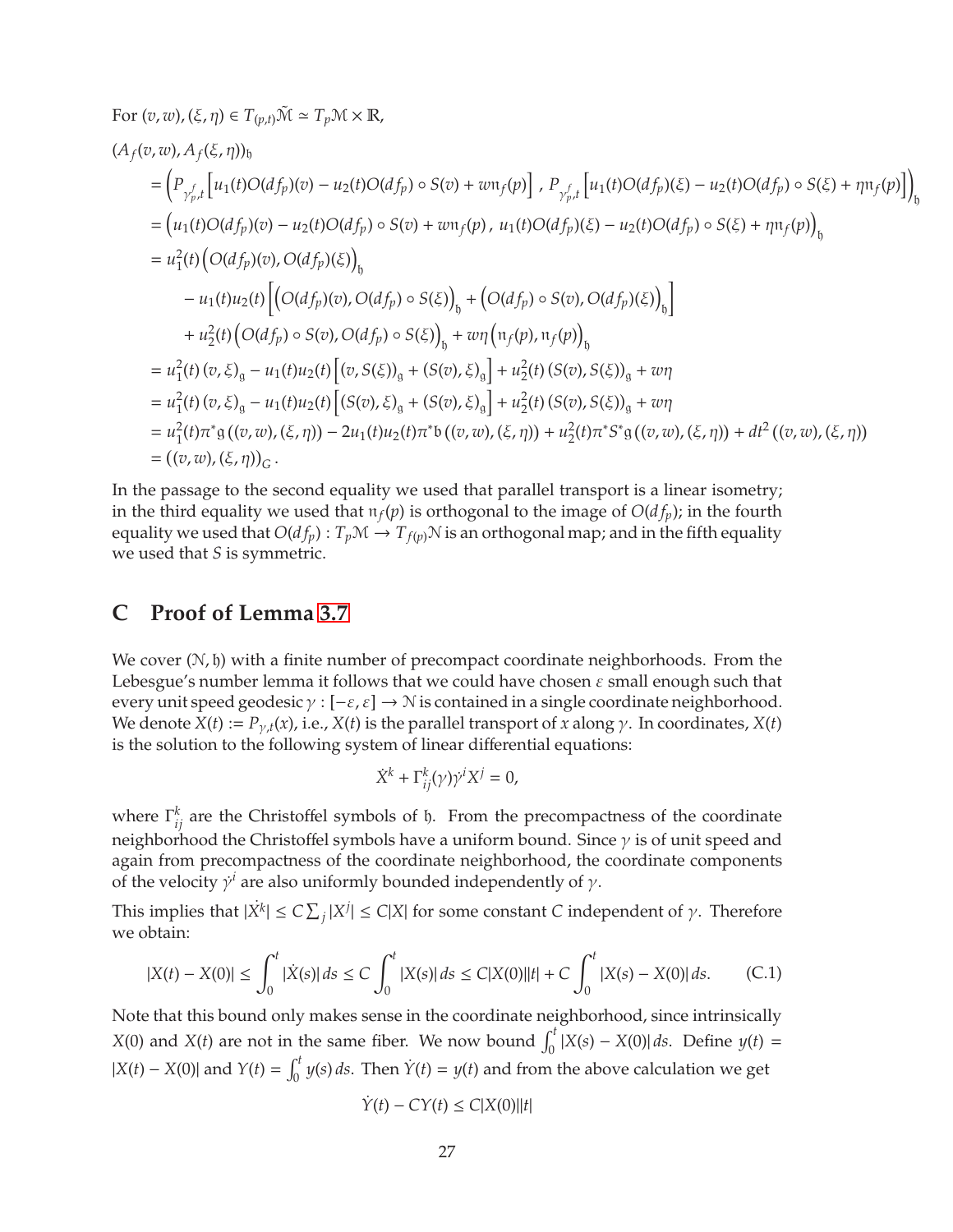We multiply both sides by *e* <sup>−</sup>*Ct* and obtain

$$
\frac{d}{dt}(Y(t)e^{-Ct}) \le C|X(0)||t|e^{-Ct}
$$
\n
$$
Y(t)e^{-Ct} - \mathcal{Y}(\theta) \le C|X(0)| \int_0^t |s|e^{-Cs} ds
$$
\n
$$
Y(t)e^{-Ct} \le C|X(0)| \left[ -\frac{se^{-Cs}}{C} - \frac{e^{-Cs}}{C^2} \right]_0^t
$$
\n
$$
Y(t)e^{-Ct} \le C|X(0)| \left[ -\frac{te^{-Ct}}{C} - \frac{e^{-Ct}}{C^2} + \frac{1}{C^2} \right]
$$
\n
$$
Y(t) \le |X(0)| \left[ -t - \frac{1}{C} + \frac{e^{Ct}}{C} \right]
$$
\n
$$
Y(t) \le |X(0)| \left[ \frac{Ce^{Ct}}{2} t^2 \right]
$$
\n
$$
Y(t) \le |X(0)| \left[ \frac{Ce^C}{2} t^2 \right]
$$
\n
$$
Y(t) \le |X(0)| \left[ \frac{Ce^C}{2} |t| \right],
$$

where in the last two lines we used Lagrange remainder for the Taylor series of *e Ct* and the fact that  $|t| < 1$ . In the passage to the third line we assumed that  $t \ge 0$ ; the case  $t < 0$ is similar. We obtain that  $\int_0^t |X(s) - X(0)| ds = Y(t) \le C|X(0)||t|$ . Therefore, combined with [\(C.1\)](#page-26-1) we conclude that

$$
|X(t) - X(0)| \le C|X(0)||t|.
$$

Since  $\gamma$  is of unit speed and the coordinate neighborhood is precompact we have that

$$
|dt_{\gamma(t)}-dt_{\gamma(0)}|\leq C|t|,
$$

where *C* does not depend on  $\gamma$  (it is simply obtained by a bound on the hessian of  $\iota$  and the fact that  $\gamma$  is of unit speed). In addition there exists a uniform bound on *d*<sub>*i*</sub>. We can finally estimate  $R_{\gamma,x}(t)$ ; in the estimate below, we again consider *X* and *d*<sup>*l*</sup> as matrices in their coordinates representations,

$$
|R_{\gamma,x}(t)|_{e} = |dt \circ P_{\gamma,t}(x) - dt(x)|_{e}
$$
  
\n
$$
\leq |dt_{\gamma(0)}(X(t)) - dt_{\gamma(0)}(X(0))| + |(dt_{\gamma(t)} - dt_{\gamma(0)})(X(t))|
$$
  
\n
$$
\leq |dt_{\gamma(0)}||X(t) - X(0)| + |dt_{\gamma(t)} - dt_{\gamma(0)}||X(t) - X(0)| + |dt_{\gamma(t)} - dt_{\gamma(0)}||X(0)|
$$
  
\n
$$
\leq C|X(0)||t|
$$
  
\n
$$
\leq C|x|_{g}|t|,
$$

where we used the fact that  $|t| < 1$  and that the norm in coordinates is equivalent to g (again form precompactness). Since  $(N, \mathfrak{h})$  is covered by a finite number of coordinate neighborhoods these bounds can be taken to be global.

# <span id="page-27-1"></span> $\mathbf{D}$   $\mathbf{Equivalent}$  definitions for the  $W^{1,p}$  convergence of vector fields along  $W^{1,p}$  maps

<span id="page-27-0"></span>**Proposition D.1.** *Let* ( $M$ ,  $g$ ) *and* ( $N$ ,  $b$ ) *be two compact Riemannian manifolds. For*  $1 \leq p < \infty$ , let  $f_n$  and  $f$  be in  $W^{1,p}(\mathcal{M}; \mathcal{N})$  and let  $V_{f_n}$  and  $V_f$  be vector fields in  $W^{1,p}(\mathcal{M}; T\mathcal{N})$  covering  $f_n$  and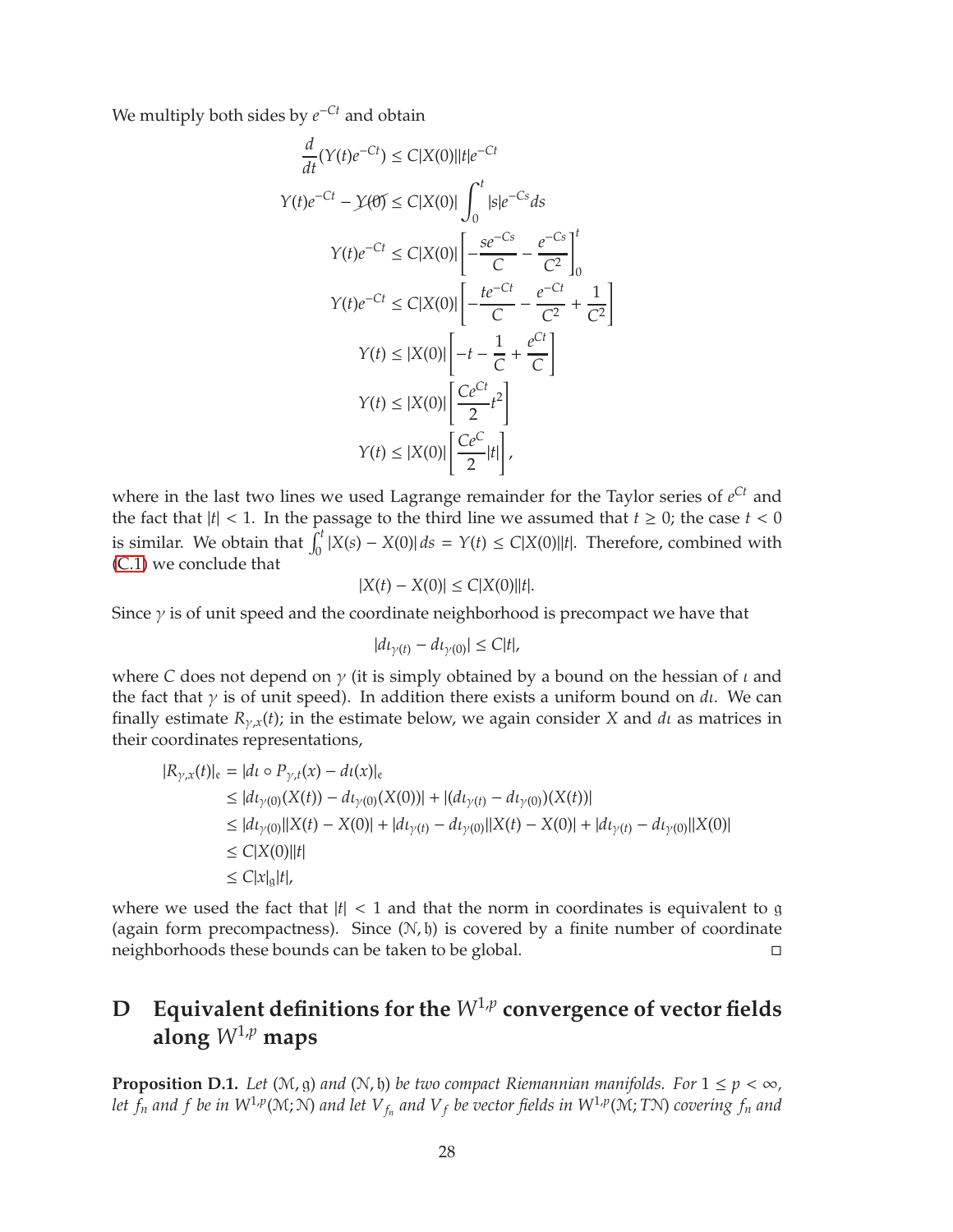<span id="page-28-2"></span>*f respectively, with a uniform pointwise bound (i.e., there exists R* <sup>&</sup>gt; <sup>0</sup> *such that for all p* <sup>∈</sup> <sup>M</sup> *and*  $n, |V_{f_n}(p)|_0 \le R$ .

*Then*  $V_{f_n} \to V_f$  *in*  $W^{1,p}(M;T)$  *if and only if*  $f_n \to f$  *in*  $W^{1,p}(M;N)$  *and for some isometric embedding*  $\iota : (\mathcal{N}, \mathfrak{h}) \to \mathbb{R}^D$ 

$$
d\iota \circ V_{f_n} \to d\iota \circ V_f \qquad \qquad in \ L^p(\mathcal{M}; \mathbb{R}^D) \tag{D.1}
$$
  

$$
d\iota \circ \nabla V_{f_n} \to d\iota \circ \nabla V_f \qquad \qquad in \ L^p(\mathcal{M}; T^*\mathcal{M} \otimes \mathbb{R}^D)
$$

*In this case, this convergence holds for every isometric embedding*  $\iota : (N, \mathfrak{h}) \to \mathbb{R}^D$ *.* 

*Proof.* We first show that the  $L^p(\mathcal{M}; T\mathcal{N})$  convergence of  $V_{f_n}$  is defined independently of the choice of metric on *TN*. Every metric  $\tilde{\mathfrak{h}}$  on *TN* induces a distance function  $d_{\tilde{\mathfrak{h}}}$  and thus the L<sup>P</sup>(M; TN) convergence can be defined by:

<span id="page-28-1"></span><span id="page-28-0"></span>
$$
\int_{\mathcal{M}} d_{\tilde{\mathfrak{h}}}^{p}(V_{f}, V_{f_n}) \, d\mathrm{Vol}_{\mathfrak{g}} \to 0. \tag{D.2}
$$

We show that this convergence does not depend on the choice of the metric  $\mathfrak{h}$ . Let  $C \subset T\mathcal{N}$ be a compact submanifold of  $T\mathcal{N}$  such that  $\bar{V}_{f_n}$  is contained in it. Such a submanifold exists since  $N$  is compact and  $V_{f_n}$  has a uniform pointwise bound. Let  $\tilde{\mathfrak{h}}_C$  be the induced metric on *C* and  $d_{\tilde{h}_C}$  the distance function induced by  $\tilde{h}_C$ . Since the extrinsic  $(d_{\tilde{b}})$  and intrinsic  $(d_{\tilde{h}_c})$  distances on a compact manifold are equivalent (this follows from a compactness argument, alternatively see [\[Koh\]](#page-31-17)), it follows that changing  $d_{\tilde{b}}$  to  $d_{\tilde{h}_C}$  in [\(D.2\)](#page-28-0) does not change the  $L^p$  convergence. Furthermore, if we endow  $T\mathcal{N}$  with a different metric  $\tilde{r}$  then from the compactness of  $C$ ,  $\tilde{\mathfrak{h}}_C$  and  $\tilde{r}_C$  are equivalent and in turn so are  $d_{\tilde{\mathfrak{h}}_C}$  and  $d_{\tilde{r}_C}$ . Therefore, the  $L^p$  convergence of  $V_{f_n}$  as defined in [\(D.2\)](#page-28-0) does not depend on the choice of metric on *T*N.

Next, we prove that the definition of  $L^p$  convergence by isometrically embedding (*TN*, h) into  $(\mathbb{R}^K, e)$  is equivalent to the definition in [\(D.2\)](#page-28-0). Let  $\tilde{b}$  be a metric on *TN* and let *i* : (*T*N,  $\tilde{b}$ ) → ( $\mathbb{R}^K$ , e) be a smooth isometric embedding into Euclidean space. Since *i*(*C*) ⊂  $\mathbb{R}^K$  is an embedded compact submanifold, the extrinsic and intrinsic distances on it are equivalent. We obtain that

$$
\int_{\mathcal{M}} d_{\tilde{b}}^{p}(V_{f}, V_{f_{n}}) dVol_{g} \to 0 \iff \int_{\mathcal{M}} d_{\tilde{b}_{C}}^{p}(V_{f}, V_{f_{n}}) dVol_{g} \to 0
$$
\n
$$
\iff \int_{\mathcal{M}} d_{e_{i(C)}}^{p}(V_{f}, V_{f_{n}}) dVol_{g} \to 0
$$
\n
$$
\iff \int_{\mathcal{M}} |i \circ V_{f} - i \circ V_{f_{n}}|_{e}^{p} dVol_{g} \to 0,
$$

and therefore the two definitions are equivalent. Since the  $L^p$  convergence defined by  $(D.2)$ does not depend on  $\tilde{h}$  so does the  $L^p$  convergence by embedding into euclidean space.

(∈): *Assume that*  $f_n$  →  $f$  *in*  $W^{1,p}(M;N)$ , [\(D.1\)](#page-28-1) *holds and prove that*  $V_{f_n}$  →  $V_f$  *in*  $W^{1,p}(M;TN)$ . First, we prove that  $V_{f_n} \to V_f$  in  $L^p(\mathcal{M}; T\mathcal{N})$ . Let  $\iota : (\mathcal{N}, \mathfrak{h}) \to (\mathbb{R}^D, \mathfrak{e})$  be a smooth isometric embedding (note that this is an embedding of  $N$  and not *TN*). Let  $T\iota : T N \to \mathbb{R}^D \times \mathbb{R}^D$ be its differential (in the sense of a bundle morphism) defined by  $T\iota(p,v) = (\iota(p), d\iota_p(v))$ . It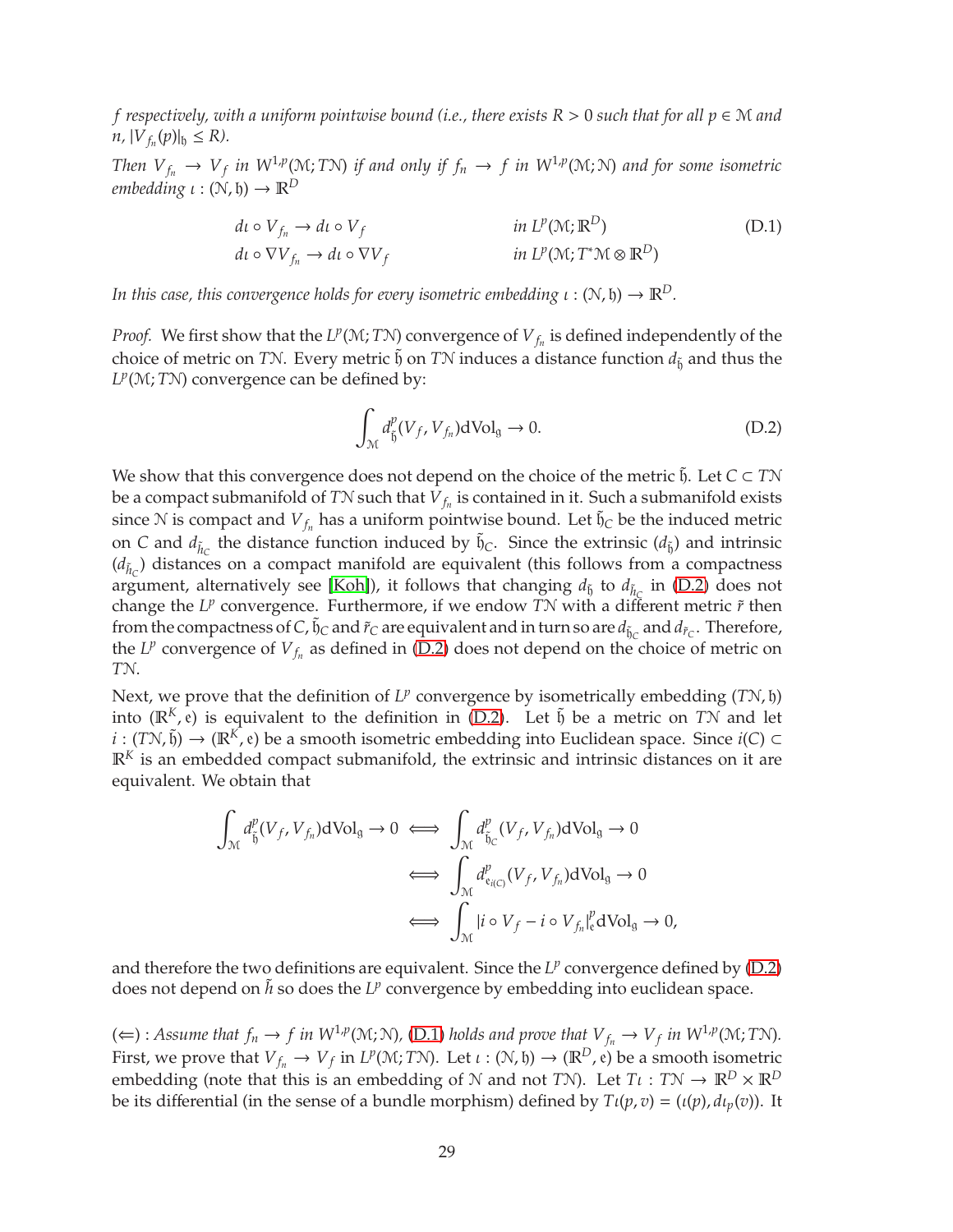<span id="page-29-0"></span>is easily verified that *T*<sub>*l*</sub> is a smooth immersion, i.e.,  $T^2\iota : TTN \to \mathbb{R}^{4D}$  is injective. If we endow *TN* with the pullback metric  $(T_l)^*$ e then  $T_l$  is a smooth isometric embedding. Recall that  $V_f(p) = (f(p), v_f(p))$  where we usually identify  $V_f(p)$  with  $v_f(p)$  (see Section [2.5\)](#page-8-0). We then have

$$
\int_{\mathcal{M}} |T\iota \circ V_f - T\iota \circ V_{f_n}|_{\varepsilon}^p \mathrm{dVol}_g
$$
\n
$$
= \int_{\mathcal{M}} \left( | \iota \circ f - \iota \circ f_n |_{\varepsilon}^2 + | \mathrm{d} \iota \circ \nu_f - \mathrm{d} \iota \circ \nu_{f_n} |_{\varepsilon}^2 \right)^{p/2} \mathrm{dVol}_g
$$
\n
$$
\leq C \int_{\mathcal{M}} | \iota \circ f - \iota \circ f_n |_{\varepsilon}^p + | \mathrm{d} \iota \circ \nu_f - \mathrm{d} \iota \circ \nu_{f_n} |_{\varepsilon}^p \mathrm{dVol}_g \to 0,
$$

where in the passage to the second line we used the definition of  $T\iota$  and  $V_f$ ; the limit is obtained since  $f_n \to f$  in  $W^{1,p}(\mathcal{M}; \mathcal{N})$  and  $d_l \circ V_{f_n} \to d_l \circ V_f$  in  $L^p(\mathcal{M}; \mathbb{R}^D)$  (where we identified  $V_f$  and  $v_f$  in this instance). Since the  $L^p(\mathcal{M};T\mathcal{N})$  convergence does not depend on the choice of metric on *T*N this convergence is equivalent to the "standard" *L p* (M; *T*N) convergence when *TN* is endowed with the Sasaki metric  $S_h$  [\(2.3\)](#page-8-2) (i.e., the one defined by isometrically embedding (*T*N, *S*h) into Euclidean space).

Next, we prove the convergence  $dV_{f_n} \to dV_f$  in  $L^p(\mathcal{M}; T^*\mathcal{M} \otimes TT\mathcal{N})$ , i.e., that for every smooth isometric embedding  $i:(T\mathcal{N}, S_{\mathfrak{h}}) \to (\mathbb{R}^K, \mathfrak{e})$  we obtain the convergence  $d(i \circ V_{f_n}) \to d(i \circ V_f)$ in  $L^p(\mathcal{M}; T^*\mathcal{M}\otimes R^K)$ . From [\[CS16,](#page-30-7) Def. 4.1, Prop. 4.4] it suffices to prove that  $dV_{f_n}$  converges to  $dV_f$  in measure and that the sequence of norms  $\left(|dV_{f_n}|_{g,S_{\mathfrak{h}}}\right)$  converges to  $|dV_f|_{g,S_{\mathfrak{h}}}$  in *L p* (M; R).

We start by proving the  $L^p$  convergence of the norms.

$$
\int_{\mathcal{M}} \left| dV_{f} \right|_{g, S_{b}} - |dV_{f_{n}}|_{g, S_{b}} \right|^{p} dVol_{g}
$$
\n
$$
= \int_{\mathcal{M}} \left| \sqrt{|df|_{g, b}^{2} + |\nabla V_{f}|_{g, b}^{2}} - \sqrt{|df_{n}|_{g, b}^{2} + |\nabla V_{f_{n}}|_{g, b}^{2}} \right|^{p} dVol_{g}
$$
\n
$$
= \int_{\mathcal{M}} \left| \frac{|df|_{g, b}^{2} + |\nabla V_{f}|_{g, b}^{2} - |df_{n}|_{g, b}^{2} - |\nabla V_{f_{n}}|_{g, b}^{2}}{\sqrt{|df|_{g, b}^{2} + |\nabla V_{f}|_{g, b}^{2}} + \sqrt{|df_{n}|_{g, b}^{2} + |\nabla V_{f_{n}}|_{g, b}^{2}} \right|^{p} dVol_{g}
$$
\n
$$
\leq C \int_{\mathcal{M}} \left| \frac{|df|_{g, b}^{2} - |df_{n}|_{g, b}^{2}}{|df|_{g, b}^{2} + |df_{n}|_{g, b}^{2}} \right|^{p} + \left| \frac{|\nabla V_{f}|_{g, b}^{2} - |\nabla V_{f_{n}}|_{g, b}^{2}}{|\nabla V_{f}|_{g, b} + |\nabla V_{f_{n}}|_{g, b}} \right|^{p} dVol_{g}
$$
\n
$$
= C \int_{\mathcal{M}} |dt \circ df_{g, e} - |dt \circ df_{n}|_{g, e} |^{p} + |dt \circ \nabla V_{f}|_{g, e} - |dt \circ \nabla V_{f_{n}}|_{g, e} |^{p} dVol_{g} \to 0,
$$

where in the passage to the second line we used the definition of the Sasaki metric (with relation to the metric  $\phi$  and the Levi-Civita connection) and that  $d\pi \circ d\mathfrak{n}_f = df$ ; in the passage to the fifth line we used that  $\iota : (\mathcal{N}, \mathfrak{h}) \to (\mathbb{R}^D, \mathfrak{e})$  is an isometric immersion. Finally, the limit is obtained since  $f_n \to f$  in  $W^{1,p}(\mathcal{M}; \mathcal{N})$  and  $d\iota \circ \nabla V_{f_n} \to d\iota \circ \nabla V_f$  in  $L^p(\mathcal{M}; T^*\mathcal{M} \otimes \mathbb{R}^D)$ . We now prove that  $dV_{f_n}$  converges to  $dV_f$  in measure. From [\[CS16,](#page-30-7) Prop. 4.5] it suffices to prove that  $V_{f_n}$  converges to  $V_f$  in measure and that  $\left(|dV_{f_n}|_{g,S_\mathfrak{h}}\right)$  converges to  $|dV_f|_{g,S_\mathfrak{h}}$  in  $L^1(\mathcal{M}; \mathbb{R})$ . These requirements are satisfied immediately. First, the  $L^p$  convergence of  $V_{f_n}$  to  $V_f$  implies convergence in measure. Second, since  $M$  is compact the  $L^p$  convergence of the norms implies *L* 1 convergence.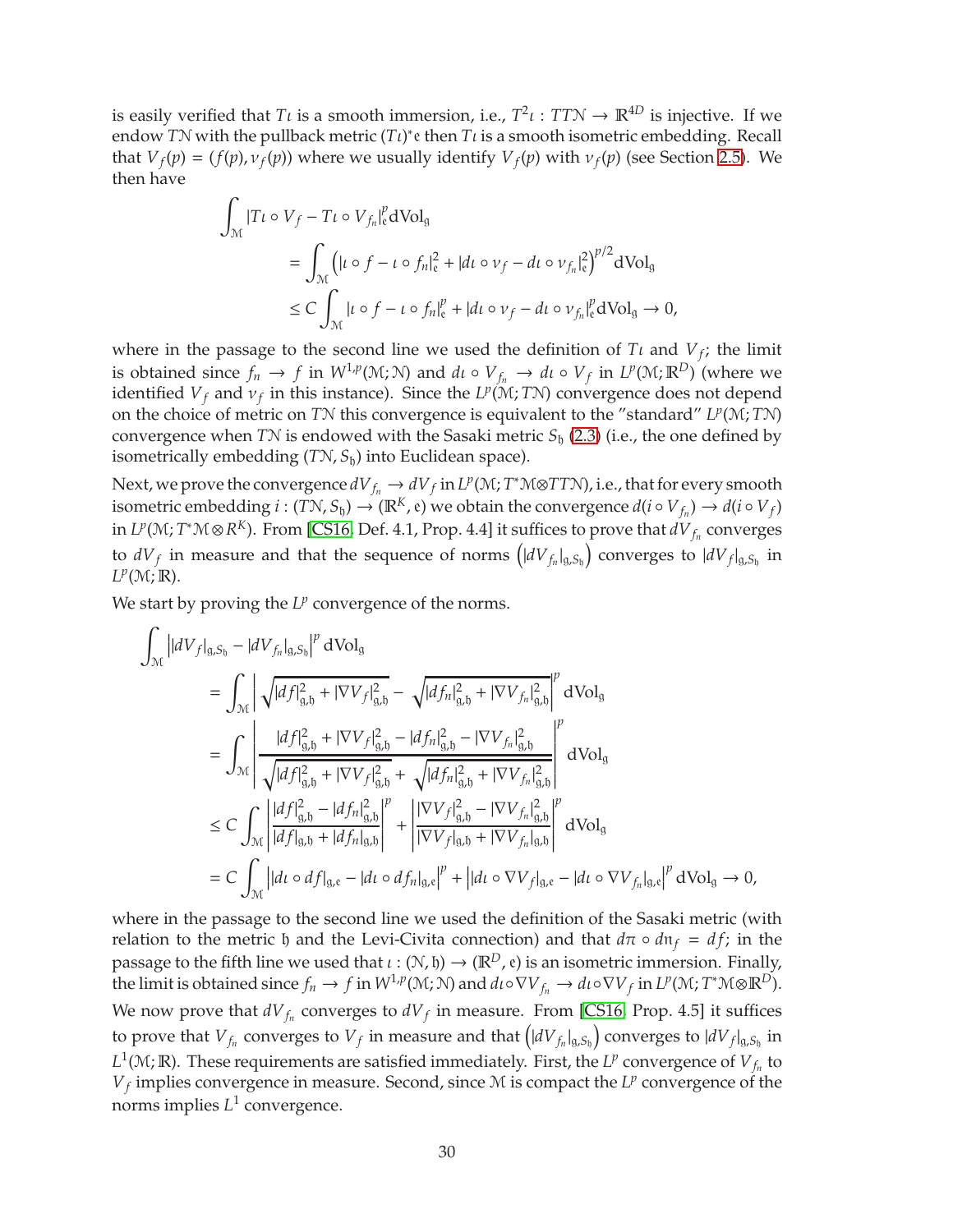<span id="page-30-8"></span>(⇒): *Assume that*  $V_{f_n}$  →  $V_f$  *in*  $W^{1,p}(M; T_N)$  *and prove that*  $f_n$  →  $f$  *in*  $W^{1,p}(M; N)$  *and* [\(D.1\)](#page-28-1) *holds.* Let  $\pi : T\mathcal{N} \to \mathcal{N}$  be the projection, then  $f_n = \pi \circ V_{f_n}$ . From the definition of the Sasaki metric [\(2.3\)](#page-8-2) and the fact that  $V_{f_n} \to V_f$  in  $W^{1,p}(\mathcal{M};T\mathcal{N})$  we obtain that  $f_n \to f$  in  $W^{1,p}(\mathcal{M};\mathcal{N})$ .  $V_{f_n} \to V_f$  in  $W^{1,p}(\mathcal{M}; T\mathcal{N})$  implies that  $V_{f_n} \to V_f$  in  $L^p(\mathcal{M}; \mathcal{N})$ , and as shown above, this convergence does not depend on the choice of metric on *TN*. Let  $\iota : (\mathcal{N}, \mathfrak{h}) \to (\mathbb{R}^D, \mathfrak{e})$  be a smooth isometric embedding. As shown above, if we endow *T*N with the pull back metric  $(Tt)^*$ e, then  $Tt$  is a smooth isometric embedding. Therefore,  $\int_M |Tt \circ V_f - Tt \circ V_{f_n}|_e^p dVol_g \to 0$ . We then get

$$
\int_{\mathcal{M}}\left|d\iota\circ\nu_{f}-d\iota\circ\nu_{f_{n}}\right|_{\mathfrak{e}}^{p}\mathrm{dVol}_{\mathfrak{g}}\leq\int_{\mathcal{M}}\left|T\iota\circ V_{f}-T\iota\circ V_{f_{n}}\right|_{\mathfrak{e}}^{p}\mathrm{dVol}_{\mathfrak{g}}\rightarrow0,
$$

where the inequality follows from the fact that one of the components of  $T\iota \circ V_f$  is  $d\iota \circ \nu_f$ . Under the identification of  $V_{f_n}$  with  $v_{f_n}$  we obtain that  $d\iota \circ V_{f_n} \to d\iota \circ V_f$  in  $L^p(\mathcal{M}; \mathbb{R}^D)$ .

 $V_{f_n} \to V_f$  in  $W^{1,p}(M,TN)$  implies that  $dV_{f_n} \to dV_f$  in measure [\[CS16,](#page-30-7) Def. 4.1, Prop. 4.4]. This in turn implies that every subsequence of  $dV_{f_n}$  has a subsequence that converges a.e. to  $dV_f$ . Since the connector  $K: T\mathcal{N} \to T T\mathcal{N}$  is continuous,  $d\iota : T\mathcal{N} \to R^D$  is continuous and  $\overline{\nabla}V_{f_n} = K \circ dV_{f_n}$  we obtain that every subsequence of  $d\iota \circ \nabla V_{f_n}$  has a subsequence that converges a.e. to  $d\iota \circ \nabla V_f$ . From [\[CS16,](#page-30-7) Def. 4.1] we know that  $V_{f_n} \to V_f$  in  $W^{1,p}(\mathcal{M}, T\mathcal{N})$ implies that the sequence of norms  $\left(|dV_{f_n}|_{g,S_{\mathfrak{h}}}\right)$  converges to  $|dV_{f}|_{g,S_{\mathfrak{h}}}$  in  $L^p(\mathfrak{M}; \mathbb{R})$ . From the definition of the Sasaki metric [\(2.3\)](#page-8-2) and the fact that  $\iota : (\mathcal{M}, g) \to (\mathbb{R}^D, e)$  is an isometric embedding we obtain that the sequence of norms  $\left(|d\iota\circ \nabla V_{f_n}|_{\mathfrak{g},\mathfrak{e}}\right)$  converges to  $|d\iota\circ \nabla V_{f}|_{\mathfrak{g},\mathfrak{e}}$ in *L<sup>p</sup>*(M; **R**). To conclude, every subsequence of  $d\iota \circ \nabla V_{f_n}$  has a subsequence that converges a.e. to  $d\iota \circ \nabla V_f$ , and  $\lim_{n\to\infty} \int_{\mathcal{M}} |d\iota \circ \nabla V_{f_n}|_{g,e}^p d\text{Vol}_g = \int_{\mathcal{M}} |d\iota \circ \nabla V_f|_{g,e}^p d\text{Vol}_g$ . From [\[Wil13,](#page-31-18) prop.4.2.6] we obtain that the subsequence (of the subsequence) converges to  $d\iota \circ \nabla V_f$  in  $L^p(\mathcal{M};\mathbb{R}^D)$ . Finally, since every subsequence of  $d\iota \circ \nabla V_{f_n}$  has a subsequence that converges to  $d\iota \circ \nabla V_f$  in  $L^p(\mathcal{M}; \mathbb{R}^D)$  we get that  $d\iota \circ \nabla V_{f_n} \to d\iota \circ \nabla V_f$  in  $L^p(\mathcal{M}; T^*\mathcal{M} \otimes \mathbb{R}^D)$ , which completes the proof.

### **References**

- <span id="page-30-1"></span>[AKM<sup>+</sup>16] A.Hillel, J. M. Kolinski, M. Moshe, I. Meirzada, and E. Sharon, *Internal stresses lead to net forces and torques on extended elastic bodies*, Phys. Rev. Lett. **117** (2016), 124101. [4](#page-3-0)
- <span id="page-30-0"></span>[BLS16] K. Bhattacharya, M. Lewicka, and M. Schäffner, *Plates with incompatible prestrain*, Arch. Rational Mech. Anal. **221** (2016), no. 1, 143–181. [2](#page-1-3)
- <span id="page-30-2"></span>[Cia03] P. G. Ciarlet, *The continuity of a surface as a function of its two fundamental forms*, Journal de Mathématiques Pures et Appliquées 82 (2003), no. 3, 253–274. [5,](#page-4-1) [6](#page-5-2)
- <span id="page-30-3"></span>[CM19] P. G. Ciarlet and C.Mardare, *A surface inW*<sup>2</sup>,*<sup>p</sup> is a locally Lipschitz-continuous function of its fundamental forms in W<sup>1,p</sup> and L<sup>p</sup>, p* > 2, Journal de Mathématiques Pures et Appliquées **124** (2019), 300–318. [5](#page-4-1)
- <span id="page-30-4"></span>[CMM19] P. G. Ciarlet, M. Malin, and C. Mardare, *New estimates of the distance between two surfaces in terms of the distance between their fundamental forms*, Analysis and Applications **17** (2019), no. 03, 363–392. [5,](#page-4-1) [6](#page-5-2)
- <span id="page-30-5"></span>[CMM20] \_\_\_\_\_\_, Continuity in Fréchet topologies of a surface as a function of its fundamental forms, Journal de Mathématiques Pures et Appliquées 142 (2020), 243-265. [5](#page-4-1)
- <span id="page-30-7"></span>[CS16] A. Convent and J. Van Schaftingen, *Intrinsic colocal weak derivatives and Sobolev spaces between manifolds*, Ann. Sc. Norm. Super. Pisa Cl. Sci. **16** (2016), no. 1, 97–128. [9,](#page-8-4) [12,](#page-11-0) [30,](#page-29-0) [31](#page-30-8)
- <span id="page-30-6"></span>[dC92] M. P. do Carmo, *Riemannian geometry*, Birkhäuser, 1992. [8,](#page-7-1) [9](#page-8-4)